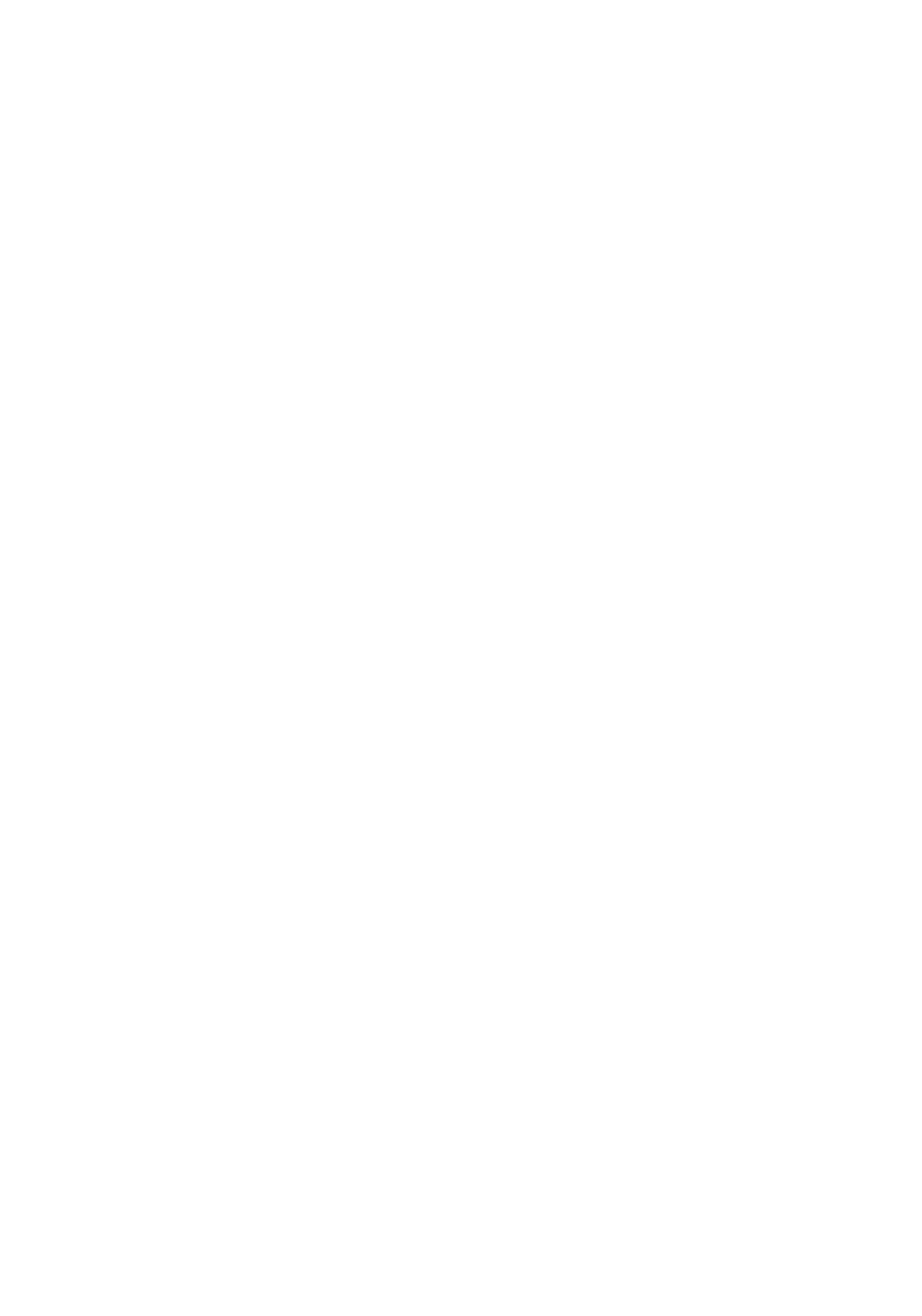

DIVISÃO REPOSIÇÃO<br>DA FREUDENBERG-NOK LEVE **/ PASSEGER CARS / AUTOMÓVILES** 



**RETENTORES E SELOS HASTE DE VÁLVULAS SEALS AND VALVE STEM SEAL / RETENES Y JUNTA VASTAGO VALVULA**

# ALFA ROMEO

| Aplicação / Application / Aplicación                             | $No$ Original /<br>Oem Number / N° Original | <b>CORTECO</b>  | Dimensional /<br><b>Dimension / Dimensional</b> |
|------------------------------------------------------------------|---------------------------------------------|-----------------|-------------------------------------------------|
| 164 3.0 V6 12V 92/98 e 3.0 V6 24V                                |                                             |                 | MOTOR / ENGINE / MOTOR                          |
| COMANDO AUXILIAR / AUXILIARY CAMSHAFT / COMANDO AUXILIAR         | 60567604                                    | 13 <sub>V</sub> | $32 \times 47 \times 10$                        |
| <b>JK 2000</b>                                                   |                                             |                 | MOTOR / ENGINE / MOTOR                          |
| DIANTEIRO DO VIRABREQUIM / FRONT CRANKSHAFT / DELANTERO CIGÜEÑAL | 234034485                                   | 277 N           | $55 \times 72 \times 10$                        |
| TRASEIRO DO VIRABREQUIM / REAR CRANKSHAFT / TRASERA DEL CIGÜEÑAL | 234034485D                                  | 2062 N          | 100 x 125 x 13                                  |
|                                                                  |                                             |                 | CÂMBIO / GEARBOX / ENGRANAJES                   |
| EIXO PILOTO / DRIVE SHAFT / EJE PRIMARIO                         | 234034361                                   | 61N             | $30 \times 40 \times 7$                         |
|                                                                  |                                             |                 | EIXO TRASEIRO / REAR SHAFT / EJE TRASERO        |
| PINHÃO DO DIFERENCIAL / DIFFERENTIAL PINION / PINON DIFERENCIAL  | 234034420 D                                 | 148 N           | $48 \times 72 \times 8$                         |
|                                                                  |                                             |                 | DIRECÃO / STEERING / DIRECCIÓN                  |
| EIXO SETOR / PITMAN SHAFT / EJE DE MANDO - TRW                   | 10280230020026                              | 29 N            | $28,6 \times 39,7 \times 9,5$                   |

#### AUDI

| Aplicação / Application / Aplicación                                                                   | N° Original<br><b>Oem Number / N° Original</b> | <b>CORTECO</b> | <b>Dimensional</b><br><b>Dimension / Dimensional</b> |
|--------------------------------------------------------------------------------------------------------|------------------------------------------------|----------------|------------------------------------------------------|
| A3 1.6 8V 4 cil. MOTOR AKL EA 113 01/05/99 EM DIANTE                                                   |                                                |                | MOTOR / ENGINE / MOTOR                               |
| TRASEIRO DO VIRABREQUIM / REAR CRANKSHAFT / TRASERA DEL CIGÜEÑAL                                       | 06B103171B                                     | 7748 T         | 85                                                   |
| A3 1.8 8V 4 cil.                                                                                       |                                                |                | MOTOR / ENGINE / MOTOR                               |
| TRASEIRO DO VIRABREQUIM / REAR CRANKSHAFT / TRASERA DEL CIGÜEÑAL  (ROSCA M7)  THREAD M7/ ROSCA M7)     | 06A103171A                                     | 7592T          | 85 x 131 x 15,7                                      |
| A3 1.8 20V 4 cil.                                                                                      |                                                |                | MOTOR / ENGINE / MOTOR                               |
| TRASEIRO DO VIRABREQUIM / REAR CRANKSHAFT / TRASERA DEL CIGÜEÑAL (ROSCA M7) THREAD M7) ROSCA M7)       | 06A103171A                                     | 7592T          | 85 x 131 x 15,7                                      |
| A3 1.8 20V TURBO 4 cil.                                                                                |                                                |                | MOTOR / ENGINE / MOTOR                               |
| TRASEIRO DO VIRABREQUIM / REAR CRANKSHAFT / TRASERA DEL CIGÜEÑAL (ROSCA M7) THREAD M7) ROSCA M7)       | 06A103171A                                     | 7592T          | 85 x 131 x 15,7                                      |
| HASTE DE VÁLVULAS (C/ LUVA DE PROTECÃO) / VALVE STEM SEAL (W/ PROTECTION CAPS) / JUNTA VASTAGO         | 7083335                                        | 3199 V         | $6 \times 8,8/12,2 \times 9,7$                       |
| VALVULA (C/ CASQUILLO PROTECTOR) ADM/ESC(antigo / old / antiguo 3271V/3281V/3282V) 4 PCS/PARTS/PIEZAS  |                                                |                |                                                      |
| A4 1.8 20V TURBO 4 cil.                                                                                |                                                |                | MOTOR / ENGINE / MOTOR                               |
| TRASEIRO DO VIRABREQUIM / REAR CRANKSHAFT / TRASERA DEL CIGÜEÑAL (ROSCA M7) THREAD M7) ROSCA M7)       | 06A103171A                                     | 7592T          | 85 x 131 x 15,7                                      |
| HASTE DE VÁLVULAS (C/ LUVA DE PROTEÇÃO) / VALVE STEM SEAL (W/ PROTECTION CAPS) / JUNTA VASTAGO         | 7083335                                        | 3199 V         | $6 \times 8,8/12,2 \times 9,7$                       |
| VALVULA (C/ CASQUILLO PROTECTOR) ADM/ESC(antigo / old / antiguo 3271V/3281V/3282V) 4 PCS/PARTS/PIEZAS  |                                                |                |                                                      |
| <b>TT 1.8 20V TURBO 4 cil.</b>                                                                         |                                                |                | MOTOR / ENGINE / MOTOR                               |
| TRASEIRO DO VIRABREQUIM / REAR CRANKSHAFT / TRASERA DEL CIGÜEÑAL (ROSCA M7/ THREAD M7/ ROSCA M7)       | 06A103171A                                     | 7592T          | 85 x 131 x 15,7                                      |
| HASTE DE VÁLVULAS (C/ LUVA DE PROTEÇÃO) / VALVE STEM SEAL (W/ PROTECTION CAPS) / JUNTA VASTAGO         | 7083335                                        | 3199 V         | $6 \times 8,8/12,2 \times 9,7$                       |
| VALVULA (C/ CASQUILLO PROTECTOR ) ADM/ESC(antigo / old / antiguo 3271V/3281V/3282V) 4 PCS/PARTS/PIEZAS |                                                |                |                                                      |

#### BMW

| Aplicação / Application / Aplicación                                                                   | $N^{\circ}$ Original /<br>Oem Number / N° Original | <b>CORTECO</b> | Dimensional /<br><b>Dimension / Dimensional</b> |
|--------------------------------------------------------------------------------------------------------|----------------------------------------------------|----------------|-------------------------------------------------|
| 315/316/318/518/520/525/528/535/628/630/633/728/730/732/735/745 (MOTOR / ENGINE / MOTOR M60 4.0 e 6.0) |                                                    |                | MOTOR / ENGINE / MOTOR                          |
| HASTE DE VÁLVULAS (C/ LUVA DE PROTECÃO) / VALVE STEM SEAL (W/ PROTECTION CAPS) / JUNTA VASTAGO         |                                                    | 7477 V         | 8 x 10.8/14.2 x 10                              |
| VALVULA (C/ CASQUILLO PROTECTOR ) ADM/ESC(antigo / old / antiguo 3193V) 8 PCS/PARTS/PIEZAS             |                                                    |                |                                                 |
| <b>SÉRIE 3 (325i)</b>                                                                                  |                                                    |                | MOTOR / ENGINE / MOTOR                          |
| TRASEIRO DO VIRABREQUIM / REAR CRANKSHAFT / TRASERA DEL CIGÜEÑAL                                       | 11141706785                                        | 7456 V         | $90 \times 110 \times 10$                       |
| HASTE DE VÁLVULAS (C/ LUVA DE PROTECÃO) / VALVE STEM SEAL (W/ PROTECTION CAPS) / JUNTA VASTAGO         |                                                    |                |                                                 |
| VALVULA (C/ CASQUILLO PROTECTOR ) ADM/ESC(antigo / old / antiguo 3193V) 8 PCS/PARTS/PIEZAS             |                                                    | 7477 V         | $8 \times 10,8/14,2 \times 10$                  |
|                                                                                                        |                                                    |                |                                                 |

# **CITRÖEN**

| Aplicação / Application / Aplicación                                                                   | $N^{\circ}$ Original /<br>Oem Number / N° Original | <b>CORTECO</b> | Dimensional /<br><b>Dimension / Dimensional</b> |
|--------------------------------------------------------------------------------------------------------|----------------------------------------------------|----------------|-------------------------------------------------|
| BERLINGO 1.6 16V (MOTOR / ENGINE / MOTOR N6A / NFU)                                                    |                                                    |                | MOTOR / ENGINE / MOTOR                          |
| DIANTEIRO DO VIRABREQUIM / FRONT CRANKSHAFT / DELANTERO CIGÜEÑAL                                       | 051472                                             | 7485V          | $42 \times 66 \times 6$                         |
| TRASEIRO DO VIRABREQUIM / REAR CRANKSHAFT / TRASERA DEL CIGÜEÑAL                                       | 051474                                             | 7484 V         | $85 \times 105 \times 9$                        |
| COMANDO DE VÁLVULAS / CAMSHAFT / COMANDO VASTAGO (ADM./ESC.)                                           | 080724                                             | 1793 V         | $38 \times 50 \times 8$                         |
| HASTE DE VÁLVULAS (C/ LUVA DE PROTECÃO) / VALVE STEM SEAL (W/ PROTECTION CAPS) / JUNTA VASTAGO         | 095640                                             | 3199 V         | $6 \times 8.8112.2 \times 9.7$                  |
| VALVULA (C/ CASQUILLO PROTECTOR ) ADM/ESC(antigo / old / antiguo 3271V/3281V/3282V) 4 PCS/PARTS/PIEZAS |                                                    |                |                                                 |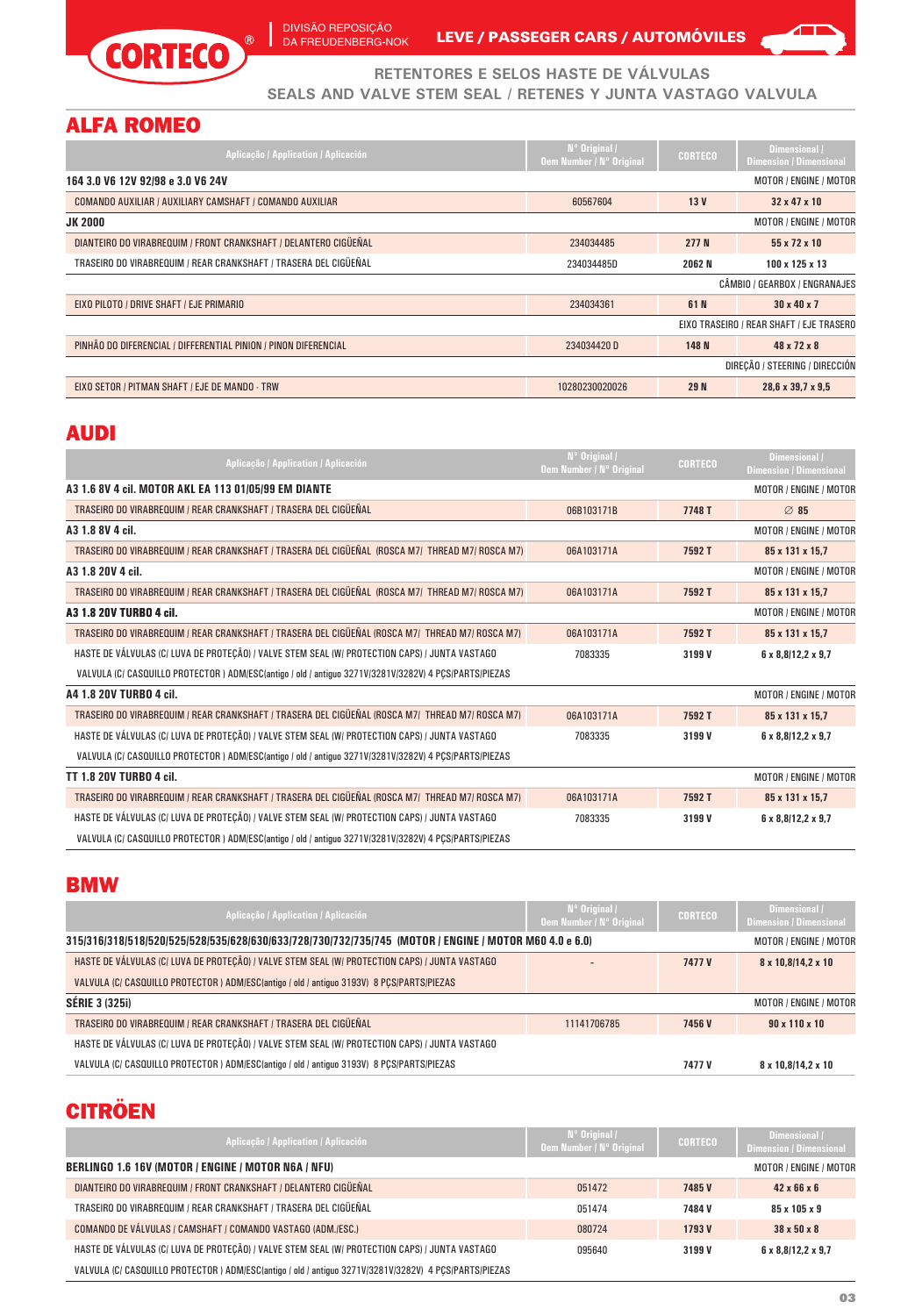

DIVISÃO REPOSIÇÃO DA FREUDENBERG-NOK

 $\overline{\phantom{a}}$ 

LEVE / PASSEGER CARS / AUTOMÓVILES



**RETENTORES E SELOS HASTE DE VÁLVULAS SEALS AND VALVE STEM SEAL / RETENES Y JUNTA VASTAGO VALVULA**

# CITROEN **...continuação**

| C <sub>3</sub> 1.4 8V                                                                                  |                          |        | MOTOR / ENGINE / MOTOR         |
|--------------------------------------------------------------------------------------------------------|--------------------------|--------|--------------------------------|
| DIANTEIRO DO VIRABREQUIM / FRONT CRANKSHAFT / DELANTERO CIGÜEÑAL                                       | 051472                   | 7485V  | $42 \times 66 \times 6$        |
| TRASEIRO DO VIRABREQUIM / REAR CRANKSHAFT / TRASERA DEL CIGUENAL                                       | 051474                   | 7484V  | 85 x 105 x 9                   |
| COMANDO DE VALVULAS / CAMSHAFT / COMANDO VASTAGO                                                       |                          | 7582V  | $8,6 \times 14,1 \times 8,6$   |
| HASTE DE VÁLVULAS (C/ LUVA DE PROTECÃO) / VALVE STEM SEAL (W/ PROTECTION CAPS) / JUNTA VASTAGO         |                          | 3197 V | 7 x 9,8/13,2/9,7               |
| VALVULA (C/ CASQUILLO PROTECTOR ) ADM/ESC 4 PCS/PARTS/PIEZAS                                           |                          |        |                                |
| C3 1.6 16V (MOTOR / ENGINE / MOTOR N6A / NFU)                                                          |                          |        | MOTOR / ENGINE / MOTOR         |
| DIANTEIRO DO VIRABREQUIM / FRONT CRANKSHAFT / DELANTERO CIGÜEÑAL                                       | 051472                   | 7485V  | 42 x 66 x 6                    |
| TRASEIRO DO VIRABREQUIM / REAR CRANKSHAFT / TRASERA DEL CIGÜEÑAL                                       | 051474                   | 7484V  | 85 x 105 x 9                   |
| COMANDO DE VÁLVULAS / CAMSHAFT / COMANDO VASTAGO (ADM./ESC.)                                           | 080724                   | 1793 V | 38 x 50 x 8                    |
| HASTE DE VÁLVULAS (C/ LUVA DE PROTECÃO) / VALVE STEM SEAL (W/ PROTECTION CAPS) / JUNTA VASTAGO         | 095640                   | 3199 V | $6 \times 8,8/12,2 \times 9,7$ |
| VALVULA (C/ CASQUILLO PROTECTOR ) ADM/ESC(antigo / old / antiguo 3271V/3281V/3282V) 4 PCS/PARTS/PIEZAS |                          |        |                                |
| C4 2.0 16V (motor EW10J4) 05/                                                                          |                          |        | MOTOR / ENGINE / MOTOF         |
| DIANTEIRO DO VIRABREQUIM / FRONT CRANKSHAFT / DELANTERO CIGÜEÑAL                                       |                          | 7550 P | 40 x 55 x 7                    |
| TRASEIRO DO VIRABREQUIM / REAR CRANKSHAFT / TRASERA DEL CIGUENAL                                       | 12728                    | 7456V  | 90 x 110 x 10                  |
| COMANDO DE VÁLVULAS E COMANDO AUXILIAR / CAMSHAFT / COMANDO VASTAGO                                    | 23644                    | 7482V  | $36 \times 50 \times 7$        |
| <b>XANTIA 8V</b>                                                                                       |                          |        | MOTOR / ENGINE / MOTOF         |
| HASTE DE VÁLVULAS (C/ LUVA DE PROTECÃO) / VALVE STEM SEAL (W/ PROTECTION CAPS) / JUNTA VASTAGO         |                          | 7477V  | 8 x 10,8/14,2 x 10             |
| VALVULA (C/ CASQUILLO PROTECTOR ) ADM/ESC(antigo / old / antiguo 3193V) 8 PCS/PARTS/PIEZAS             |                          |        |                                |
| <b>XANTIA 16V</b>                                                                                      |                          |        | MOTOR / ENGINE / MOTOF         |
| HASTE DE VÁLVULAS (C/ LUVA DE PROTEÇÃO) / VALVE STEM SEAL (W/ PROTECTION CAPS) / JUNTA VASTAGO         |                          | 3197 V | 7 x 9,8/13,2/9,7               |
| VALVULA C/ CASQUILLO PROTECTOR) ADM/ESC (antigo / old / antiguo 3194V /3279V/3280V) 4 PCS/PARTS/PIEZAS |                          |        |                                |
| XSARA / PICASSO 1.6 16V (MOTOR / ENGINE / MOTOR N6A / NFU)                                             |                          |        | MOTOR / ENGINE / MOTOF         |
| DIANTEIRO DO VIRABREQUIM / FRONT CRANKSHAFT / DELANTERO CIGUENAL                                       | 051472                   | 7485V  | 42 x 66 x 6                    |
| TRASEIRO DO VIRABREQUIM / REAR CRANKSHAFT / TRASERA DEL CIGUENAL                                       | 051474                   | 7484V  | 85 x 105 x 9                   |
| COMANDO DE VALVULAS / CAMSHAFT / COMANDO VASTAGO (ADM./ESC.)                                           | 080724                   | 1793 V | 38 x 50 x 8                    |
| HASTE DE VÁLVULAS (C/ LUVA DE PROTEÇÃO) / VALVE STEM SEAL (W/ PROTECTION CAPS) / JUNTA VASTAGO VALVULA | 095640                   | 3199 V | $6 \times 8,8/12,2 \times 9,7$ |
| (C/ CASQUILLO PROTECTOR ) ADM/ESC(antigo / old / antiguo 3271V/3281V/3282V) 4 PCS/PARTS/PIEZAS         |                          |        |                                |
| <b>XSARA PICASSO 2.0 16V (motor EW10J4) 00/</b>                                                        |                          |        | MOTOR / ENGINE / MOTOR         |
| DIANTEIRO DO VIRABREQUIM / FRONT CRANKSHAFT / DELANTERO CIGÜEÑAL                                       | $\overline{\phantom{a}}$ | 7550 P | 40 x 55 x 7                    |
| TRASEIRO DO VIRABREQUIM / REAR CRANKSHAFT / TRASERA DEL CIGÜEÑAL                                       | 12728                    | 7456V  | 90 x 110 x 10                  |
| COMANDO DE VÁLVULAS E COMANDO AUXILIAR / CAMSHAFT / COMANDO VASTAGO                                    | 23644                    | 7482V  | $36 \times 50 \times 7$        |
| XSARA 2.0 16V (motor XU10J4RS) 98/00                                                                   |                          |        | MOTOR / ENGINE / MOTOF         |
| DIANTEIRO DO VIRABREQUIM / FRONT CRANKSHAFT / DELANTERO CIGÜEÑAL                                       | 32622                    | 7481V  | $42 \times 62 \times 7$        |
| TRASEIRO DO VIRABREQUIM / REAR CRANKSHAFT / TRASERA DEL CIGUENAL                                       | 12728                    | 7456V  | 90 x 110 x 10                  |
| COMANDO DE VÁLVULAS / CAMSHAFT / COMANDO VASTAGO                                                       | 23644                    | 7482V  | 36 x 50 x 7                    |
| HASTE DE VÁLVULAS (C/ LUVA DE PROTECÃO) / VALVE STEM SEAL (W/ PROTECTION CAPS) / JUNTA VASTAGO VALVULA | 095640                   | 3199 V | $6 \times 8,8/12,2 \times 9,7$ |
| (C/ CASQUILLO PROTECTOR ) ADM/ESC(antigo / old / antiguo 3271V/3281V/3282V) 4 PCS/PARTS/PIEZAS         |                          |        |                                |
| <b>ZX 8V</b>                                                                                           |                          |        | MOTOR / ENGINE / MOTOF         |
| DIANTEIRO DO VIRABREQUIM / FRONT CRANKSHAFT / DELANTERO CIGÜEÑAL                                       | 32622                    | 7481V  | 42 x 62 x 7                    |
| TRASEIRO DO VIRABREQUIM / REAR CRANKSHAFT / TRASERA DEL CIGÜEÑAL                                       | 12728                    | 7456 V | 90 x 110 x 10                  |
| COMANDO DE VÁLVULAS / CAMSHAFT / COMANDO VASTAGO                                                       | 23644                    | 7482V  | 36 x 50 x 7                    |
| HASTE DE VÁLVULAS (C/ LUVA DE PROTECÃO) / VALVE STEM SEAL (W/ PROTECTION CAPS) / JUNTA VASTAGO VALVULA |                          | 7477 V | 8 x 10,8/14,2 x 10             |
| (C/ CASQUILLO PROTECTOR ) ADM/ESC(antigo / old / antiguo 3193V) 8 PCS/PARTS/PIEZAS                     |                          |        |                                |

# **DAEWOO**

| Aplicação / Application / Aplicación                                                           | N° Original /<br>Oem Number / N° Original | <b>CORTECO</b> | Dimensional /<br><b>Dimension / Dimensional</b>                    |
|------------------------------------------------------------------------------------------------|-------------------------------------------|----------------|--------------------------------------------------------------------|
| <b>ESPERO 2.0 94/</b>                                                                          |                                           |                | MOTOR / ENGINE / MOTOR                                             |
| DIANTEIRO DO VIRABREQUIM / FRONT CRANKSHAFT / DELANTERO CIGÜEÑAL (antigo / old / antiguo 309V) | 90156855 (GM)                             | 1341 V         | $31 \times 50 \times 8$                                            |
| TRASEIRO DO VIRABREQUIM / REAR CRANKSHAFT / TRASERA DEL CIGÜEÑAL                               | 90280462 (GM)                             | 3172 V         | 90 x 104 x 11                                                      |
| COMANDO DE VÁLVULAS / CAMSHAFT / COMANDO VASTAGO                                               | 90180529 (GM)                             | 1356 S         | $35 \times 48 \times 7$                                            |
| HASTE DE VÁLVULAS (C/ LUVA DE PROTECÃO) / VALVE STEM SEAL (W/ PROTECTION CAPS) / JUNTA VASTAGO | 94656542 (GM)                             | 3008 V         | $7 \times 11.1116 \times 10$                                       |
| VALVULA (C/ CASQUILLO PROTECTOR ) ADM/ESC 8 PCS/PARTS/PIEZAS                                   |                                           |                |                                                                    |
|                                                                                                |                                           |                | CUBO DE RODA TRASEIRO / REAR WHEEL HUB / TRASERO DEL BUJE DE RUEDA |

CUBO DE RODA TRASEIRO / REAR WHEEL HUB / TRASERO DEL BUJE DE RUEDA \*(KIT 54010K) 946085023 (GM) **287 N 40 x 52 x 8,5**

\* Retentor composto também em forma de kit / seal also in kit form / retenes también en forma del kit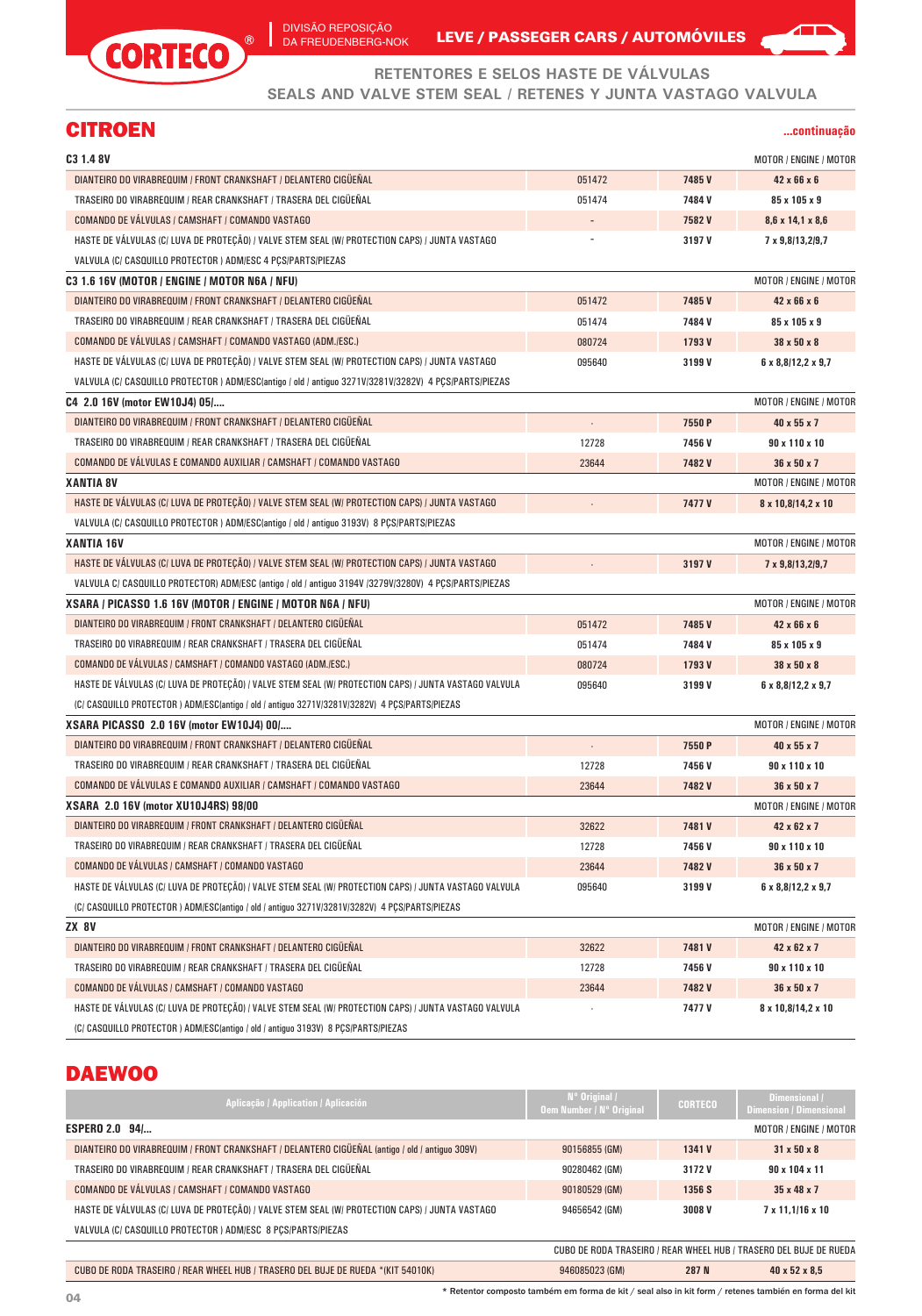$\circledR$ 



**RETENTORES E SELOS HASTE DE VÁLVULAS**

#### **SEALS AND VALVE STEM SEAL / RETENES Y JUNTA VASTAGO VALVULA**

| <b>Service Service</b>                                                                                                                          |                                                                                                                                          |  |
|-------------------------------------------------------------------------------------------------------------------------------------------------|------------------------------------------------------------------------------------------------------------------------------------------|--|
| <b>Contract Contract Contract Contract Contract Contract Contract Contract Contract Contract Contract Contract Co</b><br><b>Service Service</b> |                                                                                                                                          |  |
|                                                                                                                                                 | <b>Service Service</b><br>and the state of the state of the state of the state of the state of the state of the state of the state of th |  |
|                                                                                                                                                 |                                                                                                                                          |  |

CORTECO

| Aplicação / Application / Aplicación                                                                   | N° Original /<br><b>Oem Number / N° Original</b> | <b>CORTECO</b> | Dimensional /<br><b>Dimension / Dimensional</b> |
|--------------------------------------------------------------------------------------------------------|--------------------------------------------------|----------------|-------------------------------------------------|
| BRAVA 1.6 16V (2000/) (MOTOR / ENGINE / MOTOR TORK)                                                    |                                                  |                | MOTOR / ENGINE / MOTOR                          |
| DIANTEIRO DO VIRABREQUIM / FRONT CRANKSHAFT / DELANTERO CIGÜEÑAL                                       | 40004950                                         | 1796V          | 40 x 56 x 7                                     |
| TRASEIRO DO VIRABREQUIM (C/ FLANGE) / REAR CRANKSHAFT (W/ FLANGE) / TRASERA DEL CIGÜEÑAL (C/ BRIDA)    | 46416876/46416877                                | 3231V          | 64 x 112,5 x 20                                 |
| COMANDO AUXILIAR / AUXILIARY CAMSHAFT / COMANDO AUXILIAR                                               | 40004960                                         | 7428 P         | $30 \times 47 \times 7$                         |
| COMANDO DE VÁLVULAS / CAMSHAFT / COMANDO VASTAGO                                                       | 40004770/40004940/40004320                       | 1347 V         | 30 x 52 x 7                                     |
| HASTE DE VÁLVULAS (C/ LUVA DE PROTEÇÃO) / VALVE STEM SEAL (W/ PROTECTION CAPS) / JUNTA VASTAGO         | 7581344/46440885                                 | 3197 V         | 7 x 9,8/13,2/9,7                                |
| VALVULA C/ CASQUILLO PROTECTOR) ADM/ESC (antigo / old / antiguo 3194V /3279V/3280V) 4 PCS/PARTS/PIEZAS |                                                  |                |                                                 |
| BRAVA 1.8 16V (2000/) (MOTOR / ENGINE / MOTOR FREE)                                                    |                                                  |                | <b>MOTOR / ENGINE / MOTOR</b>                   |
| DIANTEIRO DO VIRABREQUIM / FRONT CRANKSHAFT / DELANTERO CIGUENAL                                       | 7628850                                          | 7488V          | $31 \times 41 \times 7$                         |
| TRASEIRO DO VIRABREQUIM / REAR CRANKSHAFT / TRASERA DEL CIGÜEÑAL                                       | 60814374/71718365/60814379                       | 7474 V         | 93 x 172 / 139 x                                |
| COMANDO DE VALVULAS / CAMSHAFT / COMANDO VASTAGO (ADM)                                                 | 60603436/60811144                                | 7472V          | 55 x 68 x 8                                     |
| COMANDO DE VÁLVULAS / CAMSHAFT / COMANDO VASTAGO (ESC)                                                 | 40004400                                         | 7340 V         | $30 \times 42 \times 7$                         |
| HASTE DE VÁLVULAS (C/ LUVA DE PROTEÇÃO) / VALVE STEM SEAL (W/ PROTECTION CAPS) / JUNTA VASTAGO         | 7581344/46440885                                 | 3197 V         | 7 x 9,8/13,2/9,7                                |
| VALVULA C/ CASQUILLO PROTECTOR) ADM/ESC (antigo / old / antiguo 3194V /3279V/3280V) 4 PCS/PARTS/PIEZAS |                                                  |                |                                                 |
| BRAVA 1.6 16V (2000/) (MOTOR / ENGINE / MOTOR TORK)                                                    |                                                  |                | MOTOR / ENGINE / MOTOR                          |
| DIANTEIRO DO VIRABREQUIM / FRONT CRANKSHAFT / DELANTERO CIGUENAL                                       | 40004950                                         | 1796V          | $40 \times 56 \times 7$                         |
| TRASEIRO DO VIRABREQUIM (C/ FLANGE) / REAR CRANKSHAFT (W/ FLANGE) / TRASERA DEL CIGÜEÑAL (C/ BRIDA)    | 46416876/46416877                                | 3231V          | 64 x 112,5 x 20                                 |
| COMANDO AUXILIAR / AUXILIARY CAMSHAFT / COMANDO AUXILIAR                                               | 40004960                                         | 7428 P         | $30 \times 47 \times 7$                         |
| COMANDO DE VÁLVULAS / CAMSHAFT / COMANDO VASTAGO                                                       | 40004770/40004940/40004320                       | 1347 V         | $30 \times 52 \times 7$                         |
| HASTE DE VÁLVULAS (C/ LUVA DE PROTEÇÃO) / VALVE STEM SEAL (W/ PROTECTION CAPS) / JUNTA VASTAGO         | 7581344/46440885                                 | 3197 V         | 7 x 9,8/13,2/9,7                                |
| VALVULA C/ CASQUILLO PROTECTOR) ADM/ESC (antigo / old / antiguo 3194V /3279V/3280V) 4 PCS/PARTS/PIEZAS |                                                  |                |                                                 |
| DOBLO 1.3 16V (MOTOR / ENGINE / MOTOR FIRE)                                                            |                                                  |                | MOTOR / ENGINE / MOTOR                          |
| DIANTEIRO DO VIRABREQUIM / FRONT CRANKSHAFT / DELANTERO CIGÜEÑAL                                       | 46404094                                         | 7549 V         | $27 \times 37 \times 7$                         |
| TRASEIRO DO VIRABREQUIM / REAR CRANKSHAFT / TRASERA DEL CIGÜEÑAL                                       | 46751174                                         | 3500V          | 74 x 187,5 x 17                                 |
| COMANDO DE VÁLVULAS / CAMSHAFT / COMANDO VASTAGO (antigo / old / antiguo 7550V)                        | 46434591/46780736                                | 7550 P         | $40 \times 55 \times 7$                         |
| HASTE DE VÁLVULAS (C/ LUVA DE PROTEÇÃO) / VALVE STEM SEAL (W/ PROTECTION CAPS) / JUNTA VASTAGO         | 46470334                                         | 3274V          | $6 \times 8,8 \times 9,5$                       |
| VALVULA (C/ CASQUILLO PROTECTOR ) ADM/ESC 16 PCS/PARTS/PIEZAS                                          |                                                  |                |                                                 |
| DOBLÖ 1.81 8V - FLEXPOWER                                                                              |                                                  |                | MOTOR / ENGINE / MOTOR                          |
| DIANTEIRO DO VIRABREQUIM / FRONT CRANKSHAFT / DELANTERO CIGÜEÑAL                                       | 7083373                                          | 1762V          | 26 x 42 x 8                                     |
| TRASEIRO DO VIRABREQUIM / REAR CRANKSHAFT / TRASERA DEL CIGÜEÑAL (antigo / old / antiguo 662S)         | 7084149                                          | 662 V          | 80 x 98 x 10                                    |
| COMANDO DE VÁLVULAS / CAMSHAFT / COMANDO VASTAGO (ADM)                                                 | 7083236                                          | 1356 S         | $35 \times 48 \times 7$                         |
| HASTE DE VÁLVULAS (C/ LUVA DE PROTEÇÃO) / VALVE STEM SEAL (W/ PROTECTION CAPS) / JUNTA VASTAGO         | 7083335                                          | 3199 V         | $6 \times 8,8/12,2 \times 9,7$                  |
| VALVULA(C/ CASQUILLO PROTECTOR ) ADM/ESC(antigo / old / antiguo 3271V/3281V/3282V) 4 PCS/PARTS/PIEZAS  |                                                  |                |                                                 |
| IDEA 1.4I 8V - FLEXPOWER                                                                               |                                                  |                | MOTOR / ENGINE / MOTOR                          |
| DIANTEIRO DO VIRABREQUIM / FRONT CRANKSHAFT / DELANTERO CIGÜEÑAL                                       | 46404094                                         | 7549 V         | 27 x 37 x 7                                     |
| TRASEIRO DO VIRABREQUIM / REAR CRANKSHAFT / TRASERA DEL CIGÜEÑAL                                       | 46751174                                         | 3500 V         | 74 x 187,5 x 17                                 |
| COMANDO DE VALVULAS / CAMSHAFT / COMANDO VASTAGO (ADM)                                                 | 55196124 / 40004400                              | 7340 V         | 30 x 42 x 7                                     |
| HASTE DE VÁLVULAS (C/ LUVA DE PROTEÇÃO) / VALVE STEM SEAL (W/ PROTECTION CAPS) / JUNTA VASTAGO         | 55190344                                         | 7746 V         | $5 \times 7,8$  11 $\times 8$                   |
| VALVULA (C/ CASQUILLO PROTECTOR ) ADM/ESC 8 PCS/PARTS/PIEZAS                                           |                                                  |                |                                                 |
| IDEA 1.8I 8V - FLEXPOWER                                                                               |                                                  |                | MOTOR / ENGINE / MOTOR                          |
| DIANTEIRO DO VIRABREQUIM / FRONT CRANKSHAFT / DELANTERO CIGÜEÑAL                                       | 7083373                                          | 1762V          | 26 x 42 x 8                                     |
| TRASEIRO DO VIRABREQUIM / REAR CRANKSHAFT / TRASERA DEL CIGÜEÑAL                                       | 7084149                                          | 662 V          | 80 x 98 x 10                                    |
| COMANDO DE VÁLVULAS / CAMSHAFT / COMANDO VASTAGO (ADM)                                                 | 7083236                                          | 1356 S         | $35 \times 48 \times 7$                         |
| HASTE DE VÁLVULAS (C/ LUVA DE PROTEÇÃO) / VALVE STEM SEAL (W/ PROTECTION CAPS) / JUNTA VASTAGO         | 7083335                                          | 3199 V         | $6 \times 8,8/12,2 \times 9,7$                  |
| VALVULA (C/ CASQUILLO PROTECTOR ) ADM/ESC 8 PCS/PARTS/PIEZAS                                           |                                                  |                |                                                 |
| MAREA 1.8 16V (2000/) (MOTOR / ENGINE / MOTOR FREE)                                                    |                                                  |                | MOTOR / ENGINE / MOTOR                          |
| DIANTEIRO DO VIRABREQUIM / FRONT CRANKSHAFT / DELANTERO CIGÜEÑAL                                       | 7628850                                          | 7488V          | $31 \times 41 \times 7$                         |
| TRASEIRO DO VIRABREQUIM / REAR CRANKSHAFT / TRASERA DEL CIGÜEÑAL                                       | 60814374/71718365/60814379                       | 7474 V         | 93 x 172 / 139 x                                |
| COMANDO DE VÁLVULAS / CAMSHAFT / COMANDO VASTAGO (ADM)                                                 | 60603436/60811144                                | 7472V          | 55 x 68 x 8                                     |
| COMANDO DE VÁLVULAS / CAMSHAFT / COMANDO VASTAGO (ESC)                                                 | 40004400                                         | 7340 V         | 30 x 42 x 7                                     |
| HASTE DE VÁLVULAS (C/ LUVA DE PROTEÇÃO) / VALVE STEM SEAL (W/ PROTECTION CAPS) / JUNTA VASTAGO         | 7581344/46440885                                 | 3197 V         | 7 x 9,8/13,2/9,7                                |
| VALVULA C/ CASQUILLO PROTECTOR) ADM/ESC (antigo / old / antiguo 3194V /3279V/3280V) 4 PCS/PARTS/PIEZAS |                                                  |                |                                                 |
| MAREA 2.0 20V / 2.4 20V / 2.0 20V TURBO (5CIL) (MOTOR / ENGINE / MOTOR FREE)                           |                                                  |                | MOTOR / ENGINE / MOTOR                          |
| DIANTEIRO DO VIRABREQUIM / FRONT CRANKSHAFT / DELANTERO CIGUENAL                                       | 7628850                                          | 7488V          | $31 \times 41 \times 7$                         |
| TRASEIRO DO VIRABREQUIM / REAR CRANKSHAFT / TRASERA DEL CIGÜEÑAL                                       | 60814374/71718365/60814379                       | 7474 V         | 93 x 172 / 139 x                                |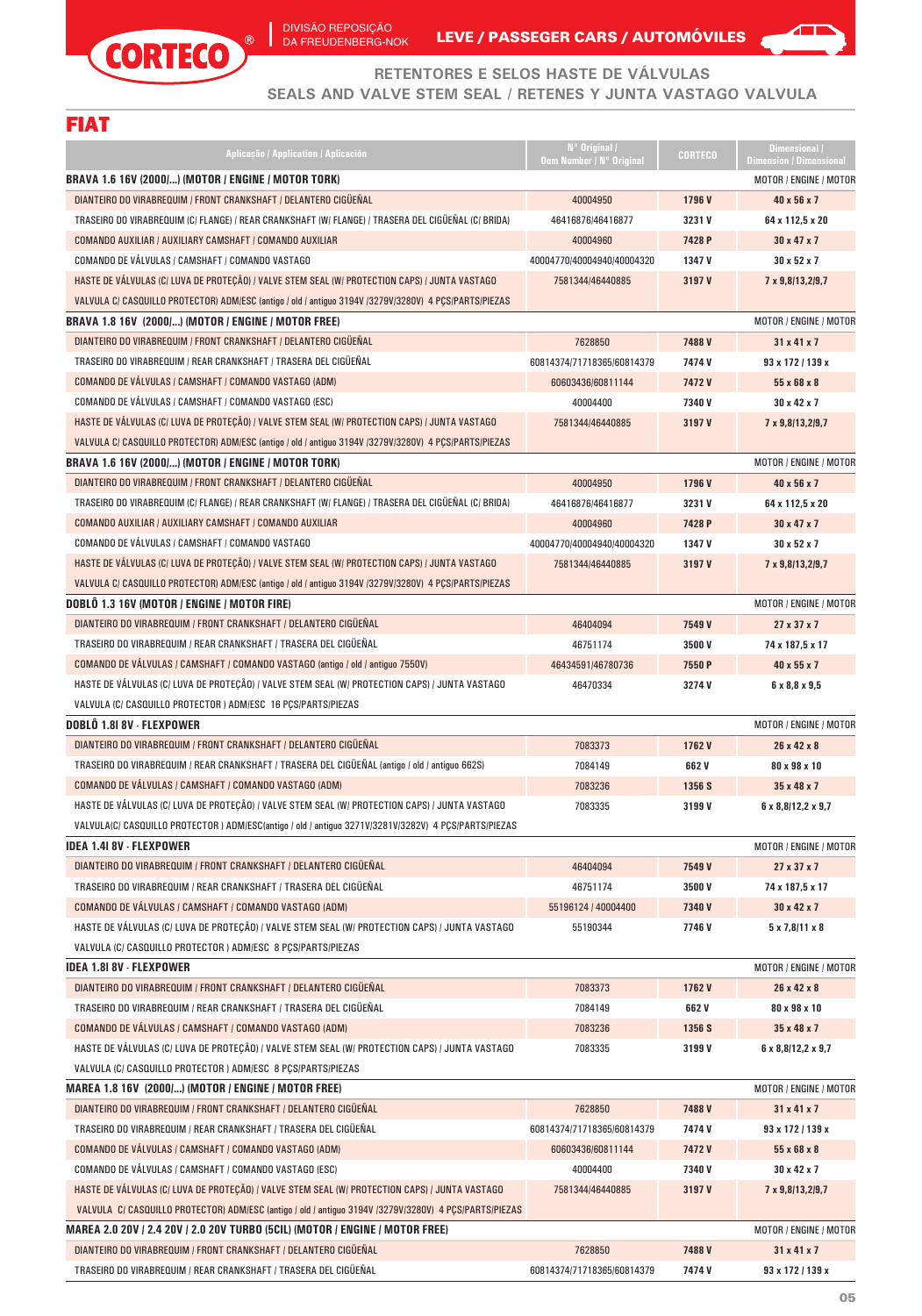$^{\circ}$ 

CORTECO



#### **RETENTORES E SELOS HASTE DE VÁLVULAS**

**SEALS AND VALVE STEM SEAL / RETENES Y JUNTA VASTAGO VALVULA**

| FIAT                                                                                                    |                     |        | continuacão                   |
|---------------------------------------------------------------------------------------------------------|---------------------|--------|-------------------------------|
| COMANDO DE VÁLVULAS / CAMSHAFT / COMANDO VASTAGO (ADM)                                                  | 60603436/60811144   | 7472V  | $55 \times 68 \times 8$       |
| COMANDO DE VÁLVULAS / CAMSHAFT / COMANDO VASTAGO (ESC)                                                  | 40004400            | 7340 V | $30 \times 42 \times 7$       |
| HASTE DE VÁLVULAS (C/ LUVA DE PROTEÇÃO) / VALVE STEM SEAL (W/ PROTECTION CAPS) / JUNTA VASTAGO          | 7581344/46440885    | 3197 V | 7 x 9,8/13,2/9,7              |
| VALVULA (C/ CASQUILLO PROTECTOR ) ADM/ESC(antigo / old / antiguo 3194V /3279V/3280V) 4 PCS/PARTS/PIEZAS |                     |        |                               |
| PÁLIO / STRADA / SIENA 1.0 8V                                                                           |                     |        | MOTOR / ENGINE / MOTOR        |
| DIANTEIRO DO VIRABREQUIM / FRONT CRANKSHAFT / DELANTERO CIGÜEÑAL                                        | 40004340            | 1796V  | $40 \times 56 \times 7$       |
| TRASEIRO DO VIRABREQUIM / REAR CRANKSHAFT / TRASERA DEL CIGÜEÑAL                                        | 40004370            | 1792V  | 70 x 85 x 8                   |
| COMANDO DE VALVULAS,COMANDO AUXILIAR / CAMSHAFT, AUXILIARY CAMSHAFT / COMANDO VASTAGO, COM. AUX.        | 40004770            | 1100N  | $30 \times 52 \times 7$       |
| COMANDO DE VÁLVULAS, COMANDO AUXILIAR / CAMSHAFT, AUXILIARY CAMSHAFT / COMANDO VASTAGO,                 | 40004770            | 1347 V | $30 \times 52 \times 7$       |
| COMANDO AUXILIAR (ALTA PERFORMANCE / HIGH PERFORMANCE / ALTO RENDIMIENTO)                               |                     |        |                               |
| HASTE DE VÁLVULAS (C/ LUVA DE PROTEÇÃO) / VALVE STEM SEAL (W/ PROTECTION CAPS) / JUNTA VASTAGO          | 7553637             | 7477V  | 8 x 10,8/14,2 x 10            |
| VALVULA (C/ CASQUILLO PROTECTOR ) ADM/ESC (antigo / old / antiguo 3193V) 8 PCS/PARTS/PIEZAS             |                     |        |                               |
| PALIO / STRADA / UNO / SIENA 1.0 8V (MOTOR / ENGINE / MOTOR FIRE)                                       |                     |        | MOTOR / ENGINE / MOTOR        |
| DIANTEIRO DO VIRABREQUIM / FRONT CRANKSHAFT / DELANTERO CIGUENAL                                        | 46404094            | 7549 V | $27 \times 37 \times 7$       |
| TRASEIRO DO VIRABREQUIM / REAR CRANKSHAFT / TRASERA DEL CIGÜEÑAL                                        | 46788297            | 7772V  | 74                            |
| COMANDO DE VÁLVULAS / CAMSHAFT / COMANDO VASTAGO                                                        | 40004240/40000424   | 7340V  | 30 x 42 x 7                   |
| HASTE DE VÁLVULAS (C/ LUVA DE PROTECÃO) / VALVE STEM SEAL (W/ PROTECTION CAPS) / JUNTA VASTAGO          | 7581344/46440885    | 3197 V | 7 x 9,8/13,2/9,7              |
| VALVULA (C/ CASQUILLO PROTECTOR ) ADM/ESC(antigo / old / antiguo 3194V /3279V/3280V) 4 PCS/PARTS/PIEZAS |                     |        |                               |
| PALIO / STRADA / UNO / SIENA 1.0  16V (MOTOR / ENGINE / MOTOR FIRE)                                     |                     |        | MOTOR / ENGINE / MOTOR        |
| DIANTEIRO DO VIRABREQUIM / FRONT CRANKSHAFT / DELANTERO CIGUENAL                                        | 46404094            | 7549 V | $27 \times 37 \times 7$       |
| TRASEIRO DO VIRABREQUIM / REAR CRANKSHAFT / TRASERA DEL CIGÜEÑAL                                        | 46751174            | 3500V  | 74 x 187,5 x 17               |
| COMANDO DE VÁLVULAS / CAMSHAFT / COMANDO VASTAGO (antigo / old / antiguo 7550V)                         | 46434591 / 46780736 | 7550 P | $40 \times 55 \times 7$       |
| HASTE DE VÁLVULAS / VALVE STEM SEAL / JUNTA VASTAGO VALVULA - ADM./ESC. 16 PÇS/PARTS/PIEZAS             | 46470334            | 3274V  | $6 \times 8,8 \times 9,5$     |
| PALIO / PALIO WEEKEND / SIENA / STRADA 1.3 8V FLEX                                                      |                     |        | MOTOR / ENGINE / MOTOR        |
| DIANTEIRO DO VIRABREQUIM / FRONT CRANKSHAFT / DELANTERO CIGUENAL                                        | 46404094            | 7549 V | $27 \times 37 \times 7$       |
| TRASEIRO DO VIRABREQUIM / REAR CRANKSHAFT / TRASERA DEL CIGÜEÑAL                                        | 46788297            | 7772V  | 74                            |
| COMANDO DE VÁLVULAS / CAMSHAFT / COMANDO VASTAGO                                                        | 40004240/40000424   | 7340V  | 30 x 42 x 7                   |
| HASTE DE VÁLVULAS (C/ LUVA DE PROTEÇÃO) / VALVE STEM SEAL (W/ PROTECTION CAPS) / JUNTA VASTAGO          | 7581344/46440885    | 3197 V | 7 x 9,8/13,2/9,7              |
| VALVULA (C/ CASQUILLO PROTECTOR ) ADM/ESC(antigo / old / antiguo 3194V /3279V/3280V) 4 PCS/PARTS/PIEZAS |                     |        |                               |
| PALIO / STRADA / SIENA 1.3 16V /2003 (MOTOR / ENGINE / MOTOR FIRE)                                      |                     |        | MOTOR / ENGINE / MOTOR        |
| DIANTEIRO DO VIRABREQUIM / FRONT CRANKSHAFT / DELANTERO CIGUENAL                                        | 46404094            | 7549 V | $27 \times 37 \times 7$       |
| TRASEIRO DO VIRABREQUIM / REAR CRANKSHAFT / TRASERA DEL CIGÜEÑAL                                        | 46751174            | 3500 V | 74 x 187,5 x 17               |
| COMANDO DE VÁLVULAS / CAMSHAFT / COMANDO VASTAGO (antigo / old / antiguo 7550V)                         | 46434591/46780736   | 7550 P | 40 x 55 x 7                   |
| HASTE DE VÁLVULAS (C/ LUVA DE PROTEÇÃO) / VALVE STEM SEAL (W/ PROTECTION CAPS) / JUNTA VASTAGO          | 46470334            | 3274 V | $6 \times 8,8 \times 9,5$     |
| VALVULA (C/ CASQUILLO PROTECTOR ) - ADM/ESC 16 PCS/PARTS/PIEZAS                                         |                     |        |                               |
| PÁLIO / STRADA / SIENA  1.5 8V                                                                          |                     |        | MOTOR / ENGINE / MOTOR        |
| DIANTEIRO DO VIRABREQUIM / FRONT CRANKSHAFT / DELANTERO CIGÜEÑAL                                        | 40004340            | 1796V  | 40 x 56 x 7                   |
| TRASEIRO DO VIRABREQUIM / REAR CRANKSHAFT / TRASERA DEL CIGÜEÑAL                                        | 40004370            | 1792V  | 70 x 85 x 8                   |
| COMANDO DE VÁLVULAS,COMANDO AUXILIAR / CAMSHAFT, AUXILIARY CAMSHAFT / COMANDO VASTAGO,COMANDO AUXILIAR  | 40004770            | 1100 N | $30 \times 52 \times 7$       |
| COMANDO DE VÁLVULAS,COMANDO AUXILIAR / CAMSHAFT, AUXILIARY CAMSHAFT / COMANDO VASTAGO,COMANDO AUXILIAR  | 40004770            | 1347 V | $30 \times 52 \times 7$       |
| (ALTA PERFORMANCE / HIGH PERFORMANCE / ALTO RENDIMIENTO)                                                |                     |        |                               |
| HASTE DE VÁLVULAS (C/ LUVA DE PROTECÃO) / VALVE STEM SEAL (W/ PROTECTION CAPS) / JUNTA VASTAGO VALVULA  | 7553637             | 7477V  | 8 x 10,8/14,2 x 10            |
| (C/ CASQUILLO PROTECTOR ) ADM/ESC (antigo / old / antiguo 3193V) 8 PCS/PARTS/PIEZAS                     |                     |        |                               |
| PALIO / SIENA / STRADA 1.41 8V - FLEXPOWER                                                              |                     |        | MOTOR / ENGINE / MOTOR        |
| DIANTEIRO DO VIRABREQUIM / FRONT CRANKSHAFT / DELANTERO CIGÜEÑAL                                        | 46404094            | 7549 V | 27 x 37 x 7                   |
| TRASEIRO DO VIRABREQUIM / REAR CRANKSHAFT / TRASERA DEL CIGÜEÑAL                                        | 46751174            | 3500 V | 74 x 187,5 x 17               |
| COMANDO DE VÁLVULAS / CAMSHAFT / COMANDO VASTAGO (ADM)                                                  | 55196124 / 40004400 | 7340 V | 30 x 42 x 7                   |
| HASTE DE VÁLVULAS (C/ LUVA DE PROTEÇÃO) / VALVE STEM SEAL (W/ PROTECTION CAPS) / JUNTA VASTAGO          | 55190344            | 7746V  | $5 \times 7,8$  11 $\times 8$ |
| VALVULA (C/ CASQUILLO PROTECTOR ) ADM/ESC 8 PCS/PARTS/PIEZAS                                            |                     |        |                               |
| PÁLIO / SIENA / STRADA  1.6 8V                                                                          |                     |        | MOTOR / ENGINE / MOTOR        |
| DIANTEIRO DO VIRABREQUIM / FRONT CRANKSHAFT / DELANTERO CIGÜEÑAL                                        | 40004950            | 1796V  | 40 x 56 x 7                   |
| TRASEIRO DO VIRABREQUIM / REAR CRANKSHAFT / TRASERA DEL CIGÜEÑAL                                        | 41416876/46416876   | 3231 V | 64 x 112,5 x 20               |
| HASTE DE VÁLVULAS (C/ LUVA DE PROTEÇÃO) / VALVE STEM SEAL (W/ PROTECTION CAPS) / JUNTA VASTAGO          | 7553637             | 7477V  | 8 x 10,8/14,2 x 10            |
| VALVULA (C/ CASQUILLO PROTECTOR ) ADM/ESC (antigo / old / antiguo 3193V) 8 PCS/PARTS/PIEZAS             |                     |        |                               |
|                                                                                                         |                     |        | CÂMBIO / GEARBOX / ENGRANAJES |
| EIXO PILOTO / DRIVE SHAFT / EJE PRIMARIO                                                                | 40004820            | 7364 P | 22,8 x 40 x 6,5               |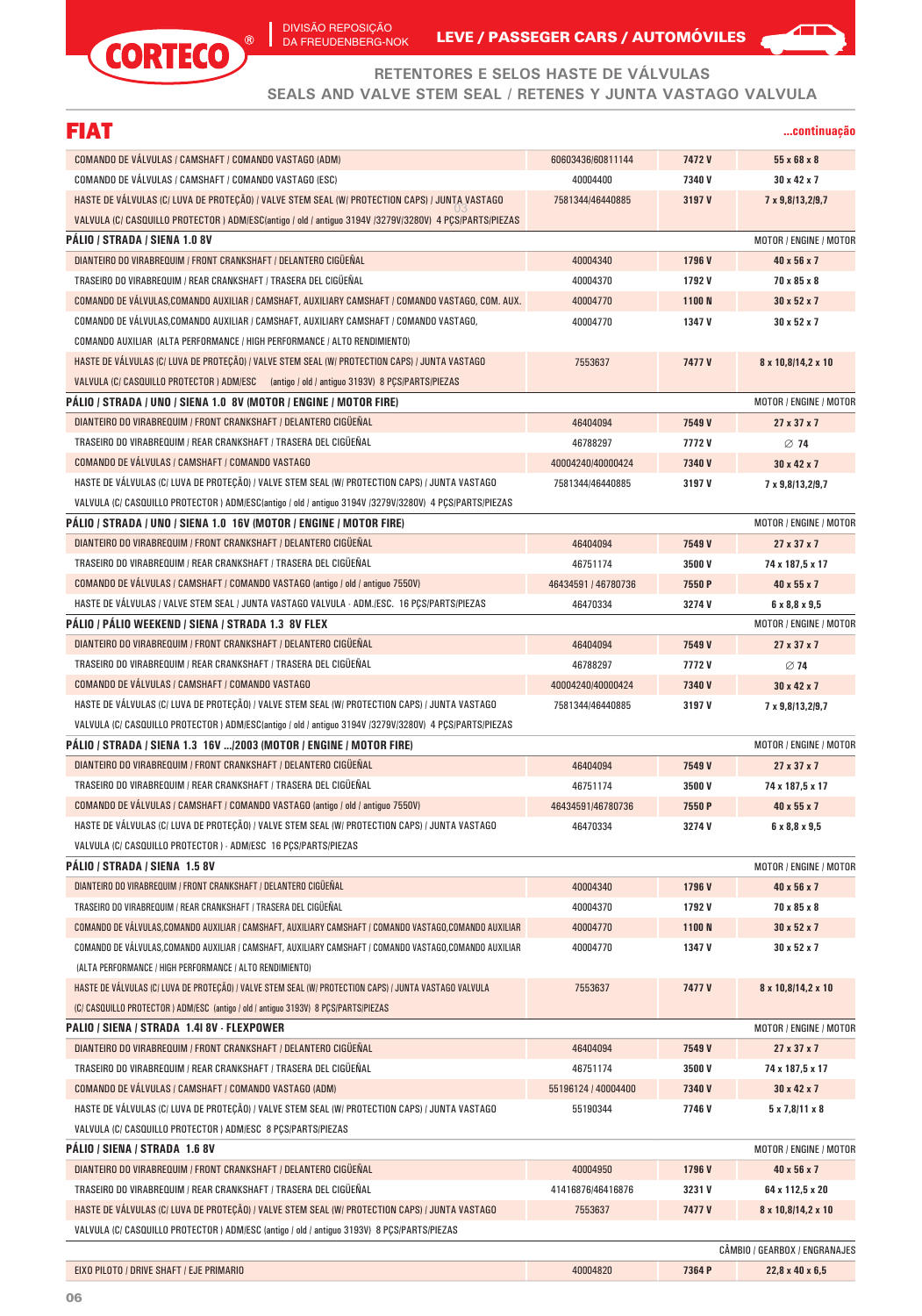

DA FREUDENBERG-NOK LEVE / PASSEGER CARS / AUTOMOVILES



**SEALS AND VALVE STEM SEAL / RETENES Y JUNTA VASTAGO VALVULA**

# FIAT

#### **...continuação**

 $\blacktriangle$   $\blacksquare$ 

| PALIO / SIENA / STRADA 1.6 16V (MOTOR / ENGINE / MOTOR TORK)                                            |                            |        | MOTOR / ENGINE / MOTOR         |
|---------------------------------------------------------------------------------------------------------|----------------------------|--------|--------------------------------|
| DIANTEIRO DO VIRABREQUIM / FRONT CRANKSHAFT / DELANTERO CIGÜEÑAL                                        | 40004950                   | 1796 V | 40 x 56 x 7                    |
| TRASEIRO DO VIRABREQUIM / REAR CRANKSHAFT / TRASERA DEL CIGÜEÑAL                                        | 41416876/46416876          | 3231 V | 64 x 112,5 x 20                |
| COMANDO DE VÁLVULAS / CAMSHAFT / COMANDO VASTAGO                                                        | 40004960                   | 7428 P | $30 \times 47 \times 7$        |
| COMANDO AUXILIAR / AUXILIARY CAMSHAFT / COMANDO AUXILIAR                                                | 40004960                   | 7428 P | $30 \times 47 \times 7$        |
| HASTE DE VALVULAS (C/ LUVA DE PROTEÇÃO) / VALVE STEM SEAL (W/ PROTECTION CAPS) / JUNTA VASTAGO          | 7581344                    | 3197 V | 7 x 9,8/13,2/9,7               |
| VALVULA (C/ CASQUILLO PROTECTOR ) ADM/ESC(antigo / old / antiguo 3194V /3279V/3280V) 4 PCS/PARTS/PIEZAS |                            |        |                                |
|                                                                                                         |                            |        | CÂMBIO / GEARBOX / ENGRANAJES  |
| EIXO PILOTO / DRIVE SHAFT / EJE PRIMARIO                                                                | 40004820                   | 7364 P | 22,8 x 40 x 6,5                |
| PÁLIO / PÁLIO WEEKEND / SIENA / STRADA 1.8 8V FLEX (MOTOR / ENGINE / MOTOR POWER TRAIN)                 |                            |        | MOTOR / ENGINE / MOTOR         |
| DIANTEIRO DO VIRABREQUIM / FRONT CRANKSHAFT / DELANTERO CIGÜEÑAL                                        | 7083373                    | 1762 V | 26 x 42 x 8                    |
| TRASEIRO DO VIRABREQUIM / REAR CRANKSHAFT / TRASERA DEL CIGÜEÑAL (antigo / old / antiguo 662S)          | 7084149                    | 662 V  | 80 x 98 x 10                   |
| COMANDO DE VÁLVULAS / CAMSHAFT / COMANDO VASTAGO                                                        | 7083236                    | 1356 S | $35 \times 48 \times 7$        |
| HASTE DE VALVULAS / VALVE STEM SEAL / JUNTA VASTAGO VALVULA - ADM./ESC. 8 PCS/PARTS/PIEZAS              | 7083239                    | 3008 V | $7 \times 11,1/16 \times 10$   |
| <b>PUNTO 1.41 8V - FLEXPOWER</b>                                                                        |                            |        | MOTOR / ENGINE / MOTOR         |
| DIANTEIRO DO VIRABREQUIM / FRONT CRANKSHAFT / DELANTERO CIGÜEÑAL                                        | 46404094                   | 7549 V | $27 \times 37 \times 7$        |
| TRASEIRO DO VIRABREQUIM / REAR CRANKSHAFT / TRASERA DEL CIGÜEÑAL                                        | 46751174                   | 3500 V | 74 x 187,5 x 17                |
| COMANDO DE VÁLVULAS / CAMSHAFT / COMANDO VASTAGO (ADM)                                                  | 55196124 / 40004400        | 7340 V | $30 \times 42 \times 7$        |
| HASTE DE VÁLVULAS (C/ LUVA DE PROTEÇÃO) / VALVE STEM SEAL (W/ PROTECTION CAPS) / JUNTA VASTAGO          | 55190344                   | 7746V  | $5 \times 7,8$  11 $\times 8$  |
| VALVULA (C/ CASQUILLO PROTECTOR ) ADM/ESC 8 PCS/PARTS/PIEZAS                                            |                            |        |                                |
| <b>PUNTO 1.81 8V - FLEXPOWER</b>                                                                        |                            |        | MOTOR / ENGINE / MOTOR         |
| DIANTEIRO DO VIRABREQUIM / FRONT CRANKSHAFT / DELANTERO CIGÜEÑAL                                        | 7083373                    | 1762V  | 26 x 42 x 8                    |
| TRASEIRO DO VIRABREQUIM / REAR CRANKSHAFT / TRASERA DEL CIGÜEÑAL (antigo / old / antiguo 662S)          | 7084149                    | 662 V  | 80 x 98 x 10                   |
| COMANDO DE VÁLVULAS / CAMSHAFT / COMANDO VASTAGO (ADM)                                                  | 7083236                    | 1356 S | $35 \times 48 \times 7$        |
| HASTE DE VÁLVULAS (C/ LUVA DE PROTEÇÃO) / VALVE STEM SEAL (W/ PROTECTION CAPS) / JUNTA VASTAGO          | 7083335                    | 3199 V | $6 \times 8,8/12,2 \times 9,7$ |
| VALVULA (C/ CASQUILLO PROTECTOR ) ADM/ESC(antigo / old / antiguo 3271V/3281V/3282V) 4 PCS/PARTS/PIEZAS  |                            |        |                                |
| STILO 1.81 8V - FLEXPOWER                                                                               |                            |        | MOTOR / ENGINE / MOTOR         |
| DIANTEIRO DO VIRABREQUIM / FRONT CRANKSHAFT / DELANTERO CIGÜEÑAL                                        | 7083373                    | 1762V  | $26 \times 42 \times 8$        |
| TRASEIRO DO VIRABREQUIM / REAR CRANKSHAFT / TRASERA DEL CIGÜEÑAL (antigo / old / antiguo 662S)          | 7084149                    | 662 V  | 80 x 98 x 10                   |
| COMANDO DE VÁLVULAS / CAMSHAFT / COMANDO VASTAGO (ADM)                                                  | 7083236                    | 1356 S | $35 \times 48 \times 7$        |
| HASTE DE VÁLVULAS (C/ LUVA DE PROTEÇÃO) / VALVE STEM SEAL (W/ PROTECTION CAPS) / JUNTA VASTAGO          | 7083335                    | 3199 V | $6 \times 8,8/12,2 \times 9,7$ |
| VALVULA (C/ CASQUILLO PROTECTOR ) ADM/ESC(antigo / old / antiguo 3271V/3281V/3282V) 4 PCS/PARTS/PIEZAS  |                            |        |                                |
| STILO 2.4 20V 5CIL. (MOTOR / ENGINE / MOTOR FREE)                                                       |                            |        | MOTOR / ENGINE / MOTOR         |
| DIANTEIRO DO VIRABREQUIM / FRONT CRANKSHAFT / DELANTERO CIGÜEÑAL                                        | 7628850                    | 7488V  | $31 \times 41 \times 7$        |
| TRASEIRO DO VIRABREQUIM / REAR CRANKSHAFT / TRASERA DEL CIGÜEÑAL                                        | 60814374/71718365/60814379 | 7474 V | 93 x 172 / 139 x               |
| COMANDO DE VÁLVULAS / CAMSHAFT / COMANDO VASTAGO (ADM)                                                  | 60603436/60811144          | 7472V  | 55 x 68 x 8                    |
| COMANDO DE VÁLVULAS / CAMSHAFT / COMANDO VASTAGO (ESC)                                                  | 40004400                   | 7340 V | $30 \times 42 \times 7$        |
| HASTE DE VÁLVULAS (C/ LUVA DE PROTEÇÃO) / VALVE STEM SEAL (W/ PROTECTION CAPS) / JUNTA VASTAGO          | 7581344                    | 3197 V | 7 x 9,8/13,2/9,7               |
| VALVULA (C/ CASQUILLO PROTECTOR ) ADM/ESC(antigo / old / antiguo 3194V /3279V/3280V) 4 PCS/PARTS/PIEZAS |                            |        |                                |
| <b>TEMPRA 2.0 8V</b>                                                                                    |                            |        | MOTOR / ENGINE / MOTOR         |
| DIANTEIRO DO VIRABREQUIM / FRONT CRANKSHAFT / DELANTERO CIGÜEÑAL                                        | 40004260                   | 1765V  | $30 \times 43 \times 8$        |
| TRASEIRO DO VIRABREQUIM / REAR CRANKSHAFT / TRASERA DEL CIGÜEÑAL                                        | 40004300                   | 1764 V | 74 x 90 x 10                   |
| COMANDO DE VÁLVULAS / CAMSHAFT / COMANDO VASTAGO                                                        | 40004770/40004940          | 1347 V | 30 x 52 x 7                    |
| COMANDO AUXILIAR / AUXILIARY CAMSHAFT / COMANDO AUXILIAR                                                | 40004770/40004940          | 1347 V | 30 x 52 x 7                    |
| HASTE DE VÁLVULAS (C/ LUVA DE PROTEÇÃO) / VALVE STEM SEAL (W/ PROTECTION CAPS) / JUNTA VASTAGO          | 7553637                    | 7477 V | 8 x 10,8/14,2 x 10             |
| VALVULA (C/ CASQUILLO PROTECTOR ) ADM/ESC (antigo / old / antiguo 3193V) 8 PCS/PARTS/PIEZAS             |                            |        |                                |
|                                                                                                         |                            |        | CÂMBIO / GEARBOX / ENGRANAJES  |
| EIXO PILOTO / DRIVE SHAFT / EJE PRIMARIO                                                                | 40004820                   | 7364 P | 22,8 x 40 x 6,5                |
| <b>TEMPRA 2.0 16V</b>                                                                                   |                            |        | MOTOR / ENGINE / MOTOR         |
| DIANTEIRO DO VIRABREQUIM / FRONT CRANKSHAFT / DELANTERO CIGÜEÑAL                                        | 40004260                   | 1765V  | $30 \times 43 \times 8$        |
| TRASEIRO DO VIRABREQUIM / REAR CRANKSHAFT / TRASERA DEL CIGÜEÑAL                                        | 40004300                   | 1764 V | 74 x 90 x 10                   |
| COMANDO DE VÁLVULAS / CAMSHAFT / COMANDO VASTAGO (ADM./ESC.)                                            | 40004400                   | 7340 V | $30 \times 42 \times 7$        |
| COMANDO AUXILIAR / AUXILIARY CAMSHAFT / COMANDO AUXILIAR                                                | 40004400                   | 7340 V | 30 x 42 x 7                    |
| HASTE DE VÁLVULAS (C/ LUVA DE PROTEÇÃO) / VALVE STEM SEAL (W/ PROTECTION CAPS) / JUNTA VASTAGO          | 7581344                    | 3197 V | 7 x 9,8/13,2/9,7               |
| VALVULA (C/ CASQUILLO PROTECTOR ) ADM/ESC(antigo / old / antiguo 3194V /3279V/3280V) 4 PCS/PARTS/PIEZAS |                            |        |                                |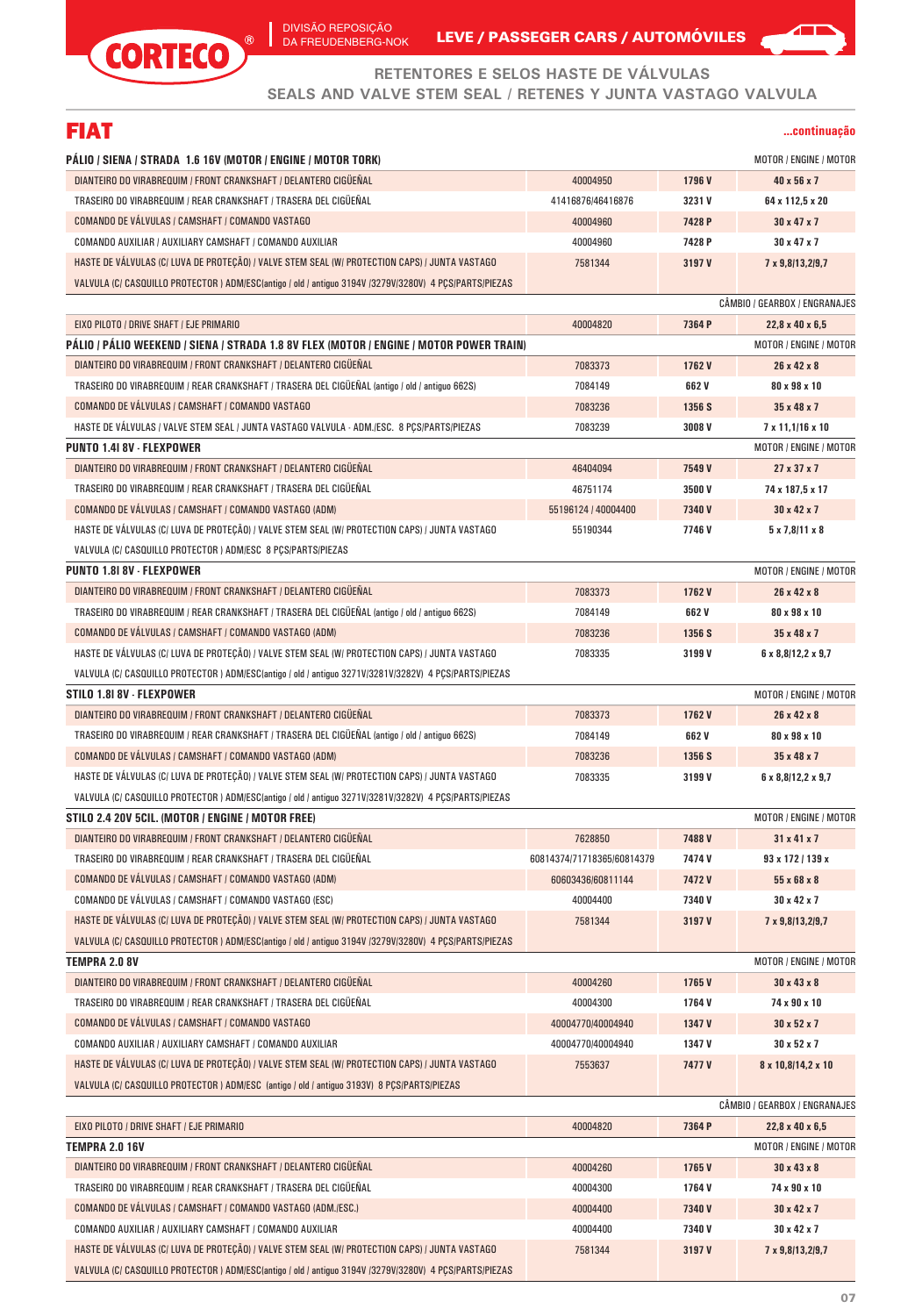



**RETENTORES E SELOS HASTE DE VÁLVULAS**

**SEALS AND VALVE STEM SEAL / RETENES Y JUNTA VASTAGO VALVULA**

# FIAT

**...continuação**

|                                                                                                                           |                   |        | CÂMBIO / GEARBOX / ENGRANAJES                                      |
|---------------------------------------------------------------------------------------------------------------------------|-------------------|--------|--------------------------------------------------------------------|
| EIXO PILOTO / DRIVE SHAFT / EJE PRIMARIO                                                                                  | 40004820          | 7364 P | $22.8 \times 40 \times 6.5$                                        |
| TIPO 1.6 8V (SPI/MPI)                                                                                                     |                   |        | MOTOR / ENGINE / MOTOR                                             |
| DIANTEIRO DO VIRABREQUIM / FRONT CRANKSHAFT / DELANTERO CIGUENAL                                                          | 40004260          | 1765V  | $30 \times 43 \times 8$                                            |
| TRASEIRO DO VIRABREQUIM / REAR CRANKSHAFT / TRASERA DEL CIGÜEÑAL                                                          | 40004300          | 1764V  | 74 x 90 x 10                                                       |
| COMANDO DE VÁLVULAS / CAMSHAFT / COMANDO VASTAGO                                                                          | 40004770/40004940 | 1347 V | $30 \times 52 \times 7$                                            |
| COMANDO AUXILIAR / AUXILIARY CAMSHAFT / COMANDO AUXILIAR                                                                  | 40004770/40004940 | 1347 V | $30 \times 52 \times 7$                                            |
| HASTE DE VÁLVULAS (C/ LUVA DE PROTEÇÃO) / VALVE STEM SEAL (W/ PROTECTION CAPS) / JUNTA VASTAGO                            | 7553637           | 7477 V | 8 x 10,8/14,2 x 10                                                 |
| VALVULA (C/ CASQUILLO PROTECTOR ) ADM/ESC (antigo / old / antiguo 3193V) 8 PCS/PARTS/PIEZAS                               |                   |        |                                                                    |
|                                                                                                                           |                   |        | CÂMBIO / GEARBOX / ENGRANAJES                                      |
| EIXO PILOTO / DRIVE SHAFT / EJE PRIMARIO                                                                                  | 40004820          | 7364 P | 22,8 x 40 x 6,5                                                    |
| <b>TIPO 2.0 16V</b>                                                                                                       |                   |        | MOTOR / ENGINE / MOTOR                                             |
| DIANTEIRO DO VIRABREQUIM / FRONT CRANKSHAFT / DELANTERO CIGUENAL                                                          | 40004260          | 1765V  | $30 \times 43 \times 8$                                            |
| TRASEIRO DO VIRABREQUIM / REAR CRANKSHAFT / TRASERA DEL CIGUENAL                                                          | 40004300          | 1764 V | 74 x 90 x 10                                                       |
| COMANDO DE VALVULAS / CAMSHAFT / COMANDO VASTAGO (ADM./ESC.)                                                              | 40004400          | 7340 V | $30 \times 42 \times 7$                                            |
| COMANDO AUXILIAR / AUXILIARY CAMSHAFT / COMANDO AUXILIAR                                                                  | 40004400          | 7340 V | $30 \times 42 \times 7$                                            |
| HASTE DE VÁLVULAS (C/ LUVA DE PROTEÇÃO) / VALVE STEM SEAL (W/ PROTECTION CAPS) / JUNTA VASTAGO                            | 7581344           | 3197 V | 7 x 9,8/13,2/9,7                                                   |
| VALVULA (C/ CASQUILLO PROTECTOR ) ADM/ESC(antigo / old / antiguo 3194V /3279V/3280V) 4 PCS/PARTS/PIEZAS                   |                   |        |                                                                    |
|                                                                                                                           |                   |        | CÂMBIO / GEARBOX / ENGRANAJES                                      |
| EIXO PILOTO / DRIVE SHAFT / EJE PRIMARIO                                                                                  | 40004820          | 7364 P | $22,8 \times 40 \times 6,5$                                        |
| UNO / ELBA / FIORINO 1.0 8V                                                                                               |                   |        | <b>MOTOR / ENGINE / MOTOR</b>                                      |
| DIANTEIRO DO VIRABREQUIM / FRONT CRANKSHAFT / DELANTERO CIGÜEÑAL                                                          | 40004950          | 1796V  | 40 x 56 x 7                                                        |
| DIANTEIRO DO VIRABREQUIM / FRONT CRANKSHAFT / DELANTERO CIGUENAL                                                          | 4000050           | 1095 P | 40 x 56 x 7                                                        |
| TRASEIRO DO VIRABREQUIM / REAR CRANKSHAFT / TRASERA DEL CIGÜEÑAL                                                          | 40004370          | 1792V  | 70 x 85 x 8                                                        |
| COMANDO DE VALVULAS,COMANDO AUXILIAR / CAMSHAFT, AUXILIARY CAMSHAFT / COMANDO VASTAGO,                                    | 40004770          | 1347 V | $30 \times 52 \times 7$                                            |
| COMANDO AUXILIAR (ALTA PERFORMANCE / HIGH PERFORMANCE / ALTO RENDIMIENTO)                                                 |                   |        |                                                                    |
| COMANDO DE VALVULAS,COMANDO AUXILIAR / CAMSHAFT, AUXILIARY CAMSHAFT / COMANDO VASTAGO,                                    | 40000470          | 1100N  | $30 \times 52 \times 7$                                            |
| <b>COMANDO AUXILIAR</b>                                                                                                   |                   |        |                                                                    |
| HASTE DE VÁLVULAS (C/ LUVA DE PROTEÇÃO) / VALVE STEM SEAL (W/ PROTECTION CAPS) / JUNTA VASTAGO                            | 7553637           | 7477V  | 8 x 10,8/14,2 x 10                                                 |
| VALVULA (C/ CASQUILLO PROTECTOR ) ADM/ESC (antigo / old / antiguo 3193V) 8 PCS/PARTS/PIEZAS                               |                   |        |                                                                    |
|                                                                                                                           |                   |        | CÂMBIO / GEARBOX / ENGRANAJES                                      |
| EIXO PILOTO / DRIVE SHAFT / EJE PRIMARIO                                                                                  | 43491930          | 2050 P | $22 \times 40 \times 8$                                            |
| SAÍDA PARA O SEMI-EIXO / OUTPUT FOR HALFSHAFT / SALIDA PARA SEMIEJE                                                       | 4000172           | 1101 P | 25 x 35 x 8,5                                                      |
|                                                                                                                           |                   |        | CUBO DE RODA DIANTEIRO / FRONT WHEEL HUB / DELANTERO BUJE DE RUEDA |
| CUBO DE RODA DIANTEIRO / FRONT WHEEL HUB / DELANTERO BUJE DE RUEDA                                                        | 4433801           | 1308 N | 41 x 56 x 7                                                        |
| UNO 1.0 8V (MOTOR / ENGINE / MOTOR FIRE)                                                                                  |                   |        | MOTOR / ENGINE / MOTOR                                             |
| DIANTEIRO DO VIRABREQUIM / FRONT CRANKSHAFT / DELANTERO CIGÜEÑAL                                                          | 46404094          | 7549 V | 27 x 37 x 7                                                        |
| TRASEIRO DO VIRABREQUIM / REAR CRANKSHAFT / TRASERA DEL CIGÜEÑAL                                                          | 46788297          | 7772V  | 74                                                                 |
| COMANDO DE VÁLVULAS / CAMSHAFT / COMANDO VASTAGO                                                                          | 40004240/40000424 | 7340 V | 30 x 42 x 7                                                        |
| HASTE DE VÁLVULAS (C/ LUVA DE PROTEÇÃO) / VALVE STEM SEAL (W/ PROTECTION CAPS) / JUNTA VASTAGO                            | 7581344/46440885  | 3197 V | 7 x 9,8/13,2/9,7                                                   |
| VALVULA (C/ CASQUILLO PROTECTOR ) ADM/ESC(antigo / old / antiguo 3194V /3279V/3280V) 4 PCS/PARTS/PIEZAS                   |                   |        |                                                                    |
| UNO / ELBA / FIORINO 1.3/1.5 ARGENTINO (MOTOR / ENGINE / MOTOR SEVEL)                                                     |                   |        | MOTOR / ENGINE / MOTOR                                             |
| DIANTEIRO DO VIRABREQUIM / FRONT CRANKSHAFT / DELANTERO CIGÜEÑAL                                                          | 40004950          | 1796V  | 40 x 56 x 7                                                        |
| (ALTA PERFORMANCE / HIGH PERFORMANCE / ALTO RENDIMIENTO)                                                                  |                   |        |                                                                    |
| DIANTEIRO DO VIRABREQUIM / FRONT CRANKSHAFT / DELANTERO CIGÜEÑAL                                                          | 4000050           | 1095 P | 40 x 56 x 7                                                        |
| TRASEIRO DO VIRABREQUIM / REAR CRANKSHAFT / TRASERA DEL CIGÜEÑAL ATÉ / UNTIL / HASTA 81                                   | 40000460          | 1096 P | 64 x 80 x 8                                                        |
| TRASEIRO DO VIRABREQUIM / REAR CRANKSHAFT / TRASERA DEL CIGÜEÑAL APÓS / AFTER / DESPUÉS 81                                | 75978710          | 1137 P | 70 x 85 x 8                                                        |
| COMANDO DE VÁLVULAS,COMANDO AUXILIAR / CAMSHAFT, AUXILIARY CAMSHAFT / COMANDO VASTAGO,                                    | 40004770          | 1347 V | 30 x 52 x 7                                                        |
| COMANDO AUXILIAR (ALTA PERFORMANCE / HIGH PERFORMANCE / ALTO RENDIMIENTO)                                                 |                   |        |                                                                    |
| COMANDO DE VÁLVULAS,COMANDO AUXILIAR / CAMSHAFT, AUXILIARY CAMSHAFT / COMANDO VASTAGO,                                    | 40000470          |        |                                                                    |
|                                                                                                                           |                   | 1100N  | 30 x 52 x 7                                                        |
| <b>COMANDO AUXILIAR</b><br>HASTE DE VÁLVULAS (C/ LUVA DE PROTEÇÃO) / VALVE STEM SEAL (W/ PROTECTION CAPS) / JUNTA VASTAGO |                   |        |                                                                    |
|                                                                                                                           | 7553637           | 7477V  | 8 x 10,8/14,2 x 10                                                 |
| VALVULA (C/ CASQUILLO PROTECTOR ) ADM/ESC (antigo / old / antiguo 3193V) 8 PCS/PARTS/PIEZAS                               |                   |        | CÂMBIO / GEARBOX / ENGRANAJES                                      |
| EIXO PILOTO / DRIVE SHAFT / EJE PRIMARIO                                                                                  |                   |        |                                                                    |
|                                                                                                                           | 43491930          | 2050 P | 22 x 40 x 8                                                        |
| SAÍDA PARA O SEMI-EIXO / OUTPUT FOR HALFSHAFT / SALIDA PARA SEMIEJE                                                       | 4000172           | 1101 P | 25 x 35 x 8,5                                                      |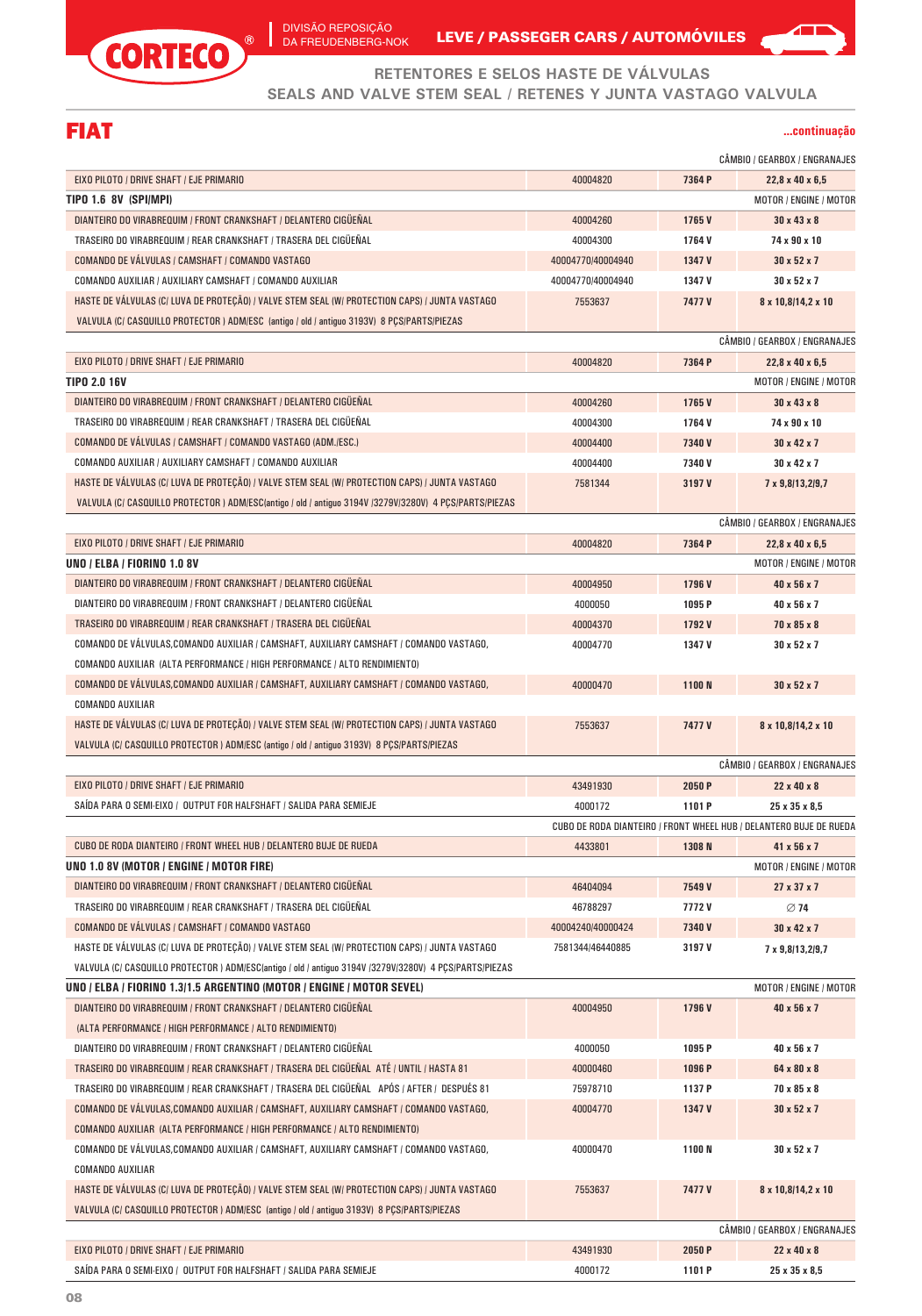

DA FREUDENBERG-NOK LEVE / PASSEGER CARS / AUTOMOVILES

 $\sqrt{1}$ 

# **RETENTORES E SELOS HASTE DE VÁLVULAS**

**SEALS AND VALVE STEM SEAL / RETENES Y JUNTA VASTAGO VALVULA**

| <b>FIAT</b>                                                                                    |          |                   | continuacão                   |
|------------------------------------------------------------------------------------------------|----------|-------------------|-------------------------------|
| UNO / PRÊMIO / ELBA / FIORINO 1.6 8V (MOTOR / ENGINE / MOTOR FIASA)                            |          |                   | MOTOR / ENGINE / MOTOR        |
| DIANTEIRO DO VIRABREQUIM / FRONT CRANKSHAFT / DELANTERO CIGÜEÑAL                               | 40004950 | 1796 V            | $40 \times 56 \times 7$       |
| (ALTA PERFORMANCE / HIGH PERFORMANCE / ALTO RENDIMIENTO)                                       |          |                   |                               |
| DIANTEIRO DO VIRABREQUIM / FRONT CRANKSHAFT / DELANTERO CIGÜEÑAL                               | 4000050  | 1095 <sub>P</sub> | $40 \times 56 \times 7$       |
| TRASEIRO DO VIRABREQUIM / REAR CRANKSHAFT / TRASERA DEL CIGÜEÑAL                               | 40000460 | 1096 P            | $64 \times 80 \times 8$       |
| COMANDO DE VÁLVULAS, COMANDO AUXILIAR / CAMSHAFT, AUXILIARY CAMSHAFT / COMANDO VASTAGO,        | 40004770 | 1347 V            | $30 \times 52 \times 7$       |
| COMANDO AUXILIAR (ALTA PERFORMANCE / HIGH PERFORMANCE / ALTO RENDIMIENTO)                      |          |                   |                               |
| COMANDO DE VALVULAS,COMANDO AUXILIAR / CAMSHAFT, AUXILIARY CAMSHAFT / COMANDO VASTAGO,         | 40000470 | 1100N             | $30 \times 52 \times 7$       |
| COMANDO AUXILIAR                                                                               |          |                   |                               |
| HASTE DE VÁLVULAS (C/ LUVA DE PROTECÃO) / VALVE STEM SEAL (W/ PROTECTION CAPS) / JUNTA VASTAGO | 7553637  | 7477 V            | 8 x 10,8/14,2 x 10            |
| VALVULA (C/ CASQUILLO PROTECTOR ) ADM/ESC (antigo / old / antiguo 3193V) 8 PCS/PARTS/PIEZAS    |          |                   |                               |
|                                                                                                |          |                   | CÂMBIO / GEARBOX / ENGRANAJES |
| EIXO PILOTO / DRIVE SHAFT / EJE PRIMARIO                                                       | 43491930 | 2050 P            | $22 \times 40 \times 8$       |
| SAÍDA PARA O SEMI-EIXO / OUTPUT FOR HALFSHAFT / SALIDA PARA SEMIEJE                            | 4000172  | 1101 P            | 25 x 35 x 8,5                 |
| FIAT 147 / OGGI (MOTOR / ENGINE / MOTOR 1050/1300)                                             |          |                   | MOTOR / ENGINE / MOTOR        |
| DIANTEIRO DO VIRABREQUIM / FRONT CRANKSHAFT / DELANTERO CIGÜEÑAL                               | 40004950 | 1796 V            | $40 \times 56 \times 7$       |
| (ALTA PERFORMANCE / HIGH PERFORMANCE / ALTO RENDIMIENTO)                                       |          |                   |                               |
| DIANTEIRO DO VIRABREQUIM / FRONT CRANKSHAFT / DELANTERO CIGÜEÑAL                               | 4000050  | 1095 P            | $40 \times 56 \times 7$       |
| TRASEIRO DO VIRABREQUIM / REAR CRANKSHAFT / TRASERA DEL CIGÜEÑAL (ATÉ / UNTIL / HASTA 81)      | 40000460 | 1096 P            | 64 x 80 x 8                   |
| TRASEIRO DO VIRABREQUIM / REAR CRANKSHAFT / TRASERA DEL CIGÜEÑAL (APÓS / AFTER / DESPUÉS 81)   | 75978710 | 1137 P            | $70 \times 85 \times 8$       |
| COMANDO DE VÁLVULAS, COMANDO AUXILIAR / CAMSHAFT, AUXILIARY CAMSHAFT / COMANDO VASTAGO,        | 40004770 | 1347 V            | $30 \times 52 \times 7$       |
| COMANDO AUXILIAR (ALTA PERFORMANCE / HIGH PERFORMANCE / ALTO RENDIMIENTO)                      |          |                   |                               |
| COMANDO DE VÁLVULAS, COMANDO AUXILIAR / CAMSHAFT, AUXILIARY CAMSHAFT / COMANDO VASTAGO,        | 40000470 | 1100N             | $30 \times 52 \times 7$       |
| <b>COMANDO AUXILIAR</b>                                                                        | 7553637  | 7477 V            | 8 x 10,8/14,2 x 10            |
| HASTE DE VÁLVULAS (C/ LUVA DE PROTECÃO) / VALVE STEM SEAL (W/ PROTECTION CAPS) / JUNTA VASTAGO |          |                   |                               |
| VALVULA (C/ CASQUILLO PROTECTOR ) ADM/ESC (antigo / old / antiguo 3193V) 8 PCS/PARTS/PIEZAS    |          |                   |                               |
|                                                                                                |          |                   | CÂMBIO / GEARBOX / ENGRANAJES |

| / EJE PRIMARIO<br><b>EIXO PILOTO / DRIVE SHAFT</b>                                        | 43491930 | 2050 P       | $22 \times 40 \times 8$   |
|-------------------------------------------------------------------------------------------|----------|--------------|---------------------------|
| I PARA O SEMI EIXO I<br>0UTPU<br><b>ſ FOR HALFSHAFT</b><br>I SALIDA PARA SEMIEJE<br>SAIDA | 400017   | <b>101 P</b> | $25 \times 35 \times 8.5$ |

#### FORD

| Aplicacão / Application / Aplicación                                                           | N° Original /<br>Oem Number / N° Original | <b>CORTECO</b>    | <b>Dimensional /</b><br><b>Dimension / Dimensional</b>             |
|------------------------------------------------------------------------------------------------|-------------------------------------------|-------------------|--------------------------------------------------------------------|
| CORCEL / ESCORT / VERONA / DEL REY / PAMPA83/(CHT/AE) 1.0/1.6                                  |                                           |                   | MOTOR / ENGINE / MOTOR                                             |
| DIANTEIRO DO VIRABREQUIM / FRONT CRANKSHAFT / DELANTERO CIGÜEÑAL                               |                                           | 207 P             | $35 \times 50 \times 9$                                            |
| DIANTEIRO DO VIRABREQUIM / FRONT CRANKSHAFT / DELANTERO CIGÜEÑAL                               |                                           | 207 V             | $35 \times 50 \times 9$                                            |
| TRASEIRO DO VIRABREQUIM / REAR CRANKSHAFT / TRASERA DEL CIGÜEÑAL                               |                                           | 12S               | 82 x 105 x 12                                                      |
| HASTE DE VÁLVULAS (C/ LUVA DE PROTECÃO) / VALVE STEM SEAL (W/ PROTECTION CAPS) / JUNTA VASTAGO |                                           | 3253V             | 7 x 11/13,2 x 9,5                                                  |
| VALVULA (C/ CASQUILLO PROTECTOR) 8 PCS/PARTS/PIEZAS                                            |                                           |                   |                                                                    |
|                                                                                                |                                           |                   | CÂMBIO / GEARBOX / ENGRANAJES                                      |
| EIXO PILOTO / DRIVE SHAFT / EJE PRIMARIO ESCORT / PAMPA 83/                                    | 77TT7048A1A                               | 622 P             | $21,5 \times 40 \times 7$                                          |
| FLANGE GUIA DA EMBREAGEM / CLUTCH' GUIDE FLANGE / BRIDA GUIA DEL EMBRAGUE                      | 085311113B                                | 7369 P            | $21,8 \times 35 \times 7$                                          |
| SAÍDA P/ O SEMI-EIXO / OUTPUT TO HALFSHAFT / SALIDA PARA EL SEMIEJE                            | 77TT3K169A9A                              | 7374 P            | $40 \times 55 \times 8$                                            |
| SAÍDA TRANSMISSÃO / OUTPUT TRANSMISSION / SALIDA TRANSMISION                                   | 02A301227E                                | 7370 P            | 40 x 60 x 10                                                       |
|                                                                                                |                                           |                   | CUBO DE RODA DIANTEIRO / FRONT WHEEL HUB / DELANTERO BUJE DE RUEDA |
| INT/EXT / INNER/OUTER / INTERNO/EXTERNO<br>78/89<br>*(KIT 54035K)                              | <b>BONU 1190 A</b>                        | <b>1060N</b>      | 46 x 65,5 x 7                                                      |
| EXT / OUTER / EXTERNO<br>891<br>*(KIT 54035K)                                                  | <b>BONU 1190 A</b>                        | 1060 N            | 46 x 65,5 x 7                                                      |
| EXT / OUTER / EXTERNO<br>ESCORT 1.0/1.4/1.6/1.8 VERONA 83/ * (KIT 54000K)                      | <b>B1AB 1190 AB</b>                       | 1195 <sub>N</sub> | $50 \times 65 \times 9.75$                                         |
| INT / INNER / INTERNO<br>ESCORT 1.0/1.4/1.6/1.8 VERONA 83/ * (KIT 54000K)                      | 78FB 1K025 AA                             | 720 N             | $55 \times 70 \times 6$                                            |
|                                                                                                |                                           |                   | CUBO DE RODA TRASEIRO / REAR WHEEL HUB / TRASERO DEL BUJE DE RUEDA |
| ESCORT 1.0/1.4/1.6 / VERONA 83/<br>*(KIT 54002K/KIT 54034K)                                    | 71AB 1190 AB                              | 407N              | $40 \times 55 \times 8$                                            |
| CORCEL / BELINA ATÉ / UNTIL / HASTA 78 - 1.3/1.4 (MOTOR / ENGINE / MOTOR CHT)                  |                                           |                   | MOTOR / ENGINE / MOTOR                                             |
| DIANTEIRO DO VIRABREQUIM / FRONT CRANKSHAFT / DELANTERO CIGÜEÑAL                               | 84NU6700A                                 | 207 V             | $35 \times 50 \times 9$                                            |
| DIANTEIRO DO VIRABREQUIM / FRONT CRANKSHAFT / DELANTERO CIGÜEÑAL                               | <b>BD3M6700A</b>                          | 207 P             | $35 \times 50 \times 9$                                            |
| TRASEIRO DO VIRABREQUIM / REAR CRANKSHAFT / TRASERA DEL CIGÜEÑAL (APÓS / AFTER / DESPUÉS 78)   | 78MU6701B                                 | 12S               | 82 x 105 x 12                                                      |
| TRASEIRO DO VIRABREQUIM / REAR CRANKSHAFT / TRASERA DEL CIGÜEÑAL                               | BD3M6701A                                 | 6S                | 70 x 90 x 10                                                       |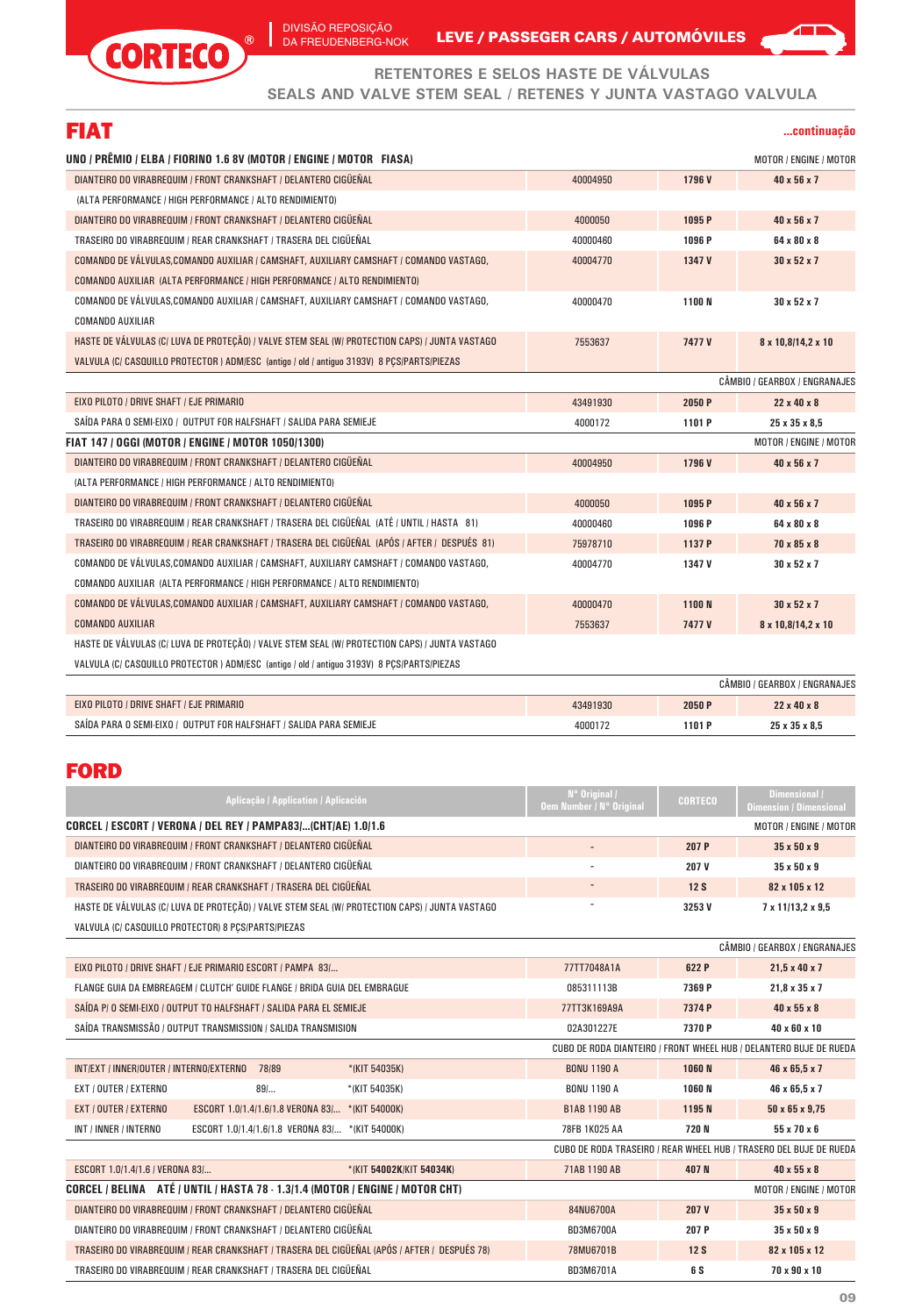

DA FREUDENBERG-NOK LEVE / PASSEGER CARS / AUTOMOVILES



**SEALS AND VALVE STEM SEAL / RETENES Y JUNTA VASTAGO VALVULA**

# FORD

| continuacao |  |  |  |  |  |
|-------------|--|--|--|--|--|
|             |  |  |  |  |  |
|             |  |  |  |  |  |

 $\blacktriangle$   $\blacksquare$ 

|                                                                                                        |                                          |                | CÂMBIO / GEARBOX / ENGRANAJES                                      |
|--------------------------------------------------------------------------------------------------------|------------------------------------------|----------------|--------------------------------------------------------------------|
| FLANGE GUIA DA EMBREAGEM / CLUTCH' GUIDE FLANGE / BRIDA GUIA DEL EMBRAGUE                              | 085311113B                               | 7369 P         | $21,8 \times 35 \times 7$                                          |
| SAIDA P/ 0 SEMI-EIXO / OUTPUT TO HALFSHAFT / SALIDA PARA EL SEMIEJE 1971/                              | <b>B2NE3A387A</b>                        | 120 N          | $25.6 \times 42 \times 6.5$                                        |
| SELETOR DE MARCHAS-SAÍDA DA TRANSMISSÃO / SHIFT LEVER OUTPUT TRANSMISSION /                            | 46505                                    | 113 P          | 36 x 54 x 7,5                                                      |
| SELECTOR DE MARCHAS - SALIDA TRANSMISSÃO /1971                                                         |                                          |                |                                                                    |
| SELETOR DE MARCHAS / SHIFT LEVER / SELECTOR DE MARCHAS 1969/                                           | 69705                                    | 7298 N         | $13 \times 26 \times 9$                                            |
|                                                                                                        |                                          |                | CUBO DE RODA DIANTEIRO / FRONT WHEEL HUB / DELANTERO BUJE DE RUEDA |
| INT/EXT / INNER/OUTER / INTERNO/EXTERNO 71/77 *(KIT 54035K)                                            | <b>BONU 1190 A</b>                       | <b>1060N</b>   | 46 x 65,5 x 7                                                      |
| INT/EXT / INNER/OUTER / INTERNO/EXTERNO 78/89 *(KIT 54035K)                                            | <b>BONU 1190 A</b>                       | 1060 N         | 46 x 65,5 x 7                                                      |
|                                                                                                        |                                          |                | CUBO DE RODA TRASEIRO / REAR WHEEL HUB / TRASERO DEL BUJE DE RUEDA |
| ANO / YEAR / AÑO<br>72/ *(KIT 54036K)                                                                  | <b>BONU 1249 A</b>                       | 119 N          | $38 \times 58,5 \times 7$                                          |
| CORCEL / BELINA / DEL REY / PAMPA 1989/                                                                |                                          |                | CUBO DE RODA DIANTEIRO / FRONT WHEEL HUB / DELANTERO BUJE DE RUEDA |
| ANO / YEAR / AÑO<br>89/ CONJUNTO C/ 1060N                                                              | <b>B7EU 1190 AA</b>                      | 1790N          | 48 x 65,5 x 7                                                      |
| ECOSPORT 1.0 / 1.6 (MOTOR / ENGINE / MOTOR ZETEC ROCAM)                                                |                                          |                | MOTOR / ENGINE / MOTOR                                             |
| DIANTEIRO DO VIRABREQUIM / FRONT CRANKSHAFT / DELANTERO CIGÜEÑAL                                       | <b>XS6E6700BA</b>                        | 7571T          | $40 \times 62 \times 8$                                            |
| TRASEIRO DO VIRABREQUIM / REAR CRANKSHAFT / TRASERA DEL CIGÜEÑAL                                       | XS6E6K301CA / XS6E6K301BE                | 7752 T         | 79                                                                 |
| HASTE DE VÁLVULAS (C/ LUVA DE PROTECÃO) / VALVE STEM SEAL (W/ PROTECTION CAPS) / JUNTA VASTAGO         | XS6E6571AB                               | 7707 V         | 6 x 11 x 17,8                                                      |
| VALVULA (C/ CASQUILLO PROTECTOR) 8 PCS/PARTS/PIEZAS                                                    |                                          |                |                                                                    |
| ESCORT 1.8 / 2.0  16V 93/ (MOTOR / ENGINE / MOTOR ZETEC)                                               |                                          |                | MOTOR / ENGINE / MOTOR                                             |
| DIANTEIRO DO VIRABREQUIM / FRONT CRANKSHAFT / DELANTERO CIGÜEÑAL                                       | 988M6700A5B                              | 7760V          | $35 \times 50 \times 7$                                            |
| TRASEIRO DO VIRABREQUIM / REAR CRANKSHAFT / TRASERA DEL CIGÜEÑAL                                       | 928M6701B5B / 988M6701A5A                | 7758V          | 88 x 108 x 10                                                      |
| COMANDO DE VÁLVULAS, COMANDO AUXILIAR / CAMSHAFT, AUXILIARY CAMSHAFT / COMANDO VASTAGO,                | 928M6K292B5B                             | 7759 V         | 42 x 53 x 7                                                        |
| <b>COMANDO AUXILIAR</b>                                                                                |                                          |                |                                                                    |
| HASTE DE VÁLVULAS (C/ LUVA DE PROTEÇÃO) / VALVE STEM SEAL (W/ PROTECTION CAPS) / JUNTA VASTAGO         | 958M6571BC/CC                            | 3273V          | 6 x 25 x                                                           |
| VALVULA (C/ CASQUILLO PROTECTOR) 16 PCS/PARTS/PIEZAS                                                   |                                          |                |                                                                    |
| FIESTA / KA / COURIER 1.0/1.3 (MOTOR / ENGINE / MOTOR ENDURA)                                          |                                          |                | MOTOR / ENGINE / MOTOR                                             |
| DIANTEIRO DO VIRABREQUIM / FRONT CRANKSHAFT / DELANTERO CIGUENAL                                       | 96BM6700A6B / 83BM6700A3A                | 7761 S         | $36,6 \times 52,35 \times 8,3$                                     |
| TRASEIRO DO VIRABREQUIM / REAR CRANKSHAFT / TRASERA DEL CIGÜEÑAL                                       | 83HM6701A6A / 8BM6701A6A                 | 7762V          | 79,38 x 95,25 x 11                                                 |
| HASTE DE VÁLVULAS (C/ LUVA DE PROTEÇÃO) / VALVE STEM SEAL (W/ PROTECTION CAPS) / JUNTA VASTAGO         | 2911096752/88WM6571BB                    | 3253V          | $7 \times 11/13, 2 \times 9, 5$                                    |
| VALVULA (C/ CASQUILLO PROTECTOR) 8 PCS/PARTS/PIEZAS                                                    |                                          |                |                                                                    |
|                                                                                                        |                                          |                | CUBO DE RODA TRASEIRO / REAR WHEEL HUB / TRASERO DEL BUJE DE RUEDA |
| FIESTA / KA / COURIER * (KIT 54002K) / (KIT 54034K)                                                    | 71AB 1190 AB                             | 407 N          | $40 \times 55 \times 8$                                            |
| FIESTA / KA / COURIER 1.4 16V / 1.6 16V (MOTOR / ENGINE / MOTOR ZETEC-SE)                              |                                          |                | MOTOR / ENGINE / MOTOR                                             |
| DIANTEIRO DO VIRABREQUIM / FRONT CRANKSHAFT / DELANTERO CIGÜEÑAL                                       | 1004457                                  | 7479 V         | $33 \times 47 \times 5$                                            |
| COMANDO DE VÁLVULAS / CAMSHAFT / COMANDO VASTAGO                                                       | 96MM6K292A2A/A2B                         | 7430 V         | 38 x 52 x 6                                                        |
| HASTE DE VÁLVULAS (C/ LUVA DE PROTECÃO) / VALVE STEM SEAL (W/ PROTECTION CAPS) / JUNTA VASTAGO         | 96MM6571BE/BF/AF                         | 3276V          | 6 x 10,8/22,9 x 15,9                                               |
| VALVULA (C/ CASQUILLO PROTECTOR) ADM 8 PCS/PARTS/PIEZAS                                                |                                          |                |                                                                    |
| HASTE DE VÁLVULAS (C/ LUVA DE PROTEÇÃO) / VALVE STEM SEAL (W/ PROTECTION CAPS) / JUNTA VASTAGO         | 96MM6571AS/BF                            | 3277 V         | 6 x 10,8/22,9 x 15,9                                               |
| VALVULA (C/ CASQUILLO PROTECTOR) ESC 8 PCS/PARTS/PIEZAS                                                |                                          |                |                                                                    |
|                                                                                                        |                                          |                | CUBO DE RODA TRASEIRO / REAR WHEEL HUB / TRASERO DEL BUJE DE RUEDA |
| FIESTA / KA / COURIER * (KIT 54002K) / (KIT 54034K)                                                    | 71AB 1190 AB                             | 407 N          | 40 x 55 x 8                                                        |
| FIESTA / KA / COURIER 1.0/1.6 (MOTOR / ENGINE / MOTOR ZETEC-ROCAM)                                     |                                          |                | MOTOR / ENGINE / MOTOR                                             |
| DIANTEIRO DO VIRABREQUIM / FRONT CRANKSHAFT / DELANTERO CIGÜEÑAL                                       | <b>XS6E6700BA</b>                        | 7571T          | $40 \times 62 \times 8$                                            |
| TRASEIRO DO VIRABREQUIM / REAR CRANKSHAFT / TRASERA DEL CIGÜEÑAL                                       | XS6E6K301CA / XS6E6K301BE                | 7752 T         | 79                                                                 |
| HASTE DE VÁLVULAS (C/ LUVA DE PROTEÇÃO) / VALVE STEM SEAL (W/ PROTECTION CAPS) / JUNTA VASTAGO         | XS6E6571AB                               | 7707 V         | $6 \times 11 \times 17,8$                                          |
| VALVULA (C/ CASQUILLO PROTECTOR) 8 PCS/PARTS/PIEZAS                                                    |                                          |                |                                                                    |
|                                                                                                        |                                          |                | CUBO DE RODA TRASEIRO / REAR WHEEL HUB / TRASERO DEL BUJE DE RUEDA |
| FIESTA / KA / COURIER * (KIT 54002K) / (KIT 54034K)<br>FOCUS 1.6 16V (MOTOR / ENGINE / MOTOR ZETEC-SE) | 71AB 1190 AB                             | 407 N          | 40 x 55 x 8                                                        |
| DIANTEIRO DO VIRABREQUIM / FRONT CRANKSHAFT / DELANTERO CIGÜEÑAL                                       |                                          |                | MOTOR / ENGINE / MOTOR                                             |
| TRASEIRO DO VIRABREQUIM / REAR CRANKSHAFT / TRASERA DEL CIGÜEÑAL                                       | 988M6700A5B<br>928M6701B5B / 988M6701A5A | 7760V<br>7758V | 35 x 50 x 7<br>88 x 108 x 10                                       |
| COMANDO DE VÁLVULAS, COMANDO AUXILIAR / CAMSHAFT, AUXILIARY CAMSHAFT / COMANDO VASTAGO,                | 928M6K292B5B                             | 7759 V         | 42 x 53 x 7                                                        |
| <b>COMANDO AUXILIAR</b>                                                                                |                                          |                |                                                                    |
| HASTE DE VÁLVULAS (C/ LUVA DE PROTEÇÃO) / VALVE STEM SEAL (W/ PROTECTION CAPS) / JUNTA VASTAGO         | 958M6571BC/CC                            | 3273V          | 6x25x                                                              |
| VALVULA (C/ CASQUILLO PROTECTOR) 16 PCS/PARTS/PIEZAS                                                   |                                          |                |                                                                    |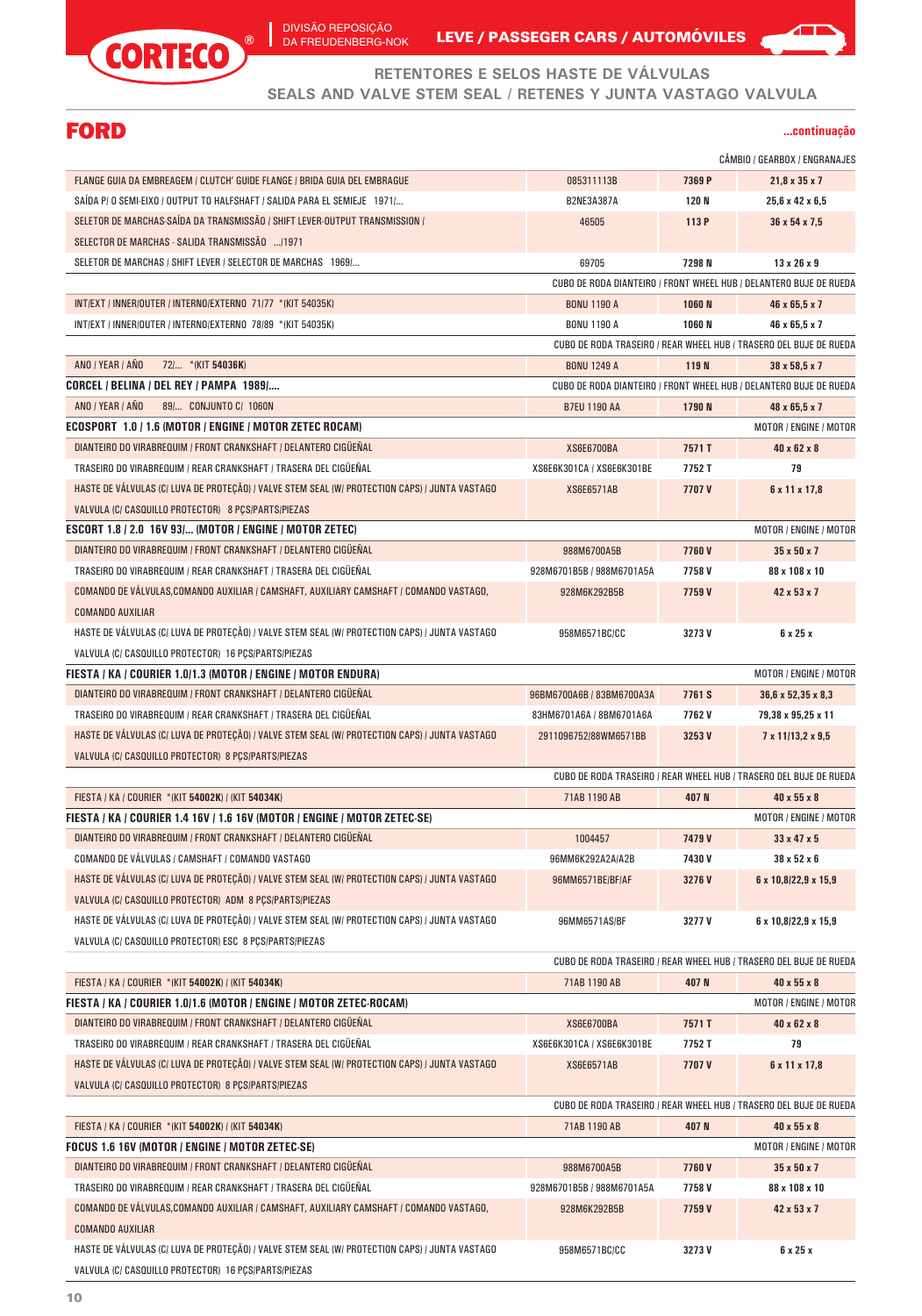

DA FREUDENBERG-NOK LEVE / PASSEGER CARS / AUTOMOVILES



**RETENTORES E SELOS HASTE DE VÁLVULAS**

**SEALS AND VALVE STEM SEAL / RETENES Y JUNTA VASTAGO VALVULA**

# FORD

#### **...continuação**

| FOCUS 1.6 8V (MOTOR / ENGINE / MOTOR ZETEC ROCAN)                                              |                           |                 | <b>MOTOR / ENGINE / MOTOR</b>                                      |
|------------------------------------------------------------------------------------------------|---------------------------|-----------------|--------------------------------------------------------------------|
| DIANTEIRO DO VIRABREQUIM / FRONT CRANKSHAFT / DELANTERO CIGÜEÑAL                               | <b>XS6E6700BA</b>         | 7571T           | 40 x 62 x 8                                                        |
| TRASEIRO DO VIRABREQUIM / REAR CRANKSHAFT / TRASERA DEL CIGÜEÑAL                               | XS6E6K301CA / XS6E6K301BE | 7752 T          | 79                                                                 |
| HASTE DE VÁLVULAS (C/ LUVA DE PROTECÃO) / VALVE STEM SEAL (W/ PROTECTION CAPS) / JUNTA VASTAGO | <b>XS6E6571AB</b>         | 7707V           | 6 x 11 x 17,8                                                      |
| VALVULA (C/ CASQUILLO PROTECTOR) 8 PCS/PARTS/PIEZAS                                            |                           |                 |                                                                    |
| MAVERICK 6 CILINDROS 73/79                                                                     |                           |                 | CÂMBIO / GEARBOX / ENGRANAJES                                      |
| EIXO PILOTO / DRIVE SHAFT / EJE PRIMARIO                                                       | 74DU7048A                 | 1001 P          | $30 \times 45 \times 7$                                            |
|                                                                                                |                           |                 | CUBO DE RODA DIANTEIRO / FRONT WHEEL HUB / DELANTERO BUJE DE RUEDA |
| <b>MAVERICK 73/79</b>                                                                          |                           | 979N            | $50 \times 72 \times 8$                                            |
|                                                                                                |                           |                 | EIXO TRASEIRO / REAR SHAFT / EJE TRASERO                           |
| PINHÃO DO DIFERENCIAL / DIFFERENTIAL PINION / PINON DIFERENCIAL ( DANA ) GALAXIE/MAVERICK      | <b>BC7C 4676 C</b>        | 621 P           | 39,4 x 80,25 x 6,4                                                 |
| MONDEO 1.8 / 2.0  94/01 (MOTOR / ENGINE / MOTOR ZETEC)                                         |                           |                 | MOTOR / ENGINE / MOTOR                                             |
| DIANTEIRO DO VIRABREQUIM / FRONT CRANKSHAFT / DELANTERO CIGÜEÑAL                               | 988M6700A5B               | 7760V           | $35 \times 50 \times 7$                                            |
| TRASEIRO DO VIRABREQUIM / REAR CRANKSHAFT / TRASERA DEL CIGÜEÑAL                               | 928M6701B5B / 988M6701A5A | 7758V           | 88 x 108 x 10                                                      |
| COMANDO DE VÁLVULAS,COMANDO AUXILIAR / CAMSHAFT, AUXILIARY CAMSHAFT / COMANDO VASTAGO,         | 928M6K292B5B              | 7759V           | 42 x 53 x 7                                                        |
| <b>COMANDO AUXILIAR</b>                                                                        |                           |                 |                                                                    |
| HASTE DE VÁLVULAS (C/ LUVA DE PROTEÇÃO) / VALVE STEM SEAL (W/ PROTECTION CAPS) / JUNTA VASTAGO | 958M6571BC/CC             | 3273V           | $6 \times 25 \times$                                               |
| VALVULA (C/ CASQUILLO PROTECTOR) 16 PCS/PARTS/PIEZAS                                           |                           |                 |                                                                    |
| VERSAILLES /VERONA / ROYALE / ESCORT / PAMPA / DEL REY (MOTOR / ENGINE / MOTOR AP) ÀLC/GAS     |                           |                 | <b>MOTOR / ENGINE / MOTOR</b>                                      |
| DIANTEIRO DO VIRABREQUIM / FRONT CRANKSHAFT / DELANTERO CIGÜEÑAL                               | 068103085/056103085       | 13 <sub>V</sub> | 32 x 47 x 10                                                       |
| TRASEIRO DO VIRABREQUIM / REAR CRANKSHAFT / TRASERA DEL CIGÜEÑAL (antigo / old / antiguo 138V) | 0561033051D               | 1326V           | 85 x 105 x 11                                                      |
| COMANDO DE VÁLVULAS / CAMSHAFT / COMANDO VASTAGO                                               | 068103085/056103085       | 13 <sub>V</sub> | 32 x 47 x 10                                                       |
| COMANDO DE VÁLVULAS / CAMSHAFT / COMANDO VASTAGO                                               |                           | 13 P            | 32 x 47 x 10                                                       |
| COMANDO AUXILIAR / AUXILIARY CAMSHAFT / COMANDO AUXILIAR                                       | 068103085/056103085       | 13 <sub>V</sub> | 32 x 47 x 10                                                       |
| HASTE DE VÁLVULAS (C/ LUVA DE PROTEÇÃO) / VALVE STEM SEAL (W/ PROTECTION CAPS) / JUNTA VASTAGO | 7553637                   | 7477 V          | 8 x 10,8/14,2 x 10                                                 |
| VALVULA (C/ CASQUILLO PROTECTOR ) ADM/ESC (antigo / old / antiguo 3193V) 8 PCS/PARTS/PIEZAS    |                           |                 |                                                                    |
|                                                                                                |                           |                 | CÂMBIO / GEARBOX / ENGRANAJES                                      |
| SELETOR DE MARCHAS / SHIFT LEVER / SELECTOR DE MARCHAS VERSAILLES / ROYALE                     | 001301227F                | 15N             | $15 \times 24 \times 7$                                            |
| FLANGE GUIA DA EMBREAGEM / CLUTCH' GUIDE FLANGE / BRIDA GUIA DEL EMBRAGUE                      | 085311113B                | 7369 P          | $21,8 \times 35 \times 7$                                          |
| SAÍDA P/ O SEMI-EIXO / OUTPUT TO HALFSHAFT / SALIDA PARA EL SEMIEJE - VERSAILLES               | 014409399                 | 16 P            | 40 x 52 x 9                                                        |
| SAÍDA TRANSMISSÃO / OUTPUT TRANSMISSION / SALIDA TRANSMISION (MQ) - ESCORT/VERONA 95/          | 02A301227E                | 7370 P          | 40 x 60 x 10                                                       |
|                                                                                                |                           |                 | CUBO DE RODA DIANTEIRO / FRONT WHEEL HUB / DELANTERO BUJE DE RUEDA |
| EXTERNO / OUTER / EXTERNO-ESCORT 1.6/1.8 / VERONA 83/<br>*(KIT 54000K)                         | <b>B1AB 1190 AB</b>       | 1195N           | $50 \times 65 \times 9,75$                                         |
| INTERNO / INNER / INTERNO-ESCORT 1.6/1.8 / VERONA 83/<br>*(KIT 54000K)                         | 78FB 1K025 AA             | 720 N           | 55 x 70 x 6                                                        |
|                                                                                                |                           |                 | CUBO DE RODA TRASEIRO / REAR WHEEL HUB / TRASERO DEL BUJE DE RUEDA |
| FORD VERSAILLES/ROYALE 1.8/2.0 - TODOS / ALL / TODOS*(KIT 54006K)                              | 305501641 1/301541641 1   | 159 N           | 40 x 52 x 7,5                                                      |
| ESCORT 1.6/1.8/2.0 / VERONA 83/* (KIT 54002K/KIT 54034K)                                       | 71AB 1190 AB              | 407 N           | 40 x 55 x 8                                                        |
|                                                                                                |                           |                 |                                                                    |

#### **GM**

| Aplicação / Application / Aplicación                                                           | N° Original /<br><b>Oem Number / N° Original</b> | <b>CORTECO</b> | <b>Dimensional</b> /<br><b>Dimension / Dimensional</b> |
|------------------------------------------------------------------------------------------------|--------------------------------------------------|----------------|--------------------------------------------------------|
| ASTRA 1.8 8V FLEXPOWER (MOTOR / ENGINE / MOTOR POWER TRAIN)                                    |                                                  |                | MOTOR / ENGINE / MOTOR                                 |
| DIANTEIRO DO VIRABREQUIM / FRONT CRANKSHAFT / DELANTERO CIGÜEÑAL                               | 90501719                                         | 1762V          | $26 \times 42 \times 8$                                |
| TRASEIRO DO VIRABREQUIM / REAR CRANKSHAFT / TRASERA DEL CIGÜEÑAL (antigo / old / antiguo 662S) | 93309906                                         | 662 V          | 80 x 98 x 10                                           |
| COMANDO DE VÁLVULAS / CAMSHAFT / COMANDO VASTAGO                                               | 90180529                                         | 1356 S         | $35 \times 48 \times 7$                                |
| HASTE DE VÁLVULAS / VALVE STEM SEAL / JUNTA VASTAGO VALVULA - ADM./ESC. 8 PCS/PARTS/PIEZAS     | 94656542                                         | 3008V          | $7 \times 11,1/16 \times 10$                           |
| <b>ASTRA 2.0 8V FLEXPOWER</b>                                                                  |                                                  |                | MOTOR / ENGINE / MOTOR                                 |
| DIANTEIRO DO VIRABREQUIM / FRONT CRANKSHAFT / DELANTERO CIGÜEÑAL                               | 90156855 / 90183572                              | 1341 V         | $31 \times 50 \times 8$                                |
| COMANDO DE VÁLVULAS / CAMSHAFT / COMANDO VASTAGO                                               | 90180529                                         | 1356 S         | $35 \times 48 \times 7$                                |
| HASTE DE VÁLVULAS / VALVE STEM SEAL / JUNTA VASTAGO VALVULA - ADM./ESC. 8 PCS/PARTS/PIEZAS     | 94656542                                         | 3008 V         | $7 \times 11,1/16 \times 10$                           |
| CHEVETTE / MARAJÓ / CHEVY 500 72/                                                              |                                                  |                | MOTOR / ENGINE / MOTOR                                 |
| DIANTEIRO DO VIRABREQUIM / FRONT CRANKSHAFT / DELANTERO CIGÜEÑAL                               | 94648817                                         | 21P            | $45 \times 60 \times 9$                                |
| TRASEIRO DO VIRABREQUIM / REAR CRANKSHAFT / TRASERA DEL CIGÜEÑAL                               | 9302425                                          | 22 P           | 76 x 95 x 11,5                                         |
| COMANDO DE VÁLVULAS / CAMSHAFT / COMANDO VASTAGO                                               | 94648817                                         | 21P            | $45 \times 60 \times 9$                                |
| HASTE DE VÁLVULAS (C/ LUVA DE PROTEÇÃO) / VALVE STEM SEAL (W/ PROTECTION CAPS) / JUNTA VASTAGO | 94634714                                         | 3125 P         | $8 \times 4B \times$                                   |
| VALVULA (C/ CASQUILLO PROTECTOR) 8 PCS/PARTS/PIEZAS                                            |                                                  |                |                                                        |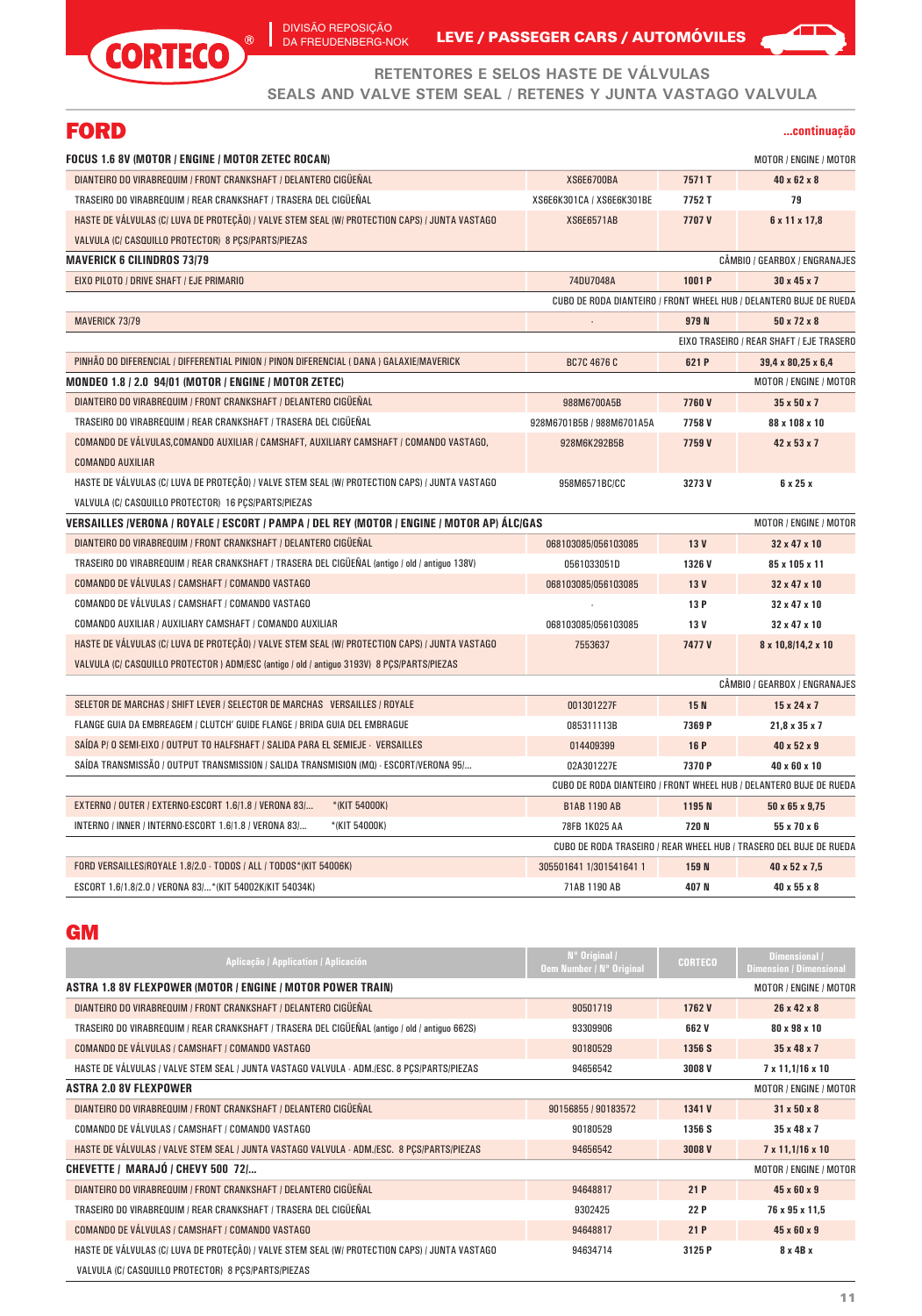

DA FREUDENBERG-NOK LEVE / PASSEGER CARS / AUTOMOVILES



#### **RETENTORES E SELOS HASTE DE VÁLVULAS SEALS AND VALVE STEM SEAL / RETENES Y JUNTA VASTAGO VALVULA**

#### **GM**

#### **...continuação**

|  | CÂMBIO / GEARBOX / ENGRANAJES |
|--|-------------------------------|

| EIXO PILOTO / DRIVE SHAFT / EJE PRIMARIO ( CLARK ) 1973/                                              | 8967254             | 1001 P | $30 \times 45 \times 7$                                            |
|-------------------------------------------------------------------------------------------------------|---------------------|--------|--------------------------------------------------------------------|
| SAÍDA TRASEIRA / OUTPUT REAR / SALIDA TRASERA CHEVETTE/CHEVY 500 1973/                                | 9303604             | 1002 P | 33 x 50 x 10                                                       |
|                                                                                                       |                     |        | CUBO DE RODA DIANTEIRO / FRONT WHEEL HUB / DELANTERO BUJE DE RUEDA |
| CHEVETTE/CHEVY 500 1973/<br>*(KIT 54028K)                                                             | 11060041            | 25 N   | $38 \times 52 \times 8,5$                                          |
|                                                                                                       |                     |        | CUBO DE RODA TRASEIRO / REAR WHEEL HUB / TRASERO DEL BUJE DE RUEDA |
| EIXO BRASEIXOS / BRASEIXOS SHAFT / EJE BRASEIXOS<br>$1973$                                            | 7316390             | 24 N   | 33 x 51,9 x 14                                                     |
|                                                                                                       |                     |        | EIXO TRASEIRO / REAR SHAFT / EJE TRASERO                           |
| PINHÃO DO DIFERENCIAL / DIFFERENTIAL PINION / PINON DIFERENCIAL (BRASEIXOS ) 1973/                    | 11065089            | 23 N   | 45 x 60 x 10                                                       |
| CORSA / CELTA 1.0 8V · MOTOR / ENGINE / MOTOR VHC                                                     |                     |        | MOTOR / ENGINE / MOTOR                                             |
| DIANTEIRO DO VIRABREQUIM / FRONT CRANKSHAFT / DELANTERO CIGÜEÑAL                                      | 90233235            | 1762V  | $26 \times 42 \times 8$                                            |
| TRASEIRO DO VIRABREQUIM / REAR CRANKSHAFT / TRASERA DEL CIGÜEÑAL (antigo / old / antiguo 662S)        | 90233236/90352111   | 662 V  | 80 x 98 x 10                                                       |
| COMANDO DE VÁLVULAS / CAMSHAFT / COMANDO VASTAGO                                                      | 90180529            | 1356 S | $35 \times 48 \times 7$                                            |
| HASTE DE VÁLVULAS (C/ LUVA DE PROTEÇÃO) / VALVE STEM SEAL (W/ PROTECTION CAPS) / JUNTA VASTAGO        | 94656542            | 3008V  | 7 x 11,1/16 x 10                                                   |
| VALVULA (C/ CASQUILLO PROTECTOR) 8 PCS/PARTS/PIEZAS                                                   |                     |        |                                                                    |
|                                                                                                       |                     |        | CUBO DE RODA TRASEIRO / REAR WHEEL HUB / TRASERO DEL BUJE DE RUEDA |
| $*(KIT 54010K)$                                                                                       | 94608503            | 287 N  | 40 x 52 x 8,5                                                      |
| CORSA / PICK UP CORSA / CORSA WAGON 1.0 / 1.4 / 1.6 8V / CELTA 1.0/1.4 8V                             |                     |        | MOTOR / ENGINE / MOTOR                                             |
| DIANTEIRO DO VIRABREQUIM / FRONT CRANKSHAFT / DELANTERO CIGÜEÑAL                                      | 90233235            | 1762V  | 26 x 42 x 8                                                        |
| DIANTEIRO DO VIRABREQUIM / FRONT CRANKSHAFT / DELANTERO CIGÜEÑAL                                      | 90233235            | 1762V  | $26 \times 42 \times 8$                                            |
| TRASEIRO DO VIRABREQUIM / REAR CRANKSHAFT / TRASERA DEL CIGÜEÑAL (antigo / old / antiguo 662S)        | 90233236/90352111   | 662 V  | 80 x 98 x 10                                                       |
| EIXO COMANDO DE VÁLVULAS / CAMSHAFT SHAFT/ EJE COMANDO VASTAGO                                        | 90180529            | 1356 S | $35 \times 48 \times 7$                                            |
| HASTE DE VÁLVULAS (C/ LUVA DE PROTECÃO) / VALVE STEM SEAL (W/ PROTECTION CAPS) / JUNTA VASTAGO        | 94656542            | 3008 V | $7 \times 11,1/16 \times 10$                                       |
| VALVULA (C/ CASQUILLO PROTECTOR) 8 PCS/PARTS/PIEZAS                                                   |                     |        |                                                                    |
|                                                                                                       |                     |        | CUBO DE RODA TRASEIRO / REAR WHEEL HUB / TRASERO DEL BUJE DE RUEDA |
| $*(KIT 54010K)$                                                                                       | 94608503            | 287 N  | 40 x 52 x 8,5                                                      |
| CORSA / PICK UP CORSA / CORSA WAGON 1.0 16V / 1.6 16V                                                 |                     |        | MOTOR / ENGINE / MOTOR                                             |
| DIANTEIRO DO VIRABREQUIM / FRONT CRANKSHAFT / DELANTERO CIGÜEÑAL                                      | 90233235            | 1762V  | 26 x 42 x 8                                                        |
| TRASEIRO DO VIRABREQUIM / REAR CRANKSHAFT / TRASERA DEL CIGÜEÑAL (antigo / old / antiguo 662S)        | 90233236/90352111   | 662 V  | 80 x 98 x 10                                                       |
| EIXO COMANDO DE VÁLVULAS / CAMSHAFT SHAFT / EJE COMANDO VASTAGO                                       | 90180529            | 1356 S | $35 \times 48 \times 7$                                            |
| HASTE DE VÁLVULAS (C/ LUVA DE PROTECÃO) / VALVE STEM SEAL (W/ PROTECTION CAPS) / JUNTA VASTAGO        | 036109675           | 3199 V | $6 \times 8,8/12,2 \times 9,7$                                     |
| VALVULA (C/ CASQUILLO PROTECTOR) ADM/ESC(antigo / old / antiguo 3271V/3281V/3282V) 4 PCS/PARTS/PIEZAS |                     |        |                                                                    |
|                                                                                                       |                     |        | CUBO DE RODA TRASEIRO / REAR WHEEL HUB / TRASERO DEL BUJE DE RUEDA |
| *(KIT 54010K)                                                                                         | 94608503            | 287 N  | 40 x 52 x 8,5                                                      |
| CORSA 1.8 8V FLEXPOWER (MOTOR / ENGINE / MOTOR POWER TRAIN)                                           |                     |        | MOTOR / ENGINE / MOTOR                                             |
| DIANTEIRO DO VIRABREQUIM / FRONT CRANKSHAFT / DELANTERO CIGÜEÑAL                                      | 90501719            | 1762V  | 26 x 42 x 8                                                        |
| TRASEIRO DO VIRABREQUIM / REAR CRANKSHAFT / TRASERA DEL CIGÜEÑAL (antigo / old / antiguo 662S)        | 93309906            | 662 V  | 80 x 98 x 10                                                       |
| COMANDO DE VÁLVULAS / CAMSHAFT / COMANDO VASTAGO                                                      | 90180529            | 1356 S | 35 x 48 x 7                                                        |
| HASTE DE VALVULAS / VALVE STEM SEAL / JUNTA VASTAGO VALVULA - ADM./ESC. 8 PCS/PARTS/PIEZAS            | 94656542            | 3008V  | 7 x 11,1/16 x 10                                                   |
| MERIVA 1.8 8V FLEXPOWER (MOTOR / ENGINE / MOTOR POWER TRAIN)                                          |                     |        | MOTOR / ENGINE / MOTOR                                             |
| DIANTEIRO DO VIRABREQUIM / FRONT CRANKSHAFT / DELANTERO CIGÜEÑAL                                      | 90501719            | 1762V  | 26 x 42 x 8                                                        |
| TRASEIRO DO VIRABREQUIM / REAR CRANKSHAFT / TRASERA DEL CIGÜEÑAL (antigo / old / antiguo 662S)        | 93309906            | 662 V  | 80 x 98 x 10                                                       |
| COMANDO DE VÁLVULAS / CAMSHAFT / COMANDO VASTAGO                                                      | 90180529            | 1356 S | 35 x 48 x 7                                                        |
| HASTE DE VÁLVULAS / VALVE STEM SEAL / JUNTA VASTAGO VALVULA - ADM./ESC. 8 PCS/PARTS/PIEZAS            | 94656542            | 3008V  | 7 x 11,1/16 x 10                                                   |
| MONTANA 1.8 8V FLEXPOWER (MOTOR / ENGINE / MOTOR POWER TRAIN)                                         |                     |        | MOTOR / ENGINE / MOTOR                                             |
| DIANTEIRO DO VIRABREQUIM / FRONT CRANKSHAFT / DELANTERO CIGÜEÑAL                                      | 90501719            | 1762V  | 26 x 42 x 8                                                        |
| TRASEIRO DO VIRABREQUIM / REAR CRANKSHAFT / TRASERA DEL CIGÜEÑAL                                      | 93309906            | 662 V  | 80 x 98 x 10                                                       |
| COMANDO DE VÁLVULAS / CAMSHAFT / COMANDO VASTAGO                                                      | 90180529            | 1356 S | 35 x 48 x 7                                                        |
| HASTE DE VÁLVULAS / VALVE STEM SEAL / JUNTA VASTAGO VALVULA - ADM./ESC. 8 PCS/PARTS/PIEZAS            | 94656542            | 3008V  | 7 x 11,1/16 x 10                                                   |
| MONZA /9/86 (FAMÍLIA 1) / KADETT / IPANEMA                                                            |                     |        | MOTOR / ENGINE / MOTOR                                             |
| DIANTEIRO DO VIRABREQUIM / FRONT CRANKSHAFT / DELANTERO CIGÜEÑAL (antigo / old / antiguo 309V)        | 90156855 / 90183572 | 1341 V | $31 \times 50 \times 8$                                            |
| TRASEIRO DO VIRABREQUIM / REAR CRANKSHAFT / TRASERA DEL CIGÜEÑAL                                      | 90122607            | 244 V  | 86 x 104 x 11                                                      |
| EIXO COMANDO DE VÁLVULAS / CAMSHAFT SHAFT / EJE COMANDO VASTAGO                                       | 90180529            | 1356 S | 35 x 48 x 7                                                        |
| HASTE DE VÁLVULAS (C/ LUVA DE PROTEÇÃO) / VALVE STEM SEAL (W/ PROTECTION CAPS) / JUNTA VASTAGO        | 90180294            | 3147 V | 8 x 13 x                                                           |
| VALVULA (C/ CASQUILLO PROTECTOR ) ADM / ESC 8 PCS/PARTS/PIEZAS                                        |                     |        |                                                                    |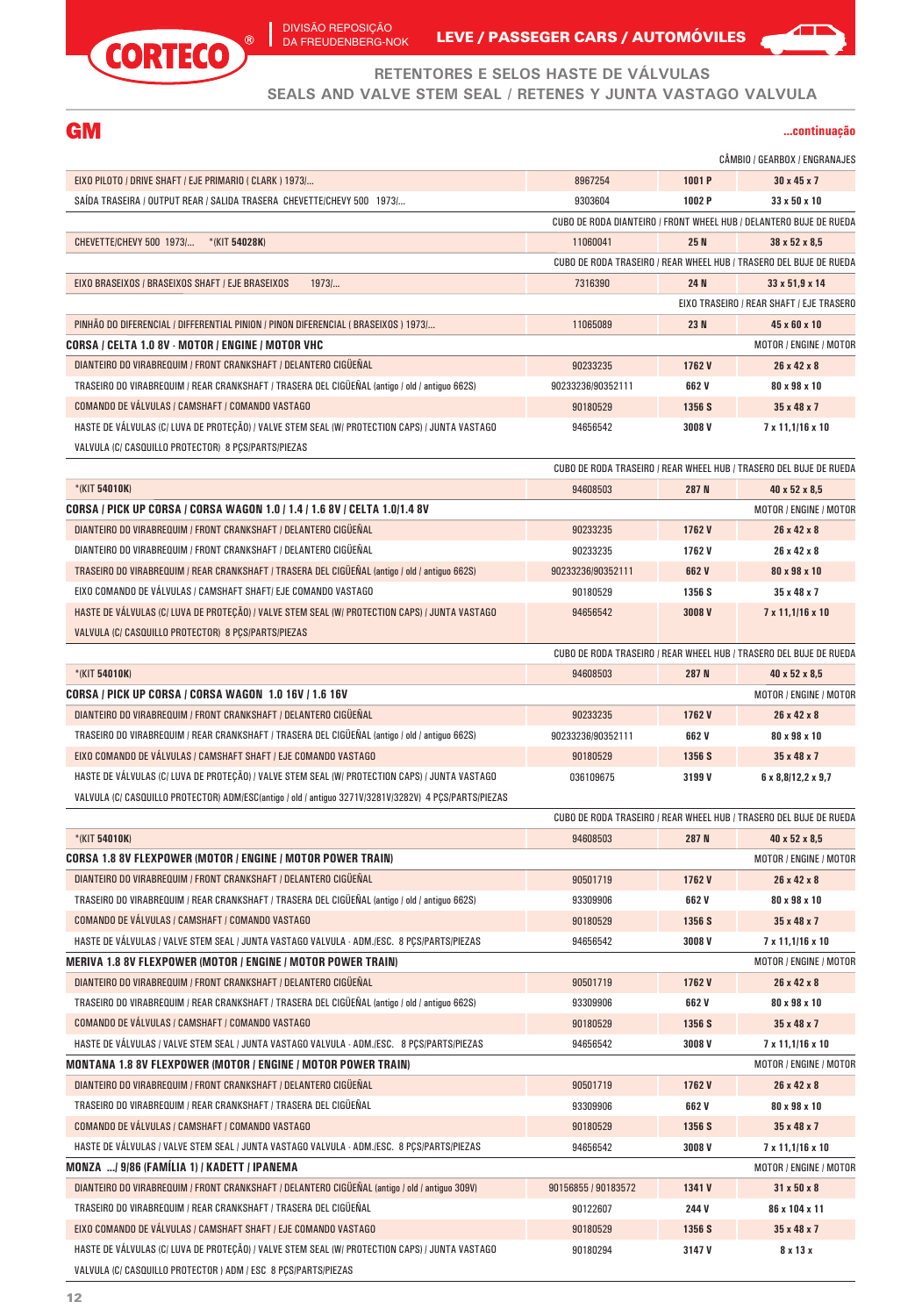

DIVISÃO REPOSIÇÃO DA FREUDENBERG-NOK

LEVE / PASSEGER CARS / AUTOMÓVILES

#### **GM**

#### **...continuação**

| RETENTORES E SELOS HASTE DE VALVULAS<br>SEALS AND VALVE STEM SEAL / RETENES Y JUNTA VASTAGO VALVULA |                   |        |                                                                    |
|-----------------------------------------------------------------------------------------------------|-------------------|--------|--------------------------------------------------------------------|
| GM                                                                                                  |                   |        | continuação                                                        |
|                                                                                                     |                   |        | CUBO DE RODA TRASEIRO / REAR WHEEL HUB / TRASERO DEL BUJE DE RUEDA |
| $*(KIT 54010K)$                                                                                     | 94608503          | 287 N  | 40 x 52 x 8,5                                                      |
| MONZA 10/86 / (FAMILIA/FAMILY/FAMILIA  2) / KADETT / IPANEMA                                        |                   |        | MOTOR / ENGINE / MOTOR                                             |
| DIANTEIRO DO VIRABREQUIM / FRONT CRANKSHAFT / DELANTERO CIGÜEÑAL (antigo / old / antiguo 309V)      | 90156855          | 1341 V | $31 \times 50 \times 8$                                            |
| TRASEIRO DO VIRABREQUIM / REAR CRANKSHAFT / TRASERA DEL CIGÜEÑAL                                    | 90280462/90325572 | 3172V  | 90 x 104 x 11                                                      |
| EIXO TRASEIRO COMANDO DE VÁLVULAS / REAR SHAFT CAMSHAFT / EJE TRAZERO DEL COMANDO VASTAGO           | 90264787/90280464 | 1353V  | 55 x 70,1 x 8                                                      |
| EIXO COMANDO DE VÁLVULAS / CAMSHAFT SHAFT / EJE COMANDO VASTAGO                                     | 90180529          | 1356 S | $35 \times 48 \times 7$                                            |
| HASTE DE VÁLVULAS (C/ LUVA DE PROTEÇÃO) / VALVE STEM SEAL (W/ PROTECTION CAPS) / JUNTA VASTAGO      | 94656542          | 3008V  | $7 \times 11,1/16 \times 10$                                       |
| VALVULA (C/ CASQUILLO PROTECTOR) 8 PCS/PARTS/PIEZAS                                                 |                   |        |                                                                    |
|                                                                                                     |                   |        | CUBO DE RODA TRASEIRO / REAR WHEEL HUB / TRASERO DEL BUJE DE RUEDA |
| $*(KIT 54010K)$                                                                                     | 94608503          | 287 N  | 40 x 52 x 8,5                                                      |
| OMEGA 93/98 (4CIL.)                                                                                 |                   |        | MOTOR / ENGINE / MOTOR                                             |
| DIANTEIRO DO VIRABREQUIM / FRONT CRANKSHAFT / DELANTERO CIGÜEÑAL (antigo / old / antiguo 309V)      | 90156855          | 1341 V | $31 \times 50 \times 8$                                            |
| TRASEIRO DO VIRABREQUIM / REAR CRANKSHAFT / TRASERA DEL CIGÜEÑAL                                    | 90280462/90325572 | 3172V  | 90 x 104 x 11                                                      |
| EIXO TRASEIRO COMANDO DE VÁLVULAS / REAR SHAFT CAMSHAFT / EJE TRAZERO COMANDO VASTAGO               | 90264787/90280464 | 1353 V | 55 x 70,1 x 8                                                      |
| EIXO COMANDO DE VÁLVULAS / CAMSHAFT SHAFT / EJE COMANDO VASTAGO                                     | 90180529          | 1356 S | 35 x 48 x 7                                                        |
| HASTE DE VÁLVULAS (C/ LUVA DE PROTECÃO) / VALVE STEM SEAL (W/ PROTECTION CAPS) / JUNTA VASTAGO      | 94656542          | 3008V  | $7 \times 11,1/16 \times 10$                                       |
| VALVULA (C/ CASQUILLO PROTECTOR) 8 PCS/PARTS/PIEZAS                                                 |                   |        |                                                                    |
|                                                                                                     |                   |        | CÂMBIO / GEARBOX / ENGRANAJES                                      |
| PINHÃO DO DIFERENCIAL / DIFFERENTIAL PINION / PINON DIFERENCIAL 1992/                               | 90288050          | 7340 V | $30 \times 42 \times 7$                                            |
| OMEGA 3.0i 6 CIL. 92/                                                                               |                   |        | <b>MOTOR / ENGINE / MOTOR</b>                                      |
| DIANTEIRO DO VIRABREQUIM / FRONT CRANKSHAFT / DELANTERO CIGÜEÑAL                                    |                   | 21 P   | 45 x 60 x 9                                                        |
|                                                                                                     |                   |        | CÂMBIO / GEARBOX / ENGRANAJES                                      |
| PINHÃO DO DIFERENCIAL / DIFFERENTIAL PINION / PINON DIFERENCIAL 1992/                               | 90288050          | 7340 V | $30 \times 42 \times 7$                                            |
| OMEGA MOTOR / ENGINE / MOTOR 4.1 MPFI 1990/ 6 CIL.                                                  |                   |        | MOTOR / ENGINE / MOTOR                                             |
| PINHAO DO DIFERENCIAL / DIFFERENTIAL PINION / PINON DIFERENCIAL 1992/                               | 90288050          | 7340V  | $30 \times 42 \times 7$                                            |
| OPALA / CARAVAN 6992 · MOTOR / ENGINE / MOTOR 151/250                                               |                   |        | CÂMBIO / GEARBOX / ENGRANAJES                                      |
| EIXO PILOTO / DRIVE SHAFT / EJE PRIMARIO ( CLARK ) OPALA 1974/                                      | 8967254           | 1001 P | $30 \times 45 \times 7$                                            |
|                                                                                                     |                   |        | CUBO DE RODA DIANTEIRO / FRONT WHEEL HUB / DELANTERO BUJE DE RUEDA |
| 1975/1992                                                                                           | 9303591           | 212 N  | 44 x 65 x 12                                                       |
|                                                                                                     |                   |        | CUBO DE RODA TRASEIRO / REAR WHEEL HUB / TRASERO DEL BUJE DE RUEDA |
| <b>EIXO BRASEIXOS 1969/1992</b>                                                                     | 7334835           | 1044 N | $35,5 \times 58,1 \times 13$                                       |
|                                                                                                     |                   |        | EIXO TRASEIRO / REAR SHAFT / EJE TRASERO                           |
| PINHÃO DO DIFERENCIAL / DIFFERENTIAL PINION / PINON DIFERENCIAL (BRASEIXOS ) 1969/1992              | 7334836           | 1309N  | $34,9 \times 63 \times 13$                                         |
| PINHÃO DO DIFERENCIAL / DIFFERENTIAL PINION / PINON DIFERENCIAL (DANA ) 4/6 CIL. 74/                | 9298018           | 621 P  | 39,4 x 80,25 x 6,4                                                 |
|                                                                                                     |                   |        | DIREÇÃO / STEERING / DIRECCIÓN                                     |
| EIXO SETOR / PITMAN SHAFT / EJE DE MANDO (TRW) -<br>OPALA 1964/                                     | 7317552           | 29 N   | 28,6 x 39,7 x 9,5                                                  |
| S10 / BLAZER 4CIL.                                                                                  |                   |        | MOTOR / ENGINE / MOTOR                                             |
| DIANTEIRO DO VIRABREQUIM / FRONT CRANKSHAFT / DELANTERO CIGÜEÑAL (antigo / old / antiguo 309V)      | 90156855          | 1341 V | $31 \times 50 \times 8$                                            |
| TRASEIRO DO VIRABREQUIM / REAR CRANKSHAFT / TRASERA DEL CIGÜEÑAL                                    | 90280462/90325572 | 3172V  | 90 x 104 x 11                                                      |
| COMANDO DE VÁLVULAS / CAMSHAFT / COMANDO VASTAGO                                                    | 90180529          | 1356 S | 35 x 48 x 7                                                        |

TRASEIRO DO COMANDO DE VÁLVULAS / REAR CAMSHAFT / COMANDO VASTAGO TRAZERO HASTE DE VÁLVULAS (C/ LUVA DE PROTEÇÃO) / VALVE STEM SEAL (W/ PROTECTION CAPS) / JUNTA VASTAGO VALVULA (C/ CASQUILLO PROTECTOR) 8 PÇS/PARTS/PIEZAS **1353 V 3008 V** 90264787/90280464 94656542 **55 x 70,1 x 8 7 x 11,1/16 x 10** CUBO DE RODA DIANTEIRO / FRONT WHEEL HUB / DELANTERO BUJE DE RUEDA S10 / BLAZER 95/... 93242603 **3174 N 7 x 35 S10 / BLAZER 4.3 V6 12V (MOTOR / ENGINE / MOTOR VORTEC) MOTOR / ENGINE / MOTOR / ENGINE / MOTOR / ENGINE / MOTOR** TRASEIRO DO VIRABREQUIM / REAR CRANKSHAFT / TRASERA DEL CIGÜEÑAL HASTE DE VÁLVULAS (C/ LUVA DE PROTEÇÃO) / VALVE STEM SEAL (W/ PROTECTION CAPS) / JUNTA VASTAGO VALVULA (C/ CASQUILLO PROTECTOR) 12 PÇS/PARTS/PIEZAS **7575 T 7582 V** 12554314 10212810 / 12564852 **96 x 115 x 10,3 8,6 x 14,1 x 8,6 TIGRA 2.0 16V** MOTOR / ENGINE / MOTOR TRASEIRO DO VIRABREQUIM / REAR CRANKSHAFT / TRASERA DEL CIGÜEÑAL (antigo / old / antiguo 662S) 90233236/90352111 **662 V 80 x 98 x 10 VECTRA / ASTRA (IMP.) 8V** MOTOR / ENGINE / MOTOR DIANTEIRO DO VIRABREQUIM / FRONT CRANKSHAFT / DELANTERO CIGÜEÑAL (antigo / old / antiguo 309V) TRASEIRO DO VIRABREQUIM / REAR CRANKSHAFT / TRASERA DEL CIGÜEÑAL COMANDO DE VÁLVULAS / CAMSHAFT / COMANDO VASTAGO VECTRA 94/96 / ASTRA 95/96 **1341 V 3172 V 1356 S** 90156855 90280462/90325572 90180529 **31 x 50 x 8 90 x 104 x 11 35 x 48 x 7**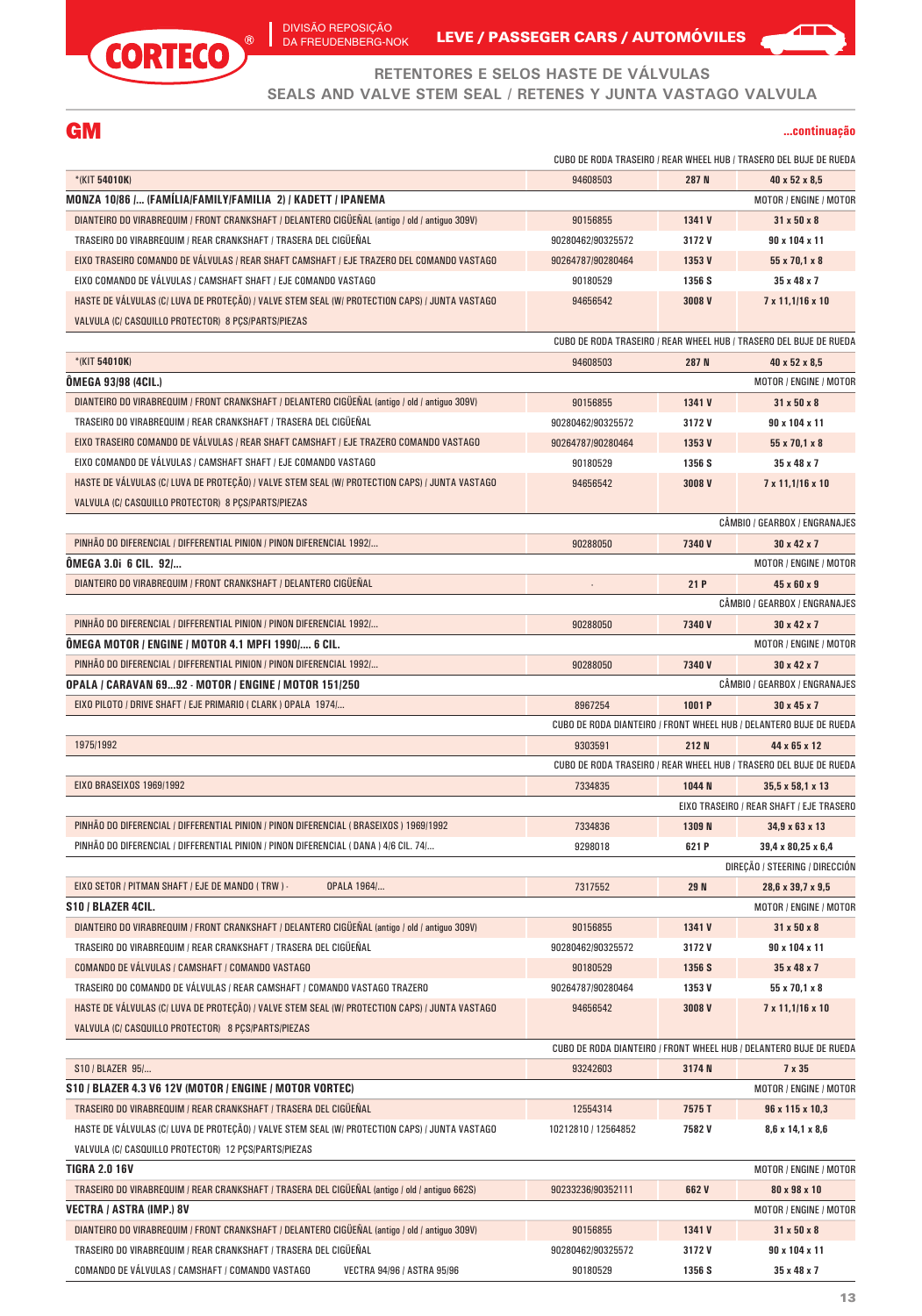

DA FREUDENBERG-NOK LEVE / PASSEGER CARS / AUTOMOVILES



#### **RETENTORES E SELOS HASTE DE VÁLVULAS**

**SEALS AND VALVE STEM SEAL / RETENES Y JUNTA VASTAGO VALVULA**

| <b>GM</b>                                                                                               |                     |        | continuacão                                                        |
|---------------------------------------------------------------------------------------------------------|---------------------|--------|--------------------------------------------------------------------|
| EIXO TRASEIRO COMANDO DE VÁLVULAS / REAR CAMSHAFT SHAFT / EJE TRAZERO COMANDO VASTAGO                   | 90264787/90280464   | 1353V  | $55 \times 70,1 \times 8$                                          |
| HASTE DE VÁLVULAS (C/ LUVA DE PROTEÇÃO) / VALVE STEM SEAL (W/ PROTECTION CAPS) / JUNTA VASTAGO          | 94656542            | 3008V  | $7 \times 11,1/16 \times 10$                                       |
| VALVULA (C/ CASQUILLO PROTECTOR) ADM/ESC 8 PCS/PARTS/PIEZAS                                             |                     |        |                                                                    |
|                                                                                                         |                     |        | CUBO DE RODA TRASEIRO / REAR WHEEL HUB / TRASERO DEL BUJE DE RUEDA |
| $*(KIT 54010K)$                                                                                         | 94608503            | 287 N  | 40 x 52 x 8,5                                                      |
| VECTRA / ASTRA / CALIBRA (IMP.) 16V                                                                     |                     |        | MOTOR / ENGINE / MOTOR                                             |
| DIANTEIRO DO VIRABREQUIM / FRONT CRANKSHAFT / DELANTERO CIGUENAL                                        | 90322669            | 1793 V | 38 x 50 x 8                                                        |
| TRASEIRO DO VIRABREQUIM / REAR CRANKSHAFT / TRASERA DEL CIGÜEÑAL                                        | 90280462/90325572   | 3172V  | 90 x 104 x 11                                                      |
| EIXO TRASEIRO COMANDO DE VÁLVULAS / REAR CAMSHAFT SHAFT / EJE TRAZERO COMANDO VASTAGO                   | 90264787/90280464   | 1353 V | $55 \times 70,1 \times 8$                                          |
| COMANDO DE VÁLVULAS / CAMSHAFT / COMANDO VASTAGO VECTRA 94/96 / ASTRA 95/96                             | 90180529            | 1356 S | 35 x 48 x 7                                                        |
| HASTE DE VÁLVULAS (C/ LUVA DE PROTEÇÃO) / VALVE STEM SEAL (W/ PROTECTION CAPS) / JUNTA VASTAGO          | 036109675           | 3199 V | $6 \times 8,8/12,2 \times 9,7$                                     |
| VALVULA (C/ CASQUILLO PROTECTOR ) ADM/ESC (antigo / old / antiguo 3271V/3281V/3282V) 4 PCS/PARTS/PIEZAS |                     |        |                                                                    |
|                                                                                                         |                     |        | CUBO DE RODA TRASEIRO / REAR WHEEL HUB / TRASERO DEL BUJE DE RUEDA |
| *(KIT 54010K)                                                                                           | 94608503            | 287 N  | 40 x 52 x 8,5                                                      |
| VECTRA / ASTRA (NACIONAL/NATIONAL/NACIONAL) 8V                                                          |                     |        | MOTOR / ENGINE / MOTOR                                             |
| DIANTEIRO DO VIRABREQUIM / FRONT CRANKSHAFT / DELANTERO CIGÜEÑAL (antigo / old / antiguo 309V)          | 90156855            | 1341 V | $31 \times 50 \times 8$                                            |
| TRASEIRO DO VIRABREQUIM / REAR CRANKSHAFT / TRASERA DEL CIGÜEÑAL                                        | 90280462/90325572   | 3172V  | 90 x 104 x 11                                                      |
| TRASEIRO COMANDO DE VÁLVULAS / REAR CAMSHAFT / COMANDO VASTAGO TRAZERO                                  | 90264787/90280464   | 1353V  | $55 \times 70,1 \times 8$                                          |
| HASTE DE VÁLVULAS (C/ LUVA DE PROTEÇÃO) / VALVE STEM SEAL (W/ PROTECTION CAPS) / JUNTA VASTAGO          | 94656542            | 3008V  | $7 \times 11,1/16 \times 10$                                       |
| VALVULA (C/ CASQUILLO PROTECTOR ) ADM/ESC 8 PCS/PARTS/PIEZAS                                            |                     |        |                                                                    |
|                                                                                                         |                     |        | CUBO DE RODA TRASEIRO / REAR WHEEL HUB / TRASERO DEL BUJE DE RUEDA |
| CUBO DE RODA/WHEEL HUB/BUJE DE RUEDA<br>$*(KIT 54010K)$                                                 | 94608503            | 287 N  | 40 x 52 x 8,5                                                      |
| * Retentor composto também em forma de kit / seal also in kit form / retenes también en forma del kit   |                     |        |                                                                    |
| VECTRA / ASTRA (NACIONAL/NATIONAL/NACIONAL) 16V                                                         |                     |        | MOTOR / ENGINE / MOTOR                                             |
| DIANTEIRO DO VIRABREQUIM / FRONT CRANKSHAFT / DELANTERO CIGÜEÑAL                                        | 90322669            | 1793V  | 38 x 50 x 8                                                        |
| TRASEIRO DO VIRABREQUIM / REAR CRANKSHAFT / TRASERA DEL CIGÜEÑAL                                        | 90280462/90325572   | 3172V  | 90 x 104 x 11                                                      |
| EIXO TRASEIRO COMANDO DE VALVULAS / REAR CAMSHAFT SHAFT / EJE TRAZERO COMANDO VASTAGO                   | 90264787/90280464   | 1353 V | $55 \times 70,1 \times 8$                                          |
| HASTE DE VÁLVULAS (C/ LUVA DE PROTEÇÃO) / VALVE STEM SEAL (W/ PROTECTION CAPS) / JUNTA VASTAGO          | 036109675           | 3199 V | $6 \times 8,8$ /12,2 $\times$ 9,7                                  |
| VALVULA (C/ CASQUILLO PROTECTOR ) ADM/ESC(antigo / old / antiguo 3271V/3281V/3282V) 4 PCS/PARTS/PIEZAS  |                     |        |                                                                    |
|                                                                                                         |                     |        | CUBO DE RODA TRASEIRO / REAR WHEEL HUB / TRASERO DEL BUJE DE RUEDA |
| CUBO DE RODA/WHEEL HUB/BUJE DE RUEDA<br>$*(KIT 54010K)$                                                 | 94608503            | 287 N  | 40 x 52 x 8,5                                                      |
| * Retentor composto também em forma de kit / seal also in kit form / retenes también en forma del kit   |                     |        |                                                                    |
| <b>ZAFIRA 2.0 8V FLEXPOWER</b>                                                                          |                     |        | MOTOR / ENGINE / MOTOR                                             |
| DIANTEIRO DO VIRABREQUIM / FRONT CRANKSHAFT / DELANTERO CIGÜEÑAL                                        | 90156855 / 90183572 | 1341 V | $31 \times 50 \times 8$                                            |
| COMANDO DE VÁLVULAS / CAMSHAFT / COMANDO VASTAGO                                                        | 90180529            | 1356 S | 35 x 48 x 7                                                        |
| HASTE DE VÁLVULAS (C/ LUVA DE PROTEÇÃO) / VALVE STEM SEAL (W/ PROTECTION CAPS) / JUNTA VASTAGO          | 94656542            | 3008V  | 7 x 11,1/16 x 10                                                   |
| VALVULA (C/ CASQUILLO PROTECTOR) ADM/ESC 8 PCS/PARTS/PIEZAS                                             |                     |        |                                                                    |
|                                                                                                         |                     |        |                                                                    |
| <b>HONDA</b>                                                                                            |                     |        |                                                                    |
|                                                                                                         | N° Original /       |        | <b>Dimensional /</b>                                               |

| Aplicação / Application / Aplicación                                                           | $N^{\circ}$ Original /<br>Oem Number / N° Original | <b>CORTECO</b> | Dimensional /<br><b>Dimension / Dimensional</b> |
|------------------------------------------------------------------------------------------------|----------------------------------------------------|----------------|-------------------------------------------------|
| FIT 1.4 / 1.5 8V e 16V 2003/                                                                   |                                                    |                | MOTOR / ENGINE / MOTOR                          |
| DIANTEIRO DO VIRABREQUIM / FRONT CRANKSHAFT / DELANTERO CIGÜEÑAL                               | 91212PWA003                                        | 7550 P         | $40 \times 55 \times 7$                         |
| TRASEIRO DO VIRABREQUIM / REAR CRANKSHAFT / TRASERA DEL CIGÜEÑAL                               | 91214PWA003                                        | 662 V          | 80 x 98 x 10                                    |
| HASTE DE VÁLVULAS (C/ LUVA DE PROTECÃO) / VALVE STEM SEAL (W/ PROTECTION CAPS) / JUNTA VASTAGO | 12210PZ1004                                        | 7763V          | $5.5 \times 11 \times 12.8$                     |
| VALVULA (C/ CASQUILLO PROTECTOR) ADM 4 PCS/PARTS/PIEZAS                                        |                                                    |                |                                                 |
| HASTE DE VÁLVULAS (C/ LUVA DE PROTECÃO) / VALVE STEM SEAL (W/ PROTECTION CAPS) / JUNTA VASTAGO | 12211PZ1004                                        | 7764 V         | $5.5 \times 11 \times 12.8$                     |
| VALVULA (C/ CASQUILLO PROTECTOR) ESC 4 PCS/PARTS/PIEZAS                                        |                                                    |                |                                                 |

#### LAND ROVER

| Aplicação / Application / Aplicación                                                           | $N^{\circ}$ Original /<br><b>Oem Number / N° Original</b> | <b>CORTECO</b> | Dimensional /<br><b>Dimension / Dimensional</b> |
|------------------------------------------------------------------------------------------------|-----------------------------------------------------------|----------------|-------------------------------------------------|
| DEFENDER TDI (MOTOR / ENGINE / MOTOR MAXION)                                                   |                                                           |                | MOTOR / ENGINE / MOTOR                          |
| TRASEIRO DO VIRABREQUIM / REAR CRANKSHAFT / TRASERA DEL CIGÜEÑAL                               | 0000110208 / LUF100430                                    | 7586T          | $99.5 \times 108 \times 19$                     |
| HASTE DE VÁLVULAS (C/ LUVA DE PROTECÃO) / VALVE STEM SEAL (W/ PROTECTION CAPS) / JUNTA VASTAGO | 0000530796                                                | 3147 V         | 8 x 13 x                                        |
| VALVULA (C/ CASQUILLO PROTECTOR) 8 PCS/PARTS/PIEZAS                                            |                                                           |                |                                                 |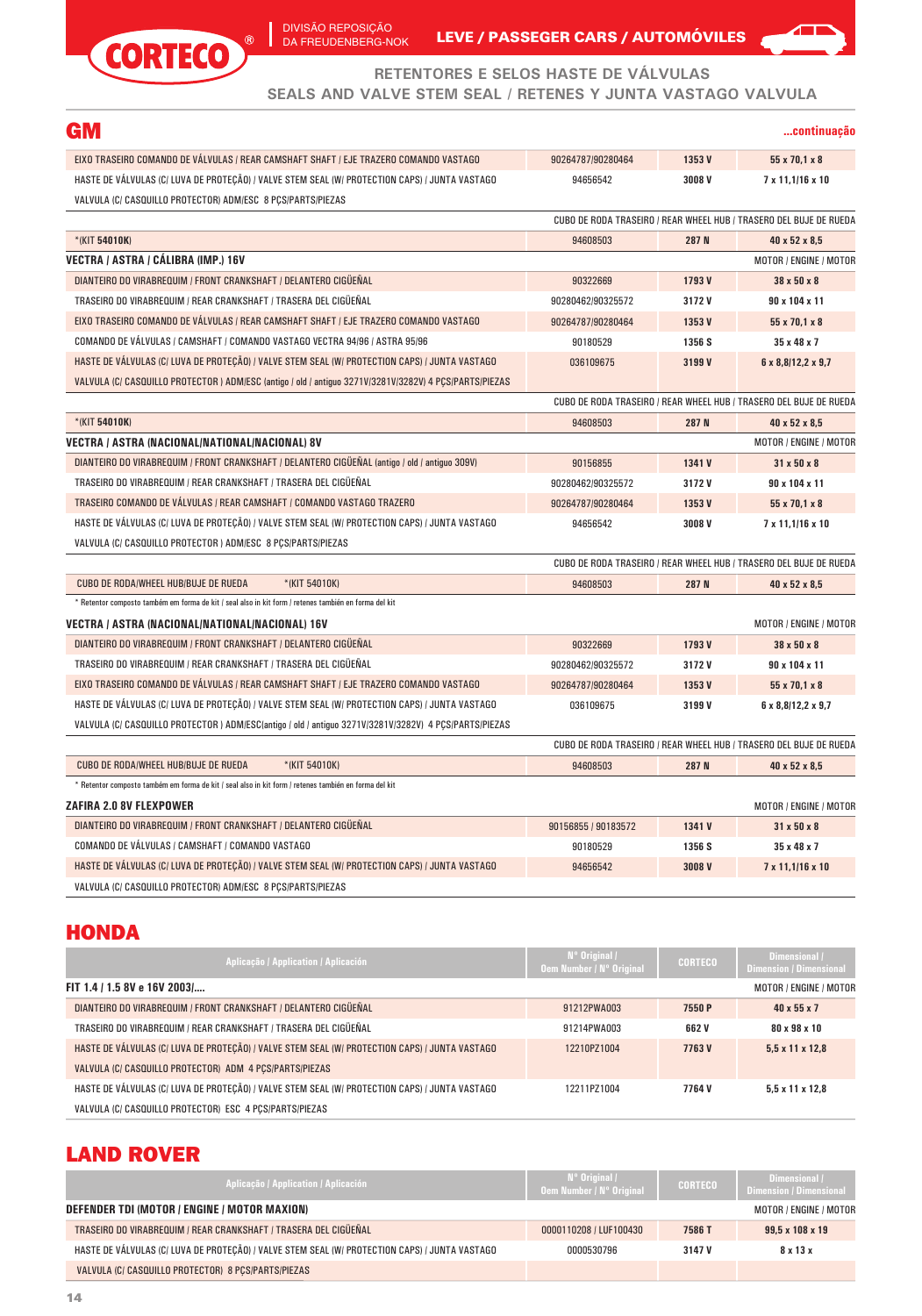

Ī

DA FREUDENBERG-NOK LEVE / PASSEGER CARS / AUTOMOVILES



**RETENTORES E SELOS HASTE DE VÁLVULAS SEALS AND VALVE STEM SEAL / RETENES Y JUNTA VASTAGO VALVULA**

# MERCEDES BENZ

| Aplicação / Application / Aplicación                             | $N^{\circ}$ Original /<br>Oem Number / N° Original | <b>CORTECO</b> | Dimensional /<br><b>Dimension / Dimensional</b> |
|------------------------------------------------------------------|----------------------------------------------------|----------------|-------------------------------------------------|
| CLASSE A 160                                                     |                                                    |                | MOTOR / ENGINE / MOTOR                          |
| DIANTEIRO DO VIRABREQUIM / FRONT CRANKSHAFT / DELANTERO CIGÜEÑAL | A1669970046                                        | 7571 T         | $40 \times 62 \times 8$                         |
| TRASEIRO DO VIRABREQUIM / REAR CRANKSHAFT / TRASERA DEL CIGÜEÑAL | A1660100014                                        | 7587 T         | $90 \times 167 \times 10.5$                     |
| CLASSE A 190                                                     |                                                    |                | MOTOR / ENGINE / MOTOR                          |
| DIANTEIRO DO VIRABREQUIM / FRONT CRANKSHAFT / DELANTERO CIGÜEÑAL | A1669970046                                        | 7571 T         | $40 \times 62 \times 8$                         |
| TRASEIRO DO VIRABREQUIM / REAR CRANKSHAFT / TRASERA DEL CIGÜEÑAL | A1660100014                                        | 7587 T         | $90 \times 167 \times 10.5$                     |

# **PEUGEOT**

| Aplicação / Application / Aplicación                                                                    | N° Original /<br>Oem Number / N° Original | <b>CORTECO</b> | <b>Dimensional /</b><br><b>Dimension / Dimensional</b> |
|---------------------------------------------------------------------------------------------------------|-------------------------------------------|----------------|--------------------------------------------------------|
| 106 1.0 / 1.4 8V                                                                                        |                                           |                | MOTOR / ENGINE / MOTOR                                 |
| DIANTEIRO DO VIRABREQUIM / FRONT CRANKSHAFT / DELANTERO CIGÜEÑAL                                        | 051438                                    | 7487 P         | 42 x 66 x 8                                            |
| (TODOS MODELOS / ALL MODELS / TODOS LOS MODELOS)                                                        |                                           |                |                                                        |
| TRASEIRO DO VIRABREQUIM / REAR CRANKSHAFT / TRASERA DEL CIGÜEÑAL (antigo / old / antiguo 138V)          | 051440                                    | 1326 V         | 85 x 105 x 11                                          |
| COMANDO DE VÁLVULAS / CAMSHAFT / COMANDO VASTAGO                                                        | 023621                                    | 7486 P         | 36 x 50 x 8                                            |
| HASTE DE VÁLVULAS (C/ LUVA DE PROTEÇÃO) / VALVE STEM SEAL (W/ PROTECTION CAPS) / JUNTA VASTAGO          |                                           | 3197 V         | 7 x 9,8/13,2/9,7                                       |
| VALVULA (C/ CASQUILLO PROTECTOR ) ADM/ESC(antigo / old / antiguo 3194V /3279V/3280V) 4 PCS/PARTS/PIEZAS |                                           |                |                                                        |
| 206 1.0 16V (MOTOR / ENGINE / MOTOR 7LZ)                                                                |                                           |                | MOTOR / ENGINE / MOTOR                                 |
| DIANTEIRO DO VIRABREQUIM / FRONT CRANKSHAFT / DELANTERO CIGÜEÑAL                                        | 0514A1 / 051499                           | 7596 T         | 32 x 44 x 6                                            |
| TRASEIRO DO VIRABREQUIM / REAR CRANKSHAFT / TRASERA DEL CIGÜEÑAL                                        | 051498                                    | 7598V          | 70 x 86 x 7                                            |
| COMANDO DE VÁLVULAS / CAMSHAFT / COMANDO VASTAGO (ADM./ESC.)                                            | 023667                                    | 7595T          | 28 x 47 x 8                                            |
| HASTE DE VÁLVULAS / VALVE STEM SEAL / JUNTA VASTAGO VALVULA (ADM./ESC.) 16 PÇS/PARTS/PIEZAS             | 095649                                    | 3284V          | $5.5 \times 11 \times 16.4$                            |
| 206 1.6 8V (MOTOR / ENGINE / MOTOR NFZ)                                                                 |                                           |                | MOTOR / ENGINE / MOTOR                                 |
| DIANTEIRO DO VIRABREQUIM / FRONT CRANKSHAFT / DELANTERO CIGÜEÑAL                                        | 051472                                    | 7485V          | 42 x 66 x 6                                            |
| TRASEIRO DO VIRABREQUIM / REAR CRANKSHAFT / TRASERA DEL CIGÜEÑAL                                        | 051474                                    | 7484V          | 85 x 105 x 9                                           |
| COMANDO DE VÁLVULAS / CAMSHAFT / COMANDO VASTAGO                                                        | 023621                                    | 7486 P         | $36 \times 50 \times 8$                                |
| HASTE DE VÁLVULAS (C/ LUVA DE PROTEÇÃO) / VALVE STEM SEAL (W/ PROTECTION CAPS) / JUNTA VASTAGO          |                                           | 3197 V         | 7 x 9,8/13,2/9,7                                       |
| VALVULA (C/ CASQUILLO PROTECTOR ) ADM/ESC(antigo / old / antiguo 3194V /3279V/3280V) 4 PCS/PARTS/PIEZAS |                                           |                |                                                        |
| 206 1.6 16V (MOTOR / ENGINE / MOTOR N6A / NFU)                                                          |                                           |                | MOTOR / ENGINE / MOTOR                                 |
| DIANTEIRO DO VIRABREQUIM / FRONT CRANKSHAFT / DELANTERO CIGÜEÑAL                                        | 051472                                    | 7485V          | 42 x 66 x 6                                            |
| TRASEIRO DO VIRABREQUIM / REAR CRANKSHAFT / TRASERA DEL CIGÜEÑAL                                        | 051474                                    | 7484V          | 85 x 105 x 9                                           |
| COMANDO DE VÁLVULAS / CAMSHAFT / COMANDO VASTAGO (ADM./ESC.)                                            | 080724                                    | 1793V          | 38 x 50 x 8                                            |
| HASTE DE VÁLVULAS (C/ LUVA DE PROTEÇÃO) / VALVE STEM SEAL (W/ PROTECTION CAPS) / JUNTA VASTAGO          | 095640                                    | 3199 V         | $6 \times 8,8/12,2 \times 9,7$                         |
| VALVULA (C/ CASQUILLO PROTECTOR ) ADM/ESC(antigo / old / antiguo 3271V/3281V/3282V) 4 PCS/PARTS/PIEZAS  |                                           |                |                                                        |
| 306 2.0 16V                                                                                             |                                           |                | MOTOR / ENGINE / MOTOR                                 |
| HASTE DE VÁLVULAS (C/ LUVA DE PROTEÇÃO) / VALVE STEM SEAL (W/ PROTECTION CAPS) / JUNTA VASTAGO          |                                           | 3197 V         | 7 x 9,8/13,2/9,7                                       |
| VALVULA (C/ CASQUILLO PROTECTOR ) ADM/ESC(antigo / old / antiguo 3194V /3279V/3280V) 4 PCS/PARTS/PIEZAS |                                           |                |                                                        |
| 307 1.0 16V (MOTOR / ENGINE / MOTOR 7LZ)                                                                |                                           |                | MOTOR / ENGINE / MOTOR                                 |
| DIANTEIRO DO VIRABREQUIM / FRONT CRANKSHAFT / DELANTERO CIGÜEÑAL                                        | 0514A1 / 051499                           | 7596 T         | 32 x 44 x 6                                            |
| TRASEIRO DO VIRABREQUIM / REAR CRANKSHAFT / TRASERA DEL CIGÜEÑAL                                        | 051498                                    | 7598V          | 70 x 86 x 7                                            |
| COMANDO DE VÁLVULAS / CAMSHAFT / COMANDO VASTAGO (ADM./ESC.)                                            | 023667                                    | 7595 T         | 28 x 47 x 8                                            |
| HASTE DE VALVULAS / VALVE STEM SEAL / JUNTA VASTAGO VALVULA (ADM./ESC.) 16 PCS/PARTS/PIEZAS             | 095649                                    | 3284V          | $5,5 \times 11 \times 16,4$                            |
| 405 / PARTNER / 306 / 806 1.6/1.8/2.0 8V                                                                |                                           |                | MOTOR / ENGINE / MOTOR                                 |
| DIANTEIRO DO VIRABREQUIM / FRONT CRANKSHAFT / DELANTERO CIGÜEÑAL                                        | 032612                                    | 7481V          | 42 x 62 x 7                                            |
| TRASEIRO DO VIRABREQUIM / REAR CRANKSHAFT / TRASERA DEL CIGÜEÑAL                                        | 011906/012728                             | 7456V          | 90 x 110 x 10                                          |
| COMANDO DE VÁLVULAS / CAMSHAFT / COMANDO VASTAGO                                                        | 023621                                    | 7486 P         | 36 x 50 x 8                                            |
| HASTE DE VÁLVULAS (C/ LUVA DE PROTEÇÃO) / VALVE STEM SEAL (W/ PROTECTION CAPS) / JUNTA VASTAGO          | 095618/095622                             | 7477 V         | 8 x 10,8/14,2 x 10                                     |
| VALVULA (C/ CASQUILLO PROTECTOR ) ADM/ESC (antigo / old / antiguo 3193V) 8 PCS/PARTS/PIEZAS             |                                           |                |                                                        |
| PICK UP 504  /97                                                                                        |                                           |                | MOTOR / ENGINE / MOTOR                                 |
| HASTE DE VÁLVULAS (C/ LUVA DE PROTEÇÃO) / VALVE STEM SEAL (W/ PROTECTION CAPS) / JUNTA VASTAGO          | 095618/095622                             | 7477 V         | 8 x 10,8/14,2 x 10                                     |
| VALVULA (C/ CASQUILLO PROTECTOR ) ADM/ESC (antigo / old / antiguo 3193V) 8 PCS/PARTS/PIEZAS             |                                           |                |                                                        |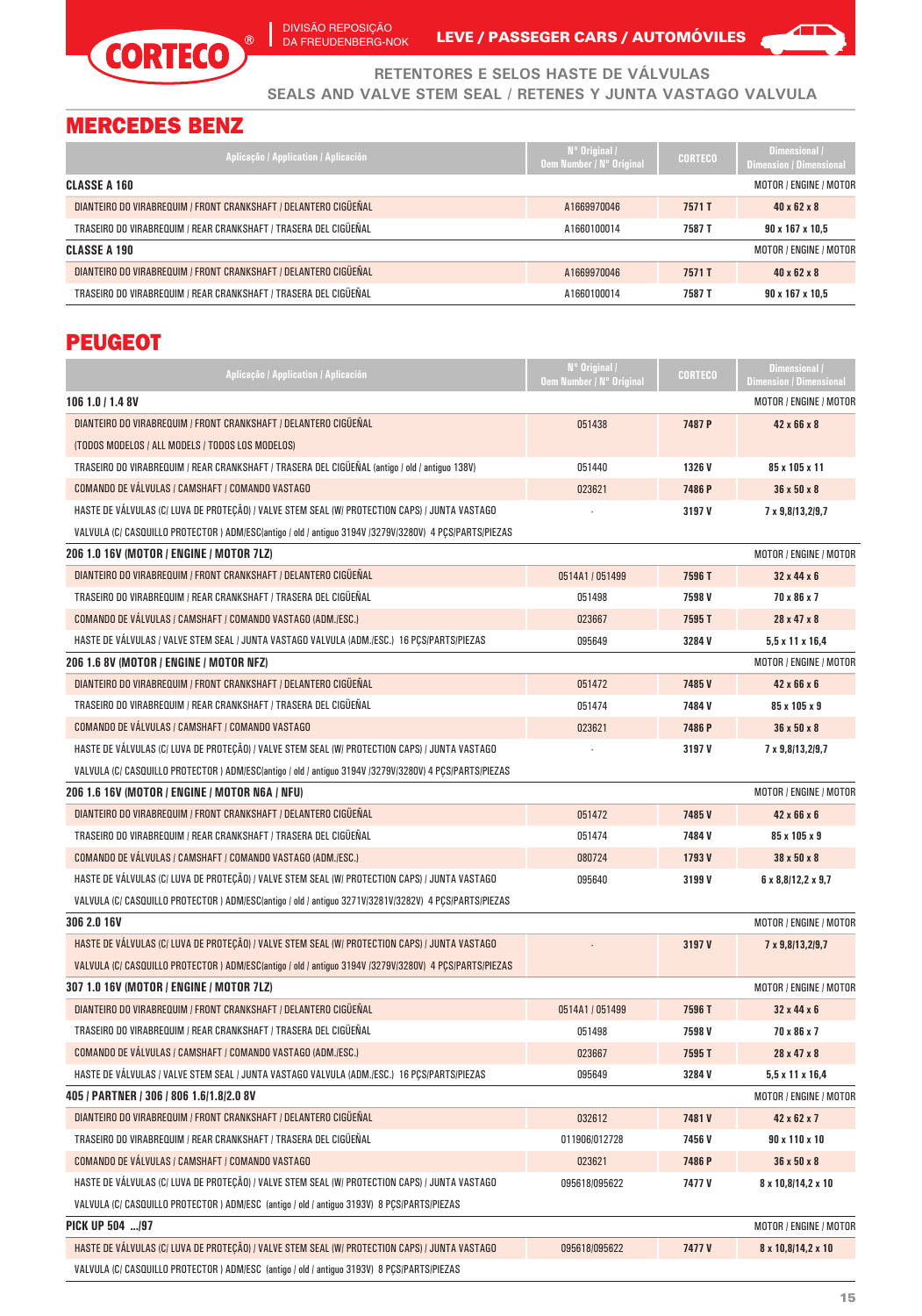



**RETENTORES E SELOS HASTE DE VÁLVULAS SEALS AND VALVE STEM SEAL / RETENES Y JUNTA VASTAGO VALVULA**

# RENAULT

| Aplicação / Application / Aplicación                                                                             | N° Original /<br><b>Oem Number / N° Original</b> | <b>CORTECO</b>  | Dimensional /<br><b>Dimension / Dimensional</b> |
|------------------------------------------------------------------------------------------------------------------|--------------------------------------------------|-----------------|-------------------------------------------------|
| CLIO 1.0 HI POWER FLEX 16V (MOTOR / ENGINE / MOTOR D4D)                                                          |                                                  |                 | MOTOR / ENGINE / MOTOR                          |
| DIANTEIRO DO VIRABREQUIM / FRONT CRANKSHAFT / DELANTERO CIGÜEÑAL                                                 | 7701473494                                       | 7596 T          | 32 x 44 x 6                                     |
| TRASEIRO DO VIRABREQUIM / REAR CRANKSHAFT / TRASERA DEL CIGÜEÑAL                                                 | 7701473493                                       | 7598V           | 70 x 86 x 7                                     |
| COMANDO DE VÁLVULAS / CAMSHAFT / COMANDO VASTAGO                                                                 | 7701473495                                       | 7595T           | 28 x 47 x 8                                     |
| HASTE DE VÁLVULAS (C/ LUVA DE PROTEÇÃO) / VALVE STEM SEAL (W/ PROTECTION CAPS) / JUNTA VASTAGO                   | 8200171215                                       | 3275V           | $5,5 \times 8,3/10,7 \times 8/5$                |
| VALVULA C/ CASQUILLO PROTECTOR) ADM/ESC APÓS / AFTER / DESPUES 10/2005 16 PCS/PARTS/PIEZAS                       |                                                  |                 |                                                 |
| CLIO / KANGOO / TWINGO 1.0 8V (MOTOR / ENGINE / MOTOR D7D)                                                       |                                                  |                 | <b>MOTOR / ENGINE / MOTOR</b>                   |
| DIANTEIRO DO VIRABREQUIM / FRONT CRANKSHAFT / DELANTERO CIGÜEÑAL                                                 | 7701473494                                       | 7596T           | 32 x 44 x 6                                     |
| TRASEIRO DO VIRABREQUIM / REAR CRANKSHAFT / TRASERA DEL CIGÜEÑAL                                                 | 7701473493                                       | 7598V           | 70 x 86 x 7                                     |
| COMANDO DE VÁLVULAS / CAMSHAFT / COMANDO VASTAGO                                                                 | 7700101348                                       | 7340V           | $30 \times 42 \times 7$                         |
| HASTE DE VÁLVULAS (C/ LUVA DE PROTECÃO) / VALVE STEM SEAL (W/ PROTECTION CAPS) / JUNTA VASTAGO                   | 7700862483 / 7700875389                          | 7688V           | $6 \times 10,9 \times 28,2$                     |
| VALVULA C/ CASQUILLO PROTECTOR) ADM/ESC 8 PCS/PARTS/PIEZAS                                                       |                                                  |                 |                                                 |
| CLIO / KANGOO / TWINGO 1.0 16V (MOTOR / ENGINE / MOTOR D4D)                                                      |                                                  |                 | MOTOR / ENGINE / MOTOR                          |
| DIANTEIRO DO VIRABREQUIM / FRONT CRANKSHAFT / DELANTERO CIGÜEÑAL                                                 | 7701473494                                       | 7596T           | $32 \times 44 \times 6$                         |
| TRASEIRO DO VIRABREQUIM / REAR CRANKSHAFT / TRASERA DEL CIGÜEÑAL                                                 | 7701473493                                       | 7598V           | 70 x 86 x 7                                     |
| COMANDO DE VÁLVULAS / CAMSHAFT / COMANDO VASTAGO                                                                 | 7701473495                                       | 7595T           | 28 x 47 x 8                                     |
| HASTE DE VÁLVULAS (C/ LUVA DE PROTEÇÃO) / VALVE STEM SEAL (W/ PROTECTION CAPS) / JUNTA VASTAGO                   | 7700103938                                       | 3284V           | $5.5 \times 11 \times 16.4$                     |
| VALVULA (C/ CASQUILLO PROTECTOR) ADM/ESC 16 PCS/PARTS/PIEZAS                                                     |                                                  |                 |                                                 |
| <b>CLIO 1.4</b>                                                                                                  |                                                  |                 | MOTOR / ENGINE / MOTOR                          |
| HASTE DE VÁLVULAS (C/ LUVA DE PROTEÇÃO) / VALVE STEM SEAL (W/ PROTECTION CAPS) / JUNTA VASTAGO                   |                                                  | 3197 V          | 7 x 9,8/13,2/9,7                                |
| VALVULA (C/ CASQUILLO PROTECTOR ) ADM/ESC (antigo / old / antiguo 3194V /3279V/3280V 4 PCS/PARTS/PIEZAS          |                                                  |                 |                                                 |
| CLIO 1.6 - ARGENTINO - MODELO ANTIGO / OLD MODEL / MODELO VIEJO (MOTOR / ENGINE / MOTOR C3L)                     |                                                  |                 | <b>MOTOR / ENGINE / MOTOR</b>                   |
| TRASEIRO DO VIRABREQUIM / REAR CRANKSHAFT / TRASERA DEL CIGUENAL                                                 | 7700859692                                       | 7467V           | 80 x 100 x 8                                    |
| CLIO 1.6 8V (MOTOR / ENGINE / MOTOR K7M)                                                                         |                                                  |                 | <b>MOTOR / ENGINE / MOTOR</b>                   |
| DIANTEIRO DO VIRABREQUIM / FRONT CRANKSHAFT / DELANTERO CIGÜEÑAL                                                 | 7700273776                                       | 7594V           | $35 \times 47 \times 6$                         |
| TRASEIRO DO VIRABREQUIM / REAR CRANKSHAFT / TRASERA DEL CIGÜEÑAL                                                 | 7700859692                                       | 7467V           | 80 x 100 x 8                                    |
| COMANDO DE VÁLVULAS / CAMSHAFT / COMANDO VASTAGO                                                                 | 7700101348                                       | 7340V           | $30 \times 42 \times 7$                         |
| HASTE DE VÁLVULAS (C/ LUVA DE PROTEÇÃO) / VALVE STEM SEAL (W/ PROTECTION CAPS) / JUNTA VASTAGO                   |                                                  | 3197 V          | 7 x 9,8/13,2/9,7                                |
| VALVULA (C/ CASQUILLO PROTECTOR) ADM/ESC (antigo / old / antiguo 3194V /3279V/3280V) 4 PCS/PARTS/PIEZAS          |                                                  |                 |                                                 |
| CLIO 1.6 16V (MOTOR / ENGINE / MOTOR K4M)                                                                        |                                                  |                 | MOTOR / ENGINE / MOTOR                          |
| DIANTEIRO DO VIRABREQUIM / FRONT CRANKSHAFT / DELANTERO CIGÜEÑAL                                                 | 7700273776                                       | 7594V           | $35 \times 47 \times 6$                         |
| TRASEIRO DO VIRABREQUIM / REAR CRANKSHAFT / TRASERA DEL CIGÜEÑAL                                                 | 7700859692                                       | 7467 V          | 80 x 100 x 8                                    |
| HASTE DE VÁLVULAS (C/ LUVA DE PROTECÃO) / VALVE STEM SEAL (W/ PROTECTION CAPS) / JUNTA VASTAGO                   | 7700103938                                       | 3284V           | $5,5 \times 11 \times 16,4$                     |
| VALVULA (C/ CASQUILLO PROTECTOR) ADM/ESC 16 PCS/PARTS/PIEZAS                                                     |                                                  |                 |                                                 |
| KANGOO 1.0 8V (MOTOR / ENGINE / MOTOR D7D)                                                                       |                                                  |                 | MOTOR / ENGINE / MOTOR                          |
| DIANTEIRO DO VIRABREQUIM / FRONT CRANKSHAFT / DELANTERO CIGÜEÑAL                                                 | 7701473494                                       | 7596T           | $32 \times 44 \times 6$                         |
| TRASEIRO DO VIRABREQUIM / REAR CRANKSHAFT / TRASERA DEL CIGÜEÑAL                                                 | 7701473493                                       | 7598V           | 70 x 86 x 7                                     |
| COMANDO DE VÁLVULAS / CAMSHAFT / COMANDO VASTAGO                                                                 | 7700101348                                       | 7340V           | 30 x 42 x 7                                     |
| HASTE DE VÁLVULAS (C/ LUVA DE PROTEÇÃO) / VALVE STEM SEAL (W/ PROTECTION CAPS) / JUNTA VASTAGO                   | 7700862483   7700875389                          | 7688V           | $6 \times 10,9 \times 28,2$                     |
| VALVULA C/ CASQUILLO PROTECTOR) ADM/ESC 8 PCS/PARTS/PIEZAS                                                       |                                                  |                 |                                                 |
| KANGOO 1.6 8V (MOTOR / ENGINE / MOTOR K7M)                                                                       |                                                  |                 | MOTOR / ENGINE / MOTOR                          |
| DIANTEIRO DO VIRABREQUIM / FRONT CRANKSHAFT / DELANTERO CIGÜEÑAL                                                 | 7700273776                                       | 7594V           | $35 \times 47 \times 6$                         |
| TRASEIRO DO VIRABREQUIM / REAR CRANKSHAFT / TRASERA DEL CIGÜEÑAL                                                 | 7700859692                                       | 7467V           | 80 x 100 x 8                                    |
| COMANDO DE VÁLVULAS / CAMSHAFT / COMANDO VASTAGO                                                                 | 7700101348                                       | 7340V           | $30 \times 42 \times 7$                         |
| HASTE DE VÁLVULAS (C/ LUVA DE PROTEÇÃO) / VALVE STEM SEAL (W/ PROTECTION CAPS) / JUNTA VASTAGO                   |                                                  | 3197 V          | 7 x 9,8/13,2/9,7                                |
| VALVULA (C/ CASQUILLO PROTECTOR ) ADM/ESC(antigo / old / antiguo 3194V /3279V/3280V) 4 PCS/PARTS/PIEZAS          |                                                  |                 |                                                 |
| KANGOO 1.6 16V (MOTOR / ENGINE / MOTOR K4M)                                                                      |                                                  |                 | MOTOR / ENGINE / MOTOR                          |
| DIANTEIRO DO VIRABREQUIM / FRONT CRANKSHAFT / DELANTERO CIGÜEÑAL                                                 | 7700273776                                       | 7594V           | $35 \times 47 \times 6$                         |
| TRASEIRO DO VIRABREQUIM / REAR CRANKSHAFT / TRASERA DEL CIGÜEÑAL                                                 | 7700859692                                       | 7467 V          | 80 x 100 x 8                                    |
| HASTE DE VÁLVULAS (C/ LUVA DE PROTEÇÃO) / VALVE STEM SEAL (W/ PROTECTION CAPS) / JUNTA VASTAGO                   | 7700103938                                       | 3284V           | $5,5 \times 11 \times 16,4$                     |
| VALVULA (C/ CASQUILLO PROTECTOR ) ADM/ESC 16 PCS/PARTS/PIEZAS                                                    |                                                  |                 |                                                 |
| LAGUNA 1.8 (MOTOR / ENGINE / MOTOR F3P)<br>COMANDO DE VÁLVULAS TRASEIRO/ REAR CAMSHAFT / COMANDO VASTAGO TRAZERO |                                                  |                 | MOTOR / ENGINE / MOTOR                          |
| HASTE DE VÁLVULAS (C/ LUVA DE PROTEÇÃO) / VALVE STEM SEAL (W/ PROTECTION CAPS) / JUNTA VASTAGO                   | 7703087191<br>7700110147                         | 7483V<br>7477 V | 22 x 45 x 7<br>8 x 10,8/14,2 x 10               |
| VALVULA (C/ CASQUILLO PROTECTOR ) ADM/ESC (antigo / old / antiguo 3193V) 8 PCS/PARTS/PIEZAS                      |                                                  |                 |                                                 |
|                                                                                                                  |                                                  |                 |                                                 |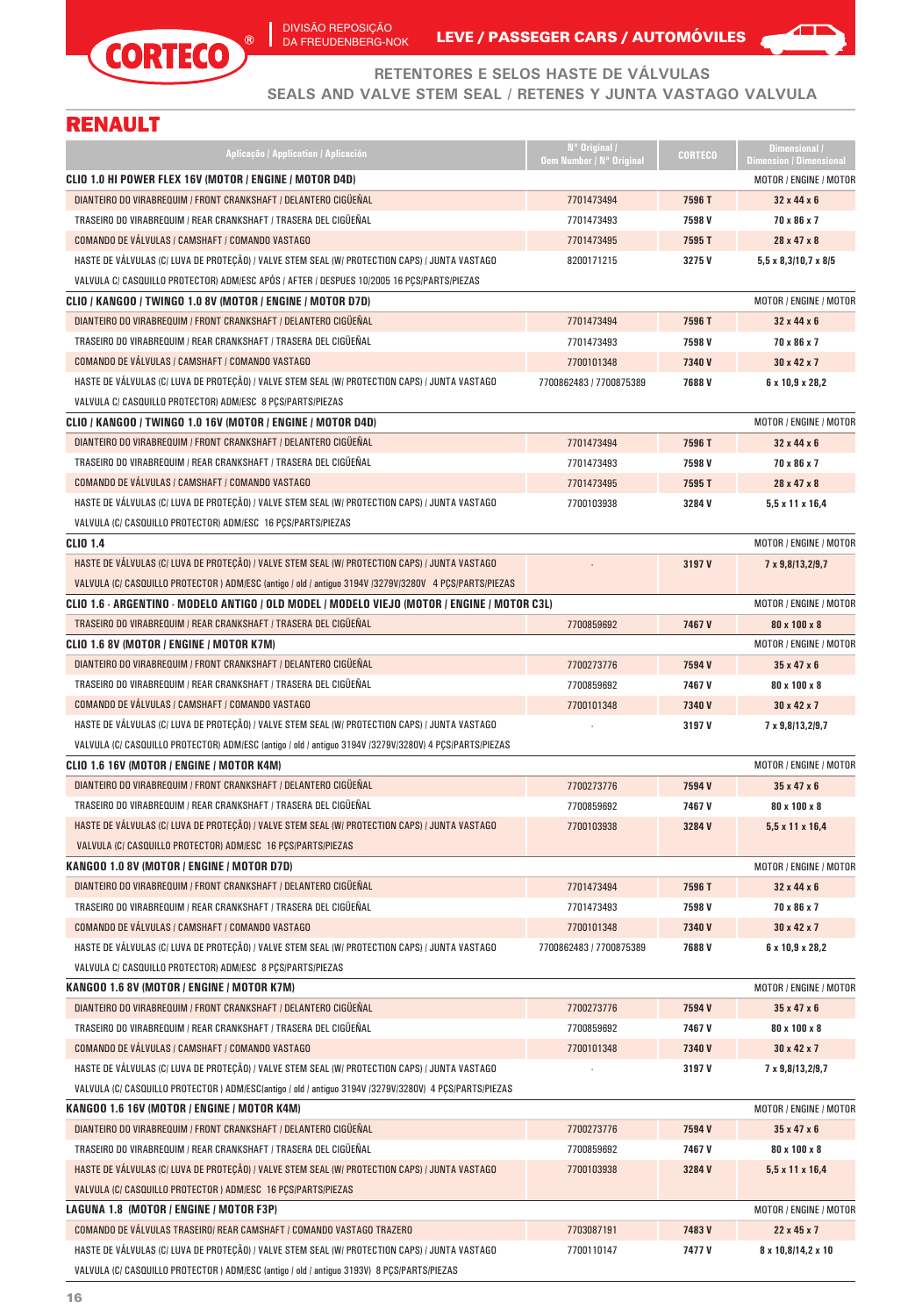

DA FREUDENBERG-NOK LEVE / PASSEGER CARS / AUTOMOVILES



#### **RETENTORES E SELOS HASTE DE VÁLVULAS**

**SEALS AND VALVE STEM SEAL / RETENES Y JUNTA VASTAGO VALVULA**

### RENAULT

| continuacao |  |
|-------------|--|
|             |  |

| LAGUNA 2.0 (MOTOR / ENGINE / MOTOR F4R / N7Q-VOLVO)                                                      |            |        | MOTOR / ENGINE / MOTOR        |
|----------------------------------------------------------------------------------------------------------|------------|--------|-------------------------------|
| HASTE DE VÁLVULAS (C/ LUVA DE PROTEÇÃO) / VALVE STEM SEAL (W/ PROTECTION CAPS) / JUNTA VASTAGO           |            | 3197 V | 7 x 9,8/13,2/9,7              |
| VALVULA (C/ CASQUILLO PROTECTOR ) ADM/ESC (antigo / old / antiguo 3194V /3279V/3280V) 4 PCS/PARTS/PIEZAS |            |        |                               |
| LAGUNA 2.0 8V  98/ (MOTOR / ENGINE / MOTOR F3R)                                                          |            |        | MOTOR / ENGINE / MOTOR        |
| TRASEIRO DO VIRABREQUIM / REAR CRANKSHAFT / TRASERA DEL CIGÜEÑAL                                         | 7703087190 | 7468V  | 85 x 105 x 8                  |
| COMANDO DE VÁLVULAS DIANTEIRO / FRONT CAMSHAFT / COMANDO VASTAGO                                         | 7703087192 | 7469 V | $25 \times 42 \times 7$       |
| COMANDO DE VÁLVULAS TRASEIRO / REAR CAMSHAFT / COMANDO VASTAGO TRAZERO                                   | 7703087191 | 7483V  | 22x45x7                       |
| HASTE DE VÁLVULAS (C/ LUVA DE PROTEÇÃO) / VALVE STEM SEAL (W/ PROTECTION CAPS) / JUNTA VASTAGO           | 7700110147 | 7477 V | 8 x 10,8/14,2 x 10            |
| VALVULA (C/ CASQUILLO PROTECTOR ) ADM/ESC (antigo / old / antiguo 3193V) 8 PCS/PARTS/PIEZAS              |            |        |                               |
| LOGAN 1.0 16V (MOTOR / ENGINE / MOTOR D4D)                                                               |            |        | MOTOR / ENGINE / MOTOR        |
| DIANTEIRO DO VIRABREQUIM / FRONT CRANKSHAFT / DELANTERO CIGÜEÑAL                                         | 7701473494 | 7596 T | $32 \times 44 \times 6$       |
| TRASEIRO DO VIRABREQUIM / REAR CRANKSHAFT / TRASERA DEL CIGÜEÑAL                                         | 7701473493 | 7598V  | 70 x 86 x 7                   |
| COMANDO DE VALVULAS / CAMSHAFT / COMANDO VASTAGO                                                         | 7701473495 | 7595T  | 28 x 47 x 8                   |
| HASTE DE VÁLVULAS (C/ LUVA DE PROTEÇÃO) / VALVE STEM SEAL (W/ PROTECTION CAPS) / JUNTA VASTAGO           | 7700103938 | 3284 V | $5.5 \times 11 \times 16.4$   |
| VALVULA (C/ CASQUILLO PROTECTOR) ADM/ESC 16 PCS/PARTS/PIEZAS                                             |            |        |                               |
| LOGAN 1.6 16V (MOTOR / ENGINE / MOTOR K4M)                                                               |            |        | MOTOR / ENGINE / MOTOR        |
| DIANTEIRO DO VIRABREQUIM / FRONT CRANKSHAFT / DELANTERO CIGÜEÑAL                                         | 7700273776 | 7594 V | $35 \times 47 \times 6$       |
| TRASEIRO DO VIRABREQUIM / REAR CRANKSHAFT / TRASERA DEL CIGÜEÑAL                                         | 7700859692 | 7467 V | 80 x 100 x 8                  |
| HASTE DE VÁLVULAS (C/ LUVA DE PROTEÇÃO) / VALVE STEM SEAL (W/ PROTECTION CAPS) / JUNTA VASTAGO           | 7700103938 | 3284V  | $5.5 \times 11 \times 16.4$   |
| VALVULA (C/ CASQUILLO PROTECTOR ) ADM/ESC 16 PCS/PARTS/PIEZAS                                            |            |        |                               |
| MEGANE 1.6 8V (MOTOR / ENGINE / MOTOR K7M)                                                               |            |        | <b>MOTOR / ENGINE / MOTOR</b> |
| DIANTEIRO DO VIRABREQUIM / FRONT CRANKSHAFT / DELANTERO CIGÜEÑAL                                         | 7700273776 | 7594 V | $35 \times 47 \times 6$       |
| TRASEIRO DO VIRABREQUIM / REAR CRANKSHAFT / TRASERA DEL CIGÜEÑAL                                         | 7700859692 | 7467 V | 80 x 100 x 8                  |
| COMANDO DE VÁLVULAS / CAMSHAFT / COMANDO VASTAGO                                                         | 7700101348 | 7340 V | $30 \times 42 \times 7$       |
| HASTE DE VÁLVULAS (C/ LUVA DE PROTEÇÃO) / VALVE STEM SEAL (W/ PROTECTION CAPS) / JUNTA VASTAGO           |            | 3197 V | 7 x 9,8/13,2/9,7              |
| VALVULA (C/ CASQUILLO PROTECTOR) ADM/ESC(antigo / old / antiguo 3194V /3279V/3280V) 4 PCS/PARTS/PIEZAS   |            |        |                               |
| <b>MEGANE 1.6 16V</b>                                                                                    |            |        | MOTOR / ENGINE / MOTOR        |
| HASTE DE VÁLVULAS (C/ LUVA DE PROTEÇÃO) / VALVE STEM SEAL (W/ PROTECTION CAPS) / JUNTA VASTAGO           |            | 3197 V | 7 x 9,8/13,2/9,7              |
| VALVULA (C/ CASQUILLO PROTECTOR ) ADM/ESC (antigo / old / antiguo 3194V /3279V/3280V) 4 PCS/PARTS/PIEZAS |            |        |                               |
| MEGANE 1.6 16V (MOTOR / ENGINE / MOTOR K4M)                                                              |            |        | MOTOR / ENGINE / MOTOR        |
| DIANTEIRO DO VIRABREQUIM / FRONT CRANKSHAFT / DELANTERO CIGÜEÑAL                                         | 7700273776 | 7594 V | $35 \times 47 \times 6$       |
| TRASEIRO DO VIRABREQUIM / REAR CRANKSHAFT / TRASERA DEL CIGÜEÑAL                                         | 7700859692 | 7467 V | 80 x 100 x 8                  |
| HASTE DE VÁLVULAS (C/ LUVA DE PROTEÇÃO) / VALVE STEM SEAL (W/ PROTECTION CAPS) / JUNTA VASTAGO           | 7700103938 | 3284V  | 5,5 x 11 x 16,4               |
| VALVULA (C/ CASQUILLO PROTECTOR) ADM/ESC 16 PCS/PARTS/PIEZAS                                             |            |        |                               |
| MEGANE 2.0 8V 98/ (MOTOR / ENGINE / MOTOR F3R)                                                           |            |        | MOTOR / ENGINE / MOTOR        |
| TRASEIRO DO VIRABREQUIM / REAR CRANKSHAFT / TRASERA DEL CIGÜEÑAL                                         | 7703087190 | 7468V  | 85 x 105 x 8                  |
| COMANDO DE VÁLVULAS DIANTEIRO / FRONT CAMSHAFT / COMANDO VASTAGO                                         | 7703087192 | 7469 V | $25 \times 42 \times 7$       |
| COMANDO DE VÁLVULAS TRASEIRO / REAR CAMSHAFT / COMANDO VASTAGO TRAZERO                                   | 7703087191 | 7483V  | 22 x 45 x 7                   |
| HASTE DE VÁLVULAS (C/ LUVA DE PROTEÇÃO) / VALVE STEM SEAL (W/ PROTECTION CAPS) / JUNTA VASTAGO           | 7700110147 | 7477 V | 8 x 10,8/14,2 x 10            |
| VALVULA (C/ CASQUILLO PROTECTOR ) ADM/ESC (antigo / old / antiguo 3193V) 8 PCS/PARTS/PIEZAS              |            |        |                               |
| SCENIC 1.6 16V (MOTOR / ENGINE / MOTOR K4M)                                                              |            |        | MOTOR / ENGINE / MOTOR        |
| DIANTEIRO DO VIRABREQUIM / FRONT CRANKSHAFT / DELANTERO CIGÜEÑAL                                         | 7700273776 | 7594 V | $35 \times 47 \times 6$       |
| TRASEIRO DO VIRABREQUIM / REAR CRANKSHAFT / TRASERA DEL CIGÜEÑAL                                         | 7700859692 | 7467 V | 80 x 100 x 8                  |
| HASTE DE VÁLVULAS (C/ LUVA DE PROTECÃO) / VALVE STEM SEAL (W/ PROTECTION CAPS) / JUNTA VASTAGO           | 7700103938 | 3284V  | $5.5 \times 11 \times 16.4$   |
| VALVULA (C/ CASQUILLO PROTECTOR ) ADM/ESC 16 PCS/PARTS/PIEZAS                                            |            |        |                               |
| SCENIC 2.0 98/ (MOTOR / ENGINE / MOTOR F3R)                                                              |            |        | MOTOR / ENGINE / MOTOR        |
| TRASEIRO DO VIRABREQUIM / REAR CRANKSHAFT / TRASERA DEL CIGÜEÑAL                                         | 7703087190 | 7468V  | 85 x 105 x 8                  |
| COMANDO DE VÁLVULAS DIANTEIRO / FRONT CAMSHAFT / COMANDO VASTAGO                                         | 7703087192 | 7469 V | 25 x 42 x 7                   |
| COMANDO DE VÁLVULAS TRASEIRO / REAR CAMSHAFT / COMANDO VASTAGO TRAZERO                                   | 7703087191 | 7483V  | 22 x 45 x 7                   |
| HASTE DE VÁLVULAS (C/ LUVA DE PROTECÃO) / VALVE STEM SEAL (W/ PROTECTION CAPS) / JUNTA VASTAGO           | 7700110147 | 7477 V | 8 x 10,8/14,2 x 10            |
| VALVULA (C/ CASQUILLO PROTECTOR ) ADM/ESC (antigo / old / antiguo 3193V) 8 PCS/PARTS/PIEZAS              |            |        |                               |
| 19RN 1.6 8V - ARGENTINO (MOTOR / ENGINE / MOTOR C3L)                                                     |            |        | MOTOR / ENGINE / MOTOR        |
| DIANTEIRO DO VIRABREQUIM / FRONT CRANKSHAFT / DELANTERO CIGÜEÑAL                                         | 7700859691 | 207 V  | $35 \times 50 \times 9$       |
| TRASEIRO DO VIRABREQUIM / REAR CRANKSHAFT / TRASERA DEL CIGÜEÑAL  /97                                    | 7700859692 | 7467 V | 80 x 100 x 8                  |
| HASTE DE VÁLVULAS / VALVE STEM SEAL / JUNTA VASTAGO VALVULA 8 PÇS/PARTS/PIEZAS                           | 7700658325 | 7458 T | 7 x 10,8 / 13 x 9,8           |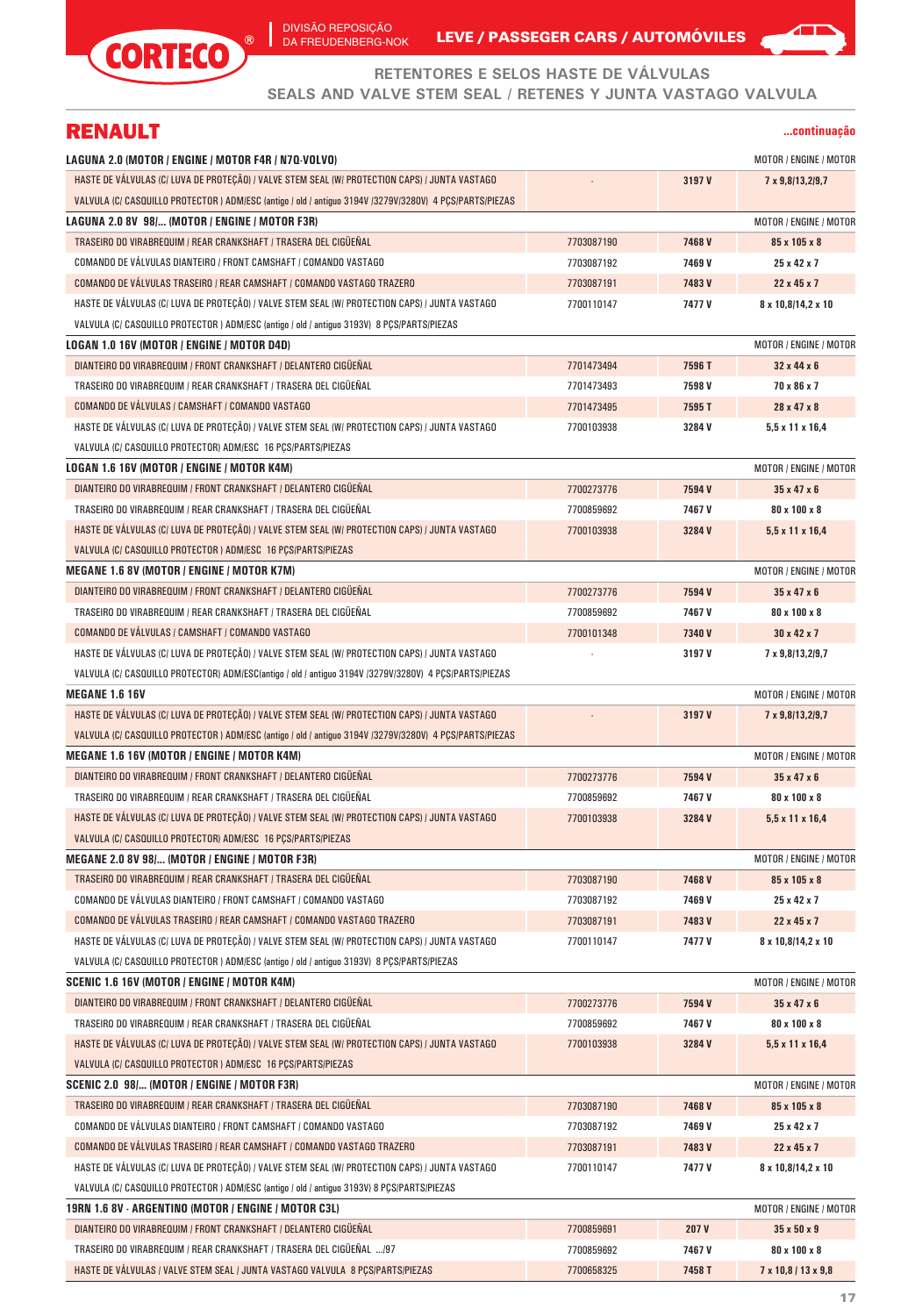

DIVISÃO REPOSIÇÃO DA FREUDENBERG-NOK

Ī

LEVE / PASSEGER CARS / AUTOMÓVILES

**RETENTORES E SELOS HASTE DE VÁLVULAS SEALS AND VALVE STEM SEAL / RETENES Y JUNTA VASTAGO VALVULA**

#### RENAULT

#### **...continuação**

◢

| <b>19RT 1.8 8V</b>                                                                             |            |        | MOTOR / ENGINE / MOTOR   |
|------------------------------------------------------------------------------------------------|------------|--------|--------------------------|
| DIANTEIRO DO VIRABREQUIM / FRONT CRANKSHAFT / DELANTERO CIGÜEÑAL                               | 7700866877 | 7460V  | $50 \times 68 \times 10$ |
| TRASEIRO DO VIRABREQUIM / REAR CRANKSHAFT / TRASERA DEL CIGÜEÑAL                               | 7703087190 | 7468V  | 85 x 105 x 8             |
| COMANDO DE VÁLVULAS DIANTEIRO / FRONT CAMSHAFT / COMANDO VASTAGO                               | 7703087192 | 7469 V | $25 \times 42 \times 7$  |
| COMANDO DE VÁLVULAS TRASEIRO / REAR CAMSHAFT / COMANDO VASTAGO TRASERO                         | 7703087191 | 7483V  | $22 \times 45 \times 7$  |
| COMANDO AUXILIAR / AUXILIARY CAMSHAFT / COMANDO AUXILIAR                                       | 7703087189 | 7461V  | $30 \times 40 \times 7$  |
| HASTE DE VÁLVULAS (C/ LUVA DE PROTECÃO) / VALVE STEM SEAL (W/ PROTECTION CAPS) / JUNTA VASTAGO | 7700110147 | 7477 V | 8 x 10,8/14,2 x 10       |
| VALVULA (C/ CASQUILLO PROTECTOR ) ADM/ESC (antigo / old / antiguo 3193V) 8 PCS/PARTS/PIEZAS    |            |        |                          |
| 19RT 1.8 16V                                                                                   |            |        | MOTOR / ENGINE / MOTOR   |
| DIANTEIRO DO VIRABREQUIM / FRONT CRANKSHAFT / DELANTERO CIGÜEÑAL                               | 7700866877 | 7460V  | $50 \times 68 \times 10$ |
| TRASEIRO DO VIRABREQUIM / REAR CRANKSHAFT / TRASERA DEL CIGÜEÑAL                               | 7703087190 | 7468V  | 85 x 105 x 8             |
| COMANDO AUXILIAR / AUXILIARY CAMSHAFT / COMANDO AUXILIAR                                       | 7703087192 | 7469 V | $25 \times 42 \times 7$  |
| HASTE DE VÁLVULAS (C/ LUVA DE PROTECÃO) / VALVE STEM SEAL (W/ PROTECTION CAPS) / JUNTA VASTAGO |            | 3197 V | 7 x 9,8/13,2/9,7         |

VALVULA (C/ CASQUILLO PROTECTOR) ADM/ESC (antigo / old / antiguo 3194V /3279V/3280V) 4 PÇS/PARTS/PIEZAS

#### **SEAT**

| Aplicação / Application / Aplicación                             | $N^{\circ}$ Original /<br>Oem Number / N° Original | <b>CORTECO</b> | Dimensional /<br><b>Dimension / Dimensional</b> |
|------------------------------------------------------------------|----------------------------------------------------|----------------|-------------------------------------------------|
| CORDOBA 1.6 8V 4 cil. MOTOR AKL EA 113 01/10/99 À 01/08/00       |                                                    |                | MOTOR / ENGINE / MOTOR                          |
| TRASEIRO DO VIRABREQUIM / REAR CRANKSHAFT / TRASERA DEL CIGÜEÑAL | 06B103171B                                         | 7748 T         | 85                                              |
| <b>IBIZA 1.6 8V 4 cil. MOTOR AKL EA 113 01/10/99 EM DIANTE</b>   |                                                    |                | MOTOR / ENGINE / MOTOR                          |
| TRASEIRO DO VIRABREQUIM / REAR CRANKSHAFT / TRASERA DEL CIGÜEÑAL | 06B103171B                                         | 7748 T         | 85                                              |

# TOYOTA

| Aplicação / Application / Aplicación                                                           | N° Original /<br><b>Oem Number / N° Original</b> | <b>CORTECO</b> | <b>Dimensional</b> /<br><b>Dimension / Dimensional</b>             |
|------------------------------------------------------------------------------------------------|--------------------------------------------------|----------------|--------------------------------------------------------------------|
| COROLLA 1.6 16V XLI ATÉ / UNTIL / HASTA 2002 (MOTOR / ENGINE / MOTOR 4AFE)                     |                                                  |                | MOTOR / ENGINE / MOTOR                                             |
| DIANTEIRO DO VIRABREQUIM / FRONT CRANKSHAFT / DELANTERO CIGÜEÑAL                               | 9031132020                                       | <b>7679V</b>   | $32 \times 46 \times 6$                                            |
| TRASEIRO DO VIRABREQUIM / REAR CRANKSHAFT / TRASERA DEL CIGÜEÑAL                               | 903117007                                        | 7765V          | 70 x 92 x 8.5                                                      |
| COMANDO DE VÁLVULAS / CAMSHAFT / COMANDO VASTAGO                                               | 9031135022                                       | 7659P          | $35 \times 49 \times 6$                                            |
| HASTE DE VÁLVULAS (C/ LUVA DE PROTECÃO) / VALVE STEM SEAL (W/ PROTECTION CAPS) / JUNTA VASTAGO | 9091302090 / 9091302089 /                        | <b>7660V</b>   | $6 \times 11 \times 6$                                             |
| VALVULA (C/ CASQUILLO PROTECTOR) 11/98 À 02 - ADM/ESC 8 PCS/PARTS/PIEZAS                       | 9091302088                                       |                |                                                                    |
|                                                                                                |                                                  |                | CUBO DE RODA DIANTEIRO / FRONT WHEEL HUB / DELANTERO BUJE DE RUEDA |
| LADO INTERNO / INNER SIDE / LADO INTERNO                                                       | 9031156008                                       | 7585N          | 56 x 73 x 8                                                        |
| LADO EXTERNO / OUTER SIDE / LADO EXTERNO                                                       | 9031152006                                       | 7584 N         | $52 \times 66 \times 7.5$                                          |
| COROLLA 1.6 16V XLI 2002/ (MOTOR / ENGINE / MOTOR 3ZZ-FE)                                      |                                                  |                | MOTOR / ENGINE / MOTOR                                             |
| DIANTEIRO DO VIRABREQUIM / FRONT CRANKSHAFT / DELANTERO CIGÜEÑAL                               |                                                  | 1793V          | $38 \times 50 \times 8$                                            |
| COROLLA 1.8 16V XEI / SEG ATÉ / UNTIL / HASTA 2002 (MOTOR / ENGINE / MOTOR 7AFE)               |                                                  |                | MOTOR / ENGINE / MOTOR                                             |
| DIANTEIRO DO VIRABREQUIM / FRONT CRANKSHAFT / DELANTERO CIGÜEÑAL                               | 9031132020                                       | 7679V          | $32 \times 46 \times 6$                                            |
| TRASEIRO DO VIRABREQUIM / REAR CRANKSHAFT / TRASERA DEL CIGÜEÑAL                               | 903117007                                        | 7765V          | 70 x 92 x 8,5                                                      |
| COMANDO DE VÁLVULAS / CAMSHAFT / COMANDO VASTAGO                                               | 9031135022                                       | 7659 P         | $35 \times 49 \times 6$                                            |
| HASTE DE VÁLVULAS (C/ LUVA DE PROTECÃO) / VALVE STEM SEAL (W/ PROTECTION CAPS) / JUNTA VASTAGO | 9091302090                                       | 7660V          | $6 \times 11 \times 6$                                             |
| VALVULA (C/ CASQUILLO PROTECTOR) 11/98 À 02 - ADM/ESC 8 PCS/PARTS/PIEZAS                       |                                                  |                |                                                                    |
|                                                                                                |                                                  |                | CUBO DE RODA DIANTEIRO / FRONT WHEEL HUB / DELANTERO BUJE DE RUEDA |
| LADO INTERNO / INNER SIDE / LADO INTERNO                                                       | 9031156008                                       | 7585N          | 56 x 73 x 8                                                        |
| LADO EXTERNO / OUTER SIDE / LADO EXTERNO                                                       | 9031152006                                       | 7584N          | $52 \times 66 \times 7,5$                                          |
| COROLLA 1.6 16V XLI 2002/ (MOTOR / ENGINE / MOTOR 1ZZ-FE)                                      |                                                  |                | MOTOR / ENGINE / MOTOR                                             |
| DIANTEIRO DO VIRABREQUIM / FRONT CRANKSHAFT / DELANTERO CIGÜEÑAL                               |                                                  | 1793V          | 38 x 50 x 8                                                        |
| PASEO 1.5 16V (MOTOR / ENGINE / MOTOR 5EFE)                                                    |                                                  |                | MOTOR / ENGINE / MOTOR                                             |
| DIANTEIRO DO VIRABREQUIM / FRONT CRANKSHAFT / DELANTERO CIGÜEÑAL                               | 9031135022                                       | 7659 P         | $35 \times 49 \times 6$                                            |
| TRASEIRO DO VIRABREQUIM / REAR CRANKSHAFT / TRASERA DEL CIGÜEÑAL                               |                                                  | 7467 V         | 80 x 100 x 8                                                       |
| COMANDO DE VÁLVULAS / CAMSHAFT / COMANDO VASTAGO                                               | 9031135022                                       | 7659 P         | $35 \times 49 \times 6$                                            |
| HASTE DE VÁLVULAS (C/ LUVA DE PROTEÇÃO) / VALVE STEM SEAL (W/ PROTECTION CAPS) / JUNTA VASTAGO | 9091302090                                       | 7660V          | $6 \times 11 \times 6$                                             |
| VALVULA (C/ CASQUILLO PROTECTOR) 11/98 À 02 - ADM/ESC 8 PCS/PARTS/PIEZAS                       |                                                  |                |                                                                    |
| CAMRY 2.2 16V (MOTOR / ENGINE / MOTOR 5SFE) 92/99                                              |                                                  |                | MOTOR / ENGINE / MOTOR                                             |
| DIANTEIRO DO VIRABREQUIM / FRONT CRANKSHAFT / DELANTERO CIGÜEÑAL                               |                                                  | 7681V          | $42 \times 60 \times 7$                                            |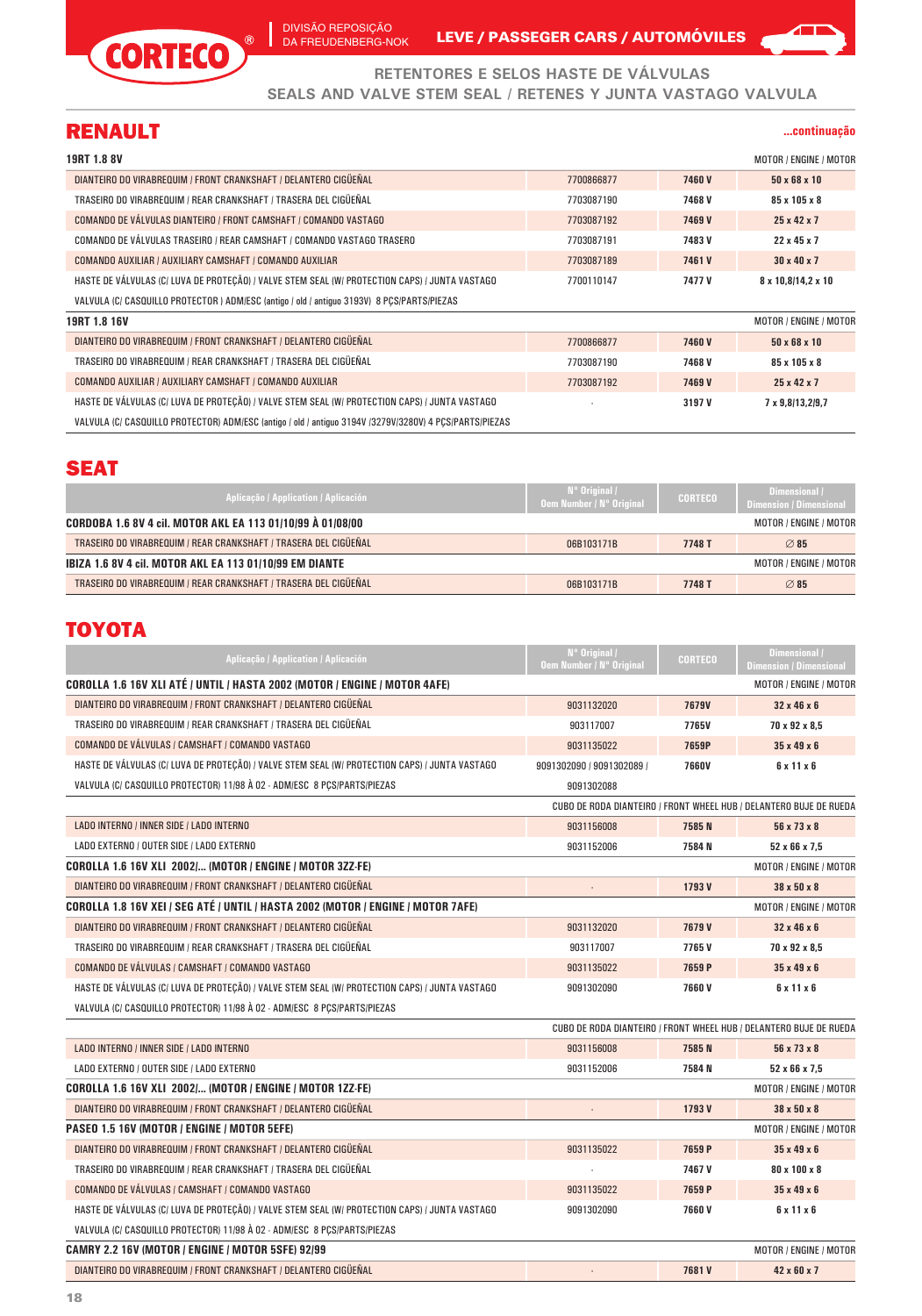Ī DIVISÃO REPOSIÇÃO DA FREUDENBERG-NOK

 $^{\circ}$ 



**...continuação**

**RETENTORES E SELOS HASTE DE VÁLVULAS**

**SEALS AND VALVE STEM SEAL / RETENES Y JUNTA VASTAGO VALVULA**

# TOYOTA

**CORTECO** 

| TRASEIRO DO VIRABREQUIM / REAR CRANKSHAFT / TRASERA DEL CIGÜEÑAL                               | $\overline{\phantom{a}}$ | 1326 V        | 85 x 105 x 11           |
|------------------------------------------------------------------------------------------------|--------------------------|---------------|-------------------------|
| COMANDO DE VÁLVULAS / CAMSHAFT / COMANDO VASTAGO                                               | $\overline{\phantom{a}}$ | 1793 V        | $38 \times 50 \times 8$ |
| HASTE DE VÁLVULAS (C/ LUVA DE PROTECÃO) / VALVE STEM SEAL (W/ PROTECTION CAPS) / JUNTA VASTAGO | 9091302090               | <b>7660 V</b> | $6 \times 11 \times 6$  |
| VALVULA (C/ CASQUILLO PROTECTOR) 11/98 À 02 - ADM/ESC 8 PCS/PARTS/PIEZAS                       |                          |               |                         |
| <b>CAMRY 3.0 V6 24V (MOTOR / ENGINE / MOTOR 3VZFE)</b>                                         |                          |               | MOTOR / ENGINE / MOTOR  |
| DIANTEIRO DO VIRABREQUIM / FRONT CRANKSHAFT / DELANTERO CIGÜEÑAL                               |                          | 7550 P        | $40 \times 55 \times 7$ |
| COMANDO DE VÁLVULAS / CAMSHAFT / COMANDO VASTAGO / COMANDO AUXILIAR                            |                          | 1793 V        | $38 \times 50 \times 8$ |
| HASTE DE VÁLVULAS (C/ LUVA DE PROTEÇÃO) / VALVE STEM SEAL (W/ PROTECTION CAPS) / JUNTA VASTAGO | 9091302090               | <b>7660V</b>  | $6 \times 11 \times 6$  |
| VALVULA (C/ CASQUILLO PROTECTOR) 11/98 À 02 - ADM/ESC 8 PCS/PARTS/PIEZAS                       |                          |               |                         |

### VOLKSWAGEN

| Aplicação / Application / Aplicación                                                                                   | N° Original /<br>Oem Number / N° Original | <b>CORTECO</b>  | <b>Dimensional</b> /<br><b>Dimension / Dimensional</b>             |
|------------------------------------------------------------------------------------------------------------------------|-------------------------------------------|-----------------|--------------------------------------------------------------------|
| APOLLO 1.8 (MOTOR / ENGINE / MOTOR AP)                                                                                 |                                           |                 | MOTOR / ENGINE / MOTOR                                             |
| DIANTEIRO DO VIRABREQUIM / FRONT CRANKSHAFT / DELANTERO CIGÜEÑAL                                                       | 028103085/068103085                       | 13 <sub>V</sub> | 32 x 47 x 10                                                       |
| TRASEIRO DO VIRABREQUIM / REAR CRANKSHAFT / TRASERA DEL CIGÜEÑAL(antigo/old/antiguo 138V)<br>ATÉ / UNTIL / HASTA 10/98 | 056103051B/D                              | 1326 V          | 85 x 105 x 11                                                      |
| COMANDO DE VÁLVULAS / CAMSHAFT / COMANDO VASTAGO                                                                       | 028103085/068103085                       | 13 V            | 32 x 47 x 10                                                       |
| COMANDO DE VÁLVULAS / CAMSHAFT / COMANDO VASTAGO                                                                       |                                           | 13 P            | 32 x 47 x 10                                                       |
| HASTE DE VÁLVULAS (C/ LUVA DE PROTEÇÃO) / VALVE STEM SEAL (W/ PROTECTION CAPS) / JUNTA VASTAGO                         | 7553637                                   | 7477 V          | 8 x 10,8/14,2 x 10                                                 |
| VALVULA C/ CASQUILLO PROTECTOR) ADM/ESC ATÉ / UNTIL / HASTA 98 (antigo/old/antiguo 3193V) 8 PCS/PARTS/PIEZAS           |                                           |                 |                                                                    |
|                                                                                                                        |                                           |                 | CUBO DE RODA DIANTEIRO / FRONT WHEEL HUB / DELANTERO BUJE DE RUEDA |
| EXTERNO / OUTER / EXTERNO - APOLLO 1983/ * (KIT 54000K)                                                                | 542407651 A                               | 1195N           | $50 \times 65 \times 9,75$                                         |
| INTERNO / INNER / INTERNO - APOLLO 1983/ * (KIT 54000K)                                                                | 542407561                                 | 720 N           | $55 \times 70 \times 6$                                            |
|                                                                                                                        |                                           |                 | CUBO DE RODA TRASEIRO / REAR WHEEL HUB / TRASERO DEL BUJE DE RUEDA |
| LOGUS/APOLLO/POINTER 1992/ * (KIT 54002K) / (KIT 54034K)                                                               |                                           | 407 N           | 40 x 55 x 8                                                        |
| FOX 1.0 8V TOTAL FLEX 2003/ (MOTOR / ENGINE / MOTOR AT POWER)                                                          |                                           |                 | MOTOR / ENGINE / MOTOR                                             |
| TRASEIRO DO VIRABREQUIM / REAR CRANKSHAFT / TRASERA DEL CIGÜEÑAL                                                       | 030103171G / 0301031710                   | 7591T           | 85 x 131 x 15,7                                                    |
| DIANTEIRO DO VIRABREQUIM / FRONT CRANKSHAFT / DELANTERO CIGÜEÑAL                                                       | 036103085E                                | 7452V           | 32 x 42 x 8                                                        |
| COMANDO DE VÁLVULAS / CAMSHAFT / COMANDO VASTAGO                                                                       | 036103085E                                | 7452V           | $32 \times 42 \times 8$                                            |
| HASTE DE VÁLVULAS (C/ LUVA DE PROTEÇÃO) / VALVE STEM SEAL (W/ PROTECTION CAPS) / JUNTA VASTAGO                         | 0361096975C                               | 3199 V          | $6 \times 8,8/12,2 \times 9,7$                                     |
| VALVULA (C/ CASQUILLO PROTECTOR) ADM/ESC (antigo / old / antiguo 3271V/3281V/3282V) 4 PCS/PARTS/PIEZAS                 |                                           |                 |                                                                    |
| FOX 1.6 8V TOTAL FLEX 2003/ (MOTOR / ENGINE / MOTOR Ea111)                                                             |                                           |                 | MOTOR / ENGINE / MOTOR                                             |
| TRASEIRO DO VIRABREQUIM / REAR CRANKSHAFT / TRASERA DEL CIGÜEÑAL - 02/2002 À 05/2002                                   | 030103171G / 0301031710                   | 7591T           | 85 x 131 x 15,7                                                    |
| DIANTEIRO DO VIRABREQUIM / FRONT CRANKSHAFT / DELANTERO CIGÜEÑAL                                                       | 036103085E                                | 7452V           | 32 x 42 x 8                                                        |
| COMANDO DE VÁLVULAS / CAMSHAFT / COMANDO VASTAGO                                                                       | 036103085E                                | 7452V           | $32 \times 42 \times 8$                                            |
| HASTE DE VÁLVULAS (C/ LUVA DE PROTEÇÃO) / VALVE STEM SEAL (W/ PROTECTION CAPS) / JUNTA VASTAGO                         | 0361096975C                               | 3199 V          | $6 \times 8,8/12,2 \times 9,7$                                     |
| VALVULA (C/ CASQUILLO PROTECTOR) ADM/ESC (antigo / old / antiguo 3271V/3281V/3282V) 4 PCS/PARTS/PIEZAS                 |                                           |                 |                                                                    |
| <b>FUSCA / KOMBI 50/66</b>                                                                                             |                                           |                 | MOTOR / ENGINE / MOTOR                                             |
| TRASEIRO DO VIRABREQUIM / REAR CRANKSHAFT / TRASERA DEL CIGÜEÑAL                                                       | 1111052451                                | 41 N            | 60 x 80 x 10                                                       |
|                                                                                                                        |                                           |                 | CÂMBIO / GEARBOX / ENGRANAJES                                      |
| EIXO PILOTO c/ ABA / DRIVE SHAFT w/ FLAP / EJE PRIMARIO c/ BORDE<br>50/73                                              | 113311113B                                | 7 N             | 22,2 x 40 x 13                                                     |
| 50/73<br>EIXO PILOTO c/ ABA / DRIVE SHAFT w/ FLAP / EJE PRIMARIO c/ BORDE                                              | 113311113B                                | 7 N             | 22,2 x 40 x 13                                                     |
| SAÍDA PARA O SEMI-EIXO / OUTPUT FOR HALF AXLE / SALIDA PARA SEMIEJE                                                    | 014409399                                 | 16 P            | 40 x 52 x 9                                                        |
|                                                                                                                        |                                           |                 | CUBO DE RODA DIANTEIRO / FRONT WHEEL HUB / DELANTERO BUJE DE RUEDA |
| FUSCA 1200/1300 - 1950 À 1974                                                                                          | 111405641 A                               | 1 N             | 40 x 62 x 10                                                       |
| FUSCA / BRASÍLIA / VARIANT (FREIO À DISCO / BRAKE DISC / FRENO A DISCO)                                                | 311405641B                                | 2 N             | 40 x 52 x 8,5                                                      |
| KOMBI 1950/1966                                                                                                        | 211405641 A                               | 148 N           | 48 x 72 x 8                                                        |
|                                                                                                                        |                                           |                 | CUBO DE RODA TRASEIRO / REAR WHEEL HUB / TRASERO DEL BUJE DE RUEDA |
| FUSCA / VARIANT / BRASÍLIA 1950/1986                                                                                   | 11350113151                               | 5 N             | 44.5 x 62 x 10                                                     |
| *FUSCA / VARIANT / BRASÍLIA 1950/1986                                                                                  | 211598315                                 | 3000 K          |                                                                    |
| * Retentor composto também em forma de kit / seal also in kit form /retenes también en forma del kit                   |                                           |                 | DIRECÃO / STEERING / DIRECCIÓN                                     |
|                                                                                                                        |                                           |                 |                                                                    |

| <sup>OF</sup> MANDO<br><b>VW-FUSCA</b><br>1950/1982<br>EIX <sub>(</sub><br>чч                              | 14902 | 61N   | Anv |
|------------------------------------------------------------------------------------------------------------|-------|-------|-----|
| A MANDO<br>1956/196<br>KOMBI<br>EIX (<br><b>SH</b><br>.<br>the contract of the contract of the contract of | 14907 | 381 N | 36  |
|                                                                                                            |       |       |     |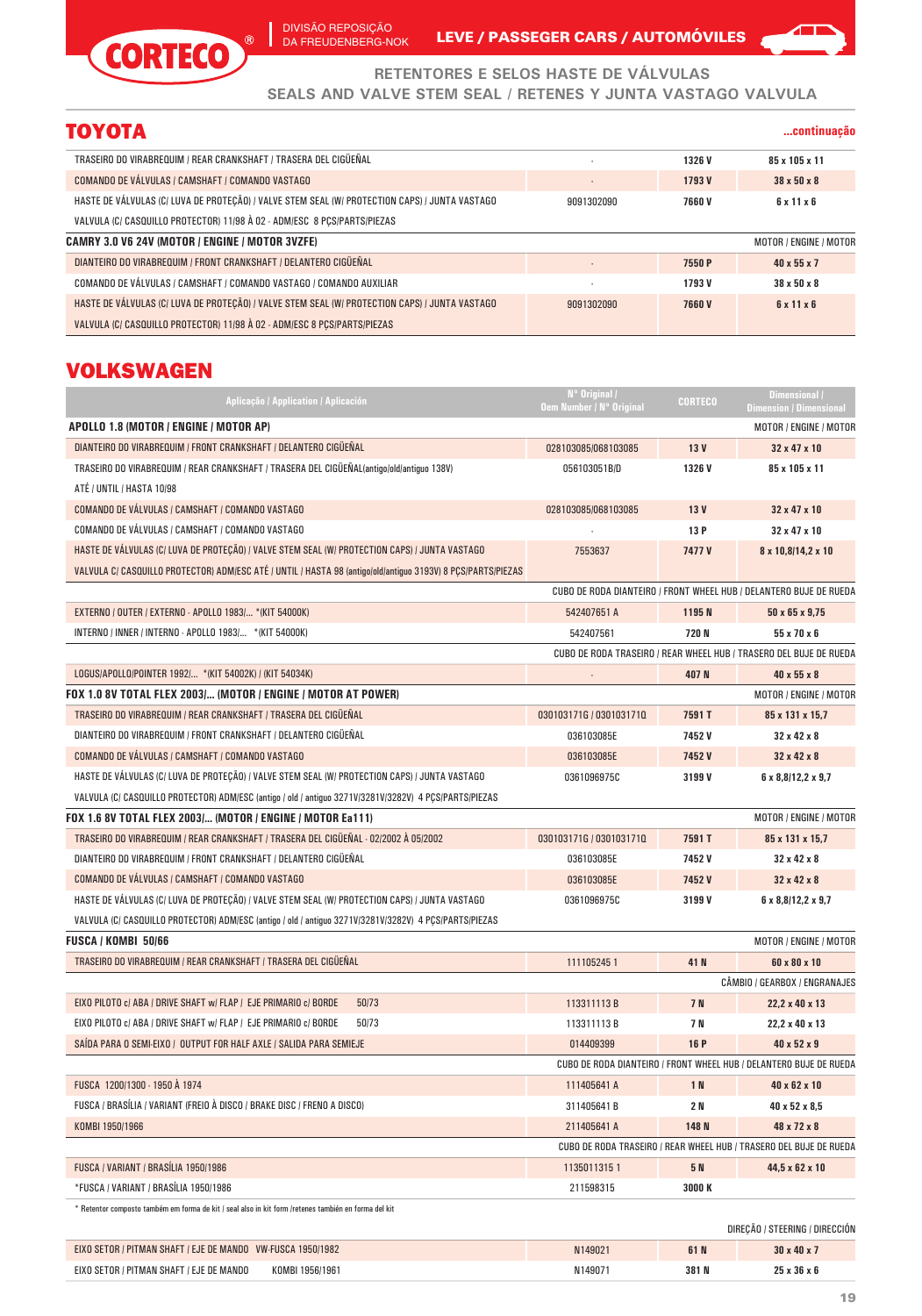

DIVISÃO REPOSIÇÃO DA FREUDENBERG-NOK

LEVE / PASSEGER CARS / AUTOMÓVILES



### VOLKSWAGEN

#### **...continuação**

◢

| <b>FUSCA / KOMBI 67/</b>                                                                               |                          |                 | MOTOR / ENGINE / MOTOR                                             |
|--------------------------------------------------------------------------------------------------------|--------------------------|-----------------|--------------------------------------------------------------------|
| TRASEIRO DO VIRABREQUIM / REAR CRANKSHAFT / TRASERA DEL CIGÜEÑAL                                       | <b>BD3M6701A</b>         | 6 P             | 70 x 90 x 10                                                       |
| TRASEIRO DO VIRABREQUIM / REAR CRANKSHAFT / TRASERA DEL CIGUENAL                                       | <b>BD3M6701A</b>         | 6 N             | 70 x 90 x 10                                                       |
|                                                                                                        |                          |                 | CÂMBIO / GEARBOX / ENGRANAJES                                      |
| EIXO PILOTO c/ ABA / DRIVE SHAFT w/ FLAP / EJE PRIMARIO c/ BORDE 50/73                                 | 113311113B               | 7 N             | 22,2 x 40 x 13                                                     |
| EIXO PILOTO S/ ABA / DRIVE SHAFT NO FLAP / EJE PRIMARIO S/ BORDE 1973/                                 | 113311113 A              | 8 N             | 22,2 x 40 x 12                                                     |
| SELETOR DE MARCHAS / SHIFT LEVER / SELECTOR DE MARCHAS  /1982                                          | 113311113 A              | 9 N             | $15 \times 24 \times 7$                                            |
| SELETOR DE MARCHAS / SHIFT LEVER / SELECTOR DE MARCHAS 1983/                                           | 080301122524             | 318N            | $15 \times 21 \times 7.5$                                          |
| SAIDA PARA O SEMI-EIXO / OUTPUT FOR HALF AXLE / SALIDA PARA SEMIEJE                                    | 014409399                | 16 P            | $40 \times 52 \times 9$                                            |
|                                                                                                        |                          |                 | CUBO DE RODA DIANTEIRO / FRONT WHEEL HUB / DELANTERO BUJE DE RUEDA |
| FUSCA 1200/1300 - 1950/1974                                                                            | 111405641 A              | 1 N             | 40 x 62 x 10                                                       |
| FUSCA / BRASÍLIA / VARIANT (FREIO À DISCO / BRAKE DISC / FRENO A DISCO)                                | 311405641B               | 2 N             | 40 x 52 x 8,5                                                      |
| FUSCA 1300/1500 74/86                                                                                  | 111405641B               | 3 N             | $40 \times 52 \times 9$                                            |
| FREIO À DISCO / BRAKE DISC / FRENO A DISCO<br>KOMBI 1981/ (antigo / old / antiguo 296N)                | 2114056415               | 7619N           | $45 \times 65 \times 8$                                            |
| KOMBI 1967/                                                                                            | 211405641B               | 4N              | 45 x 64 x 12                                                       |
|                                                                                                        |                          |                 | CUBO DE RODA TRASEIRO / REAR WHEEL HUB / TRASERO DEL BUJE DE RUEDA |
| FUSCA / VARIANT / BRASILIA 50/86                                                                       | 11350113151              | 5 N             | 44,5 x 62 x 10                                                     |
| * FUSCA / VARIANT / BRASÍLIA 50/86                                                                     | 211598315                | 3000 K          |                                                                    |
| KOMBI 1975/1978                                                                                        | 1133011891               | 115N            | 36 x 60 x 9,5                                                      |
| KOMBI 1978/                                                                                            | 2115013171               | 51N             | 48 x 72 x 8                                                        |
| * Retentor composto também em forma de kit / seal also in kit form / retenes también en forma del kit  |                          |                 | DIRECÃO / STEERING / DIRECCIÓN                                     |
| EIXO SETOR / PITMAN SHAFT / EJE DE MANDO (TRW) FUSCA/VARIANT/BRASÍLIA 1968/                            | N149051                  | 11 <sub>N</sub> | 24 x 37 x 7                                                        |
| EIXO SETOR / PITMAN SHAFT / EJE DE MANDO VW - FUSCA 1950/1982                                          | N149021                  | 61 N            | 30 x 40 x 7                                                        |
| GOL 1.0 8V - MOTOR / ENGINE / MOTOR AT (94/)                                                           |                          |                 | MOTOR / ENGINE / MOTOR                                             |
| DIANTEIRO DO VIRABREQUIM / FRONT CRANKSHAFT / DELANTERO CIGÜEÑAL                                       | 028103085/068103085      | 13 <sub>V</sub> | 32 x 47 x 10                                                       |
| TRASEIRO DO VIRABREQUIM / REAR CRANKSHAFT / TRASERA DEL CIGÜEÑAL                                       | 028103171K               | 3246 T          | 85                                                                 |
| EXCETO POWER / EXCEPT POWER / EXCEPTO POWER (ROSCA / THREAD / ROSCA M6)                                |                          |                 |                                                                    |
| COMANDO DE VÁLVULAS / CAMSHAFT / COMANDO VASTAGO                                                       | 028103085/068103085      | 13 V            | 32 x 47 x 10                                                       |
| HASTE DE VÁLVULAS (C/ LUVA DE PROTEÇÃO) / VALVE STEM SEAL (W/ PROTECTION CAPS) / JUNTA VASTAGO         |                          | 3197 V          | 7 x 9,8/13,2/9,7                                                   |
| VALVULA (C/ CASQUILLO PROTECTOR) ADM/ESC(antigo / old / antiguo 3194V /3279V/3280V) 4 PCS/PARTS/PIEZAS |                          |                 |                                                                    |
| GOL 1.0 16V (MOTOR / ENGINE / MOTOR AT) (94/8/01)                                                      |                          |                 | MOTOR / ENGINE / MOTOR                                             |
| DIANTEIRO DO VIRABREQUIM / FRONT CRANKSHAFT / DELANTERO CIGUENAL                                       | 036103085E/G /026103171B | 7452V           | $32 \times 42 \times 8$                                            |
| BOMBA IMPORTADA / IMPORTED PUMP / BOMBA IMPORTADA                                                      |                          |                 |                                                                    |
| DIANTEIRO DO VIRABREQUIM / FRONT CRANKSHAFT / DELANTERO CIGÜEÑAL                                       | 028103085/068103085      | 13 V            | 32 x 47 x 10                                                       |
| BOMBA NACIONAL / NATIONAL PUMP / BOMBA NACIOANAL                                                       |                          |                 |                                                                    |
| TRASEIRO DO VIRABREQUIM / REAR CRANKSHAFT / TRASERA DEL CIGÜEÑAL                                       | 028103171K               | 3246 T          | 85                                                                 |
| EXCETO / EXCEPT / EXCEPTO 1.0 16V TURBO (ROSCA / THREAD / ROSCA M6)                                    |                          |                 |                                                                    |
| COMANDO DE VÁLVULAS / CAMSHAFT / COMANDO VASTAGO  /8/01                                                | 028103085/068103085      | 13 V            | 32 x 47 x 10                                                       |
| HASTE DE VÁLVULAS (C/ LUVA DE PROTECÃO) / VALVE STEM SEAL (W/ PROTECTION CAPS) / JUNTA VASTAGO         | 036109675                | 3199 V          | $6 \times 8,8/12,2 \times 9,7$                                     |
| VALVULA (C/ CASQUILLO PROTECTOR) ADM/ESC(antigo / old / antiguo 3271V/3281V/3282V) 4 PCS/PARTS/PIEZAS  |                          |                 |                                                                    |
| GOL 1.0 16V 76cv (MOTOR / ENGINE / MOTOR AT POWER) (9/01/)                                             |                          |                 | MOTOR / ENGINE / MOTOR                                             |
| DIANTEIRO DO VIRABREQUIM / FRONT CRANKSHAFT / DELANTERO CIGÜEÑAL                                       | 036103085E/G /026103171B | 7452V           | 32 x 42 x 8                                                        |
| (BOMBA IMPORTADA / MATTERED PUMP / BOMBA IMPORTADA)                                                    |                          |                 |                                                                    |
| DIANTEIRO DO VIRABREQUIM / FRONT CRANKSHAFT / DELANTERO CIGÜEÑAL                                       | 028103085/068103085      | 13 V            | 32 x 47 x 10                                                       |
| (BOMBA NACIONAL / NATIONAL PUMP / BOMBA NACIONAL)                                                      |                          |                 |                                                                    |
| TRASEIRO DO VIRABREQUIM / REAR CRANKSHAFT / TRASERA DEL CIGÜEÑAL - 02/2002 À 05/2002                   | 030103171G / 0301031710  | 7591T           | 85 x 131 x 15,7                                                    |
| COMANDO DE VÁLVULAS / CAMSHAFT / COMANDO VASTAGO ADM. / ESC. 9/01/ (POWER)                             | 036103085A               | 7747 V          | 27 x 42 x 8                                                        |
| HASTE DE VÁLVULAS (C/ LUVA DE PROTEÇÃO) / VALVE STEM SEAL (W/ PROTECTION CAPS) / JUNTA VASTAGO         | 036109675                | 3199 V          | $6 \times 8,8/12,2 \times 9,7$                                     |
| VALVULA (C/ CASQUILLO PROTECTOR) ADM/ESC(antigo / old / antiguo 3271V/3281V/3282V) 4 PCS/PARTS/PIEZAS  |                          |                 |                                                                    |
| GOL 1.0 16V TURBO (MOTOR / ENGINE / MOTOR AT) (94/8/01)                                                |                          |                 | MOTOR / ENGINE / MOTOR                                             |
| DIANTEIRO DO VIRABREQUIM / FRONT CRANKSHAFT / DELANTERO CIGÜEÑAL                                       | 028103085/068103085      | 13 V            | 32 x 47 x 10                                                       |
| TRASEIRO DO VIRABREQUIM / REAR CRANKSHAFT / TRASERA DEL CIGÜEÑAL 09/2000 À 11/2002                     | 030103171G / 0301031710  | 7591 T          | 85 x 131 x 15,7                                                    |
| COMANDO DE VÁLVULAS / CAMSHAFT / COMANDO VASTAGO ESC.<br> 8 01                                         | 028103085/068103085      | 13 <sub>V</sub> | 32 x 47 x 10                                                       |
| HASTE DE VÁLVULAS (C/ LUVA DE PROTEÇÃO) / VALVE STEM SEAL (W/ PROTECTION CAPS) / JUNTA VASTAGO         | 036109675                | 3199 V          | $6 \times 8,8/12,2 \times 9,7$                                     |
| VALVULA (C/ CASQUILLO PROTECTOR) ADM/ESC (antigo / old / antiguo 3271V/3281V/3282V) 4 PCS/PARTS/PIEZAS |                          |                 |                                                                    |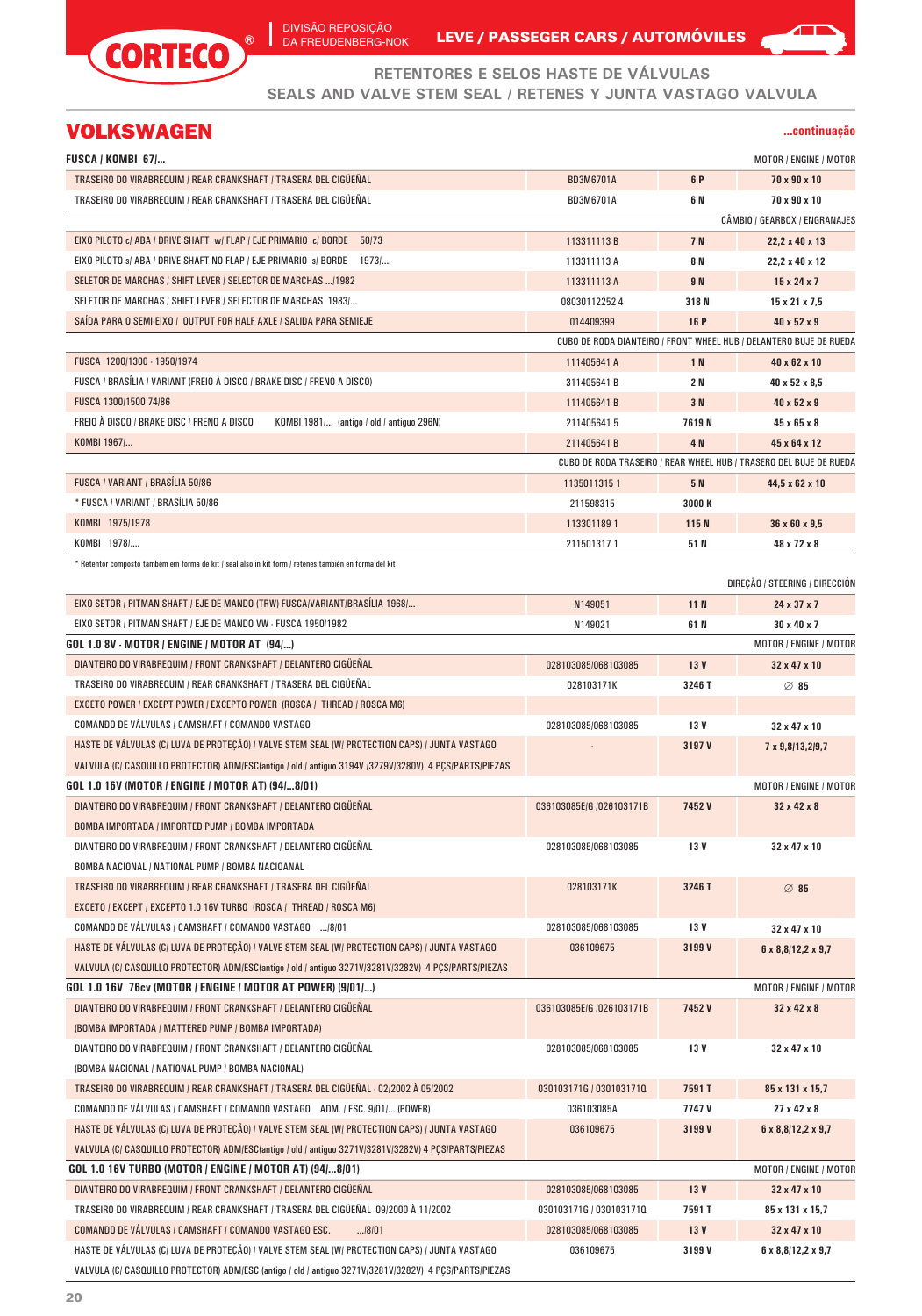

DA FREUDENBERG-NOK LEVE / PASSEGER CARS / AUTOMOVILES

**RETENTORES E SELOS HASTE DE VÁLVULAS SEALS AND VALVE STEM SEAL / RETENES Y JUNTA VASTAGO VALVULA**

# VOLKSWAGEN

#### **...continuação**

◢

| GOL / SANTANA / PASSAT / LOGUS (MOTOR / ENGINE / MOTOR AP)                                                                    |                         |                 | MOTOR / ENGINE / MOTOR                                             |
|-------------------------------------------------------------------------------------------------------------------------------|-------------------------|-----------------|--------------------------------------------------------------------|
| DIANTEIRO DO VIRABREQUIM / FRONT CRANKSHAFT / DELANTERO CIGÜEÑAL                                                              | 028103085/068103085     | 13 <sub>V</sub> | 32 x 47 x 10                                                       |
| TRASEIRO DO VIRABREQUIM / REAR CRANKSHAFT / TRASERA DEL CIGÜEÑAL (antigo/old/antiguo 138V) AtÉ / UNTIL / HASTA 10/98          | 056103051B/D            | 1326V           | 85 x 105 x 11                                                      |
| TRASEIRO DO VIRABREQUIM / REAR CRANKSHAFT / TRASERA DEL CIGÜEÑAL 11/98 à 12/2002 (ROSCA / THREAD / ROSCA M6)                  | 028103171K / B          | 3246 T          | 85                                                                 |
| TRASEIRO DO VIRABREQUIM / REAR CRANKSHAFT / TRASERA DEL CIGÜEÑAL GOL 2003//SANTANA 2004/                                      | 030103171G / 0301031710 | 7591T           | 85 x 131 x 15,7                                                    |
| COMANDO DE VÁLVULAS / CAMSHAFT / COMANDO VASTAGO                                                                              | 028103085/068103085     | 13 V            | 32 x 47 x 10                                                       |
| COMANDO DE VÁLVULAS / CAMSHAFT / COMANDO VASTAGO                                                                              |                         | 13 P            | 32 x 47 x 10                                                       |
| HASTE DE VÁLVULAS (C/ LUVA DE PROTECÃO) / VALVE STEM SEAL (W/ PROTECTION CAPS) / JUNTA VASTAGO                                | 7553637                 | 7477 V          | 8 x 10,8/14,2 x 10                                                 |
| VALVULA C/ CASQUILLO PROTECTOR) ADM/ESC ATÉ / UNTIL / HASTA 98(antigo/old/antiguo 3193V) 8 PCS/PARTS/PIEZAS                   |                         |                 |                                                                    |
| HASTE DE VÁLVULAS (C/ LUVA DE PROTECÃO) / VALVE STEM SEAL (W/ PROTECTION CAPS) / JUNTA VASTAGO                                | 027109675               | 3197 V          | 7 x 9,8/13,2/9,7                                                   |
| VALVULA C/ CASQUILLO PROTECTOR) ADM/ESC APÓS / AFTER / DESPUES 98 (antigo/old/antiguo 3194V /3279V/3280V)) 4 PCS/PARTS/PIEZAS |                         |                 |                                                                    |
|                                                                                                                               |                         |                 | CÂMBIO / GEARBOX / ENGRANAJES                                      |
| EIXO PILOTO / DRIVE SHAFT / EJE PRIMARIO POINTER / LOGUS 1995/                                                                | 853111131               | 7369 P          | $21,8 \times 35 \times 7$                                          |
| EIXO PILOTO / DRIVE SHAFT / EJE PRIMARIO POINTER / LOGUS 1995/                                                                | 02A301189 C             | 7370 P          | 40 x 60 x 10                                                       |
| SAÍDA PARA O SEMI-EIXO / OUTPUT FOR HALF AXLE / SALIDA PARA SEMIEJE GOL / VOYAGE / PASSAT / SANTANA                           | 014409399               | <b>16 P</b>     | $40 \times 52 \times 9$                                            |
| SELETOR DE MARCHAS / SHIFT LEVER / SELECTOR DE MARCHAS GOL / VOYAGE / SAVEIRO 1983/                                           | 080301122524            | 318N            | $15 \times 21 \times 7.5$                                          |
| SELETOR DE MARCHAS / SHIFT LEVER / SELECTOR DE MARCHAS GOL / PASSAT / SANTANA / APOLLO                                        | 001301227 F             | <b>15N</b>      | $15 \times 24 \times 7$                                            |
|                                                                                                                               |                         |                 | CUBO DE RODA DIANTEIRO / FRONT WHEEL HUB / DELANTERO BUJE DE RUEDA |
| EXTERNO / OUTER / EXTERNO - APOLLO 1983/ * (KIT 54000K)                                                                       | 542407651 A             | 1195N           | $50 \times 65 \times 9,75$                                         |
| INTERNO / INNER / INTERNO - APOLLO 1983/ * (KIT 54000K)                                                                       | 542407561               | 720 N           | $55 \times 70 \times 6$                                            |
| Retentor composto também em forma de kit / seal also in kit form / retenes también en forma del kit *                         |                         |                 |                                                                    |
|                                                                                                                               |                         |                 | CUBO DE RODA TRASEIRO / REAR WHEEL HUB / TRASERO DEL BUJE DE RUEDA |
| LOGUS/APOLLO/POINTER 1992/ * (KIT 54002K)/(KIT 54034K)                                                                        |                         | 407N            | $40 \times 55 \times 8$                                            |
| EXCETO / EXCEPT / EXCEPTO  PASSAT/VARIANT(IMP)/APOLLO*(KIT 54006K)                                                            | 305501641 1/301541641 1 | 159 N           | 40 x 52 x 7,5                                                      |
| Netentor composto também em forma de kit / seal also in kit form / retenes también en forma del kit *                         |                         |                 |                                                                    |
| GOL / PARATI / SAVEIRO TOTAL FLEX (MOTOR / ENGINE / MOTOR AP POWER) 2004/                                                     |                         |                 | MOTOR / ENGINE / MOTOR                                             |
| DIANTEIRO DO VIRABREQUIM / FRONT CRANKSHAFT / DELANTERO CIGUENAL                                                              | 026103085E / 028103085E | 13 <sub>V</sub> | 32 x 47 x 10                                                       |
| TRASEIRO DO VIRABREQUIM / REAR CRANKSHAFT / TRASERA DEL CIGÜEÑAL                                                              | 030103171G / 0301031710 | 7591 T          | 85 x 131 x 15,7                                                    |
| COMANDO DE VALVULAS / CAMSHAFT / COMANDO VASTAGO                                                                              | 026103085E / 028103085E | 13 P            | 32 x 47 x 10                                                       |
| COMANDO AUXILIAR / AUXILIARY CAMSHAFT / COMANDO AUXILIAR                                                                      | 026103085E / 028103085E | 13 V            | 32 x 47 x 10                                                       |
| HASTE DE VÁLVULAS (C/ LUVA DE PROTEÇÃO) / VALVE STEM SEAL (W/ PROTECTION CAPS) / JUNTA VASTAGO                                | 027109675               | 3197 V          | 7 x 9,8/13,2/9,7                                                   |
| VALVULA C/ CASQUILLO PROTECTOR) ADM/ESC (antigo / old / antiguo 3194V /3279V/3280V) 4 PCS/PARTS/PIEZAS                        |                         |                 |                                                                    |
| GOL / PARATI / SAVEIRO 1.01 G4 TOTAL FLEX (MOTOR / ENGINE / MOTOR AP POWER) 2005/                                             |                         |                 | MOTOR / ENGINE / MOTOR                                             |
| DIANTEIRO DO VIRABREQUIM / FRONT CRANKSHAFT / DELANTERO CIGÜEÑAL                                                              | 38103085                | 7566 T          | 35 x 48 x 10                                                       |
| TRASEIRO DO VIRABREQUIM / REAR CRANKSHAFT / TRASERA DEL CIGÜEÑAL                                                              |                         |                 |                                                                    |
|                                                                                                                               | 030103171G / 0301031710 | 7591 T          | 85 x 131 x 15,7                                                    |
| COMANDO AUXILIAR / AUXILIARY CAMSHAFT / COMANDO AUXILIAR                                                                      | 38103085                | 7566 T          | 35 x 48 x 10                                                       |
| HASTE DE VÁLVULAS (C/ LUVA DE PROTECÃO) / VALVE STEM SEAL (W/ PROTECTION CAPS) / JUNTA VASTAGO                                | 027109675 / 36109675    | 3197 V          | 7 x 9,8/13,2/9,7                                                   |
| VALVULA C/ CASQUILLO PROTECTOR) ADM/ESC (antigo / old / antiguo 3194V /3279V/3280V) 4 PCS/PARTS/PIEZAS                        |                         |                 |                                                                    |
| GOL / PARATI / SAVEIRO 1.61 e 1.81 G4 TOTAL FLEX (MOTOR / ENGINE / MOTOR AP POWER) 2005/                                      |                         |                 | MOTOR / ENGINE / MOTOR                                             |
| DIANTEIRO DO VIRABREQUIM / FRONT CRANKSHAFT / DELANTERO CIGUENAL                                                              | 28103085 / 68103085     | 13 P            | 32 x 47 x 10                                                       |
| DIANTEIRO DO VIRABREQUIM / FRONT CRANKSHAFT / DELANTERO CIGÜEÑAL                                                              | 28103085 / 68103085     | 13 V            | 32 x 47 x 10                                                       |
| TRASEIRO DO VIRABREQUIM / REAR CRANKSHAFT / TRASERA DEL CIGÜEÑAL                                                              | 030103171G / 0301031710 | 7591 T          | 85 x 131 x 15,7                                                    |
| COMANDO AUXILIAR / AUXILIARY CAMSHAFT / COMANDO AUXILIAR                                                                      | 28103085 / 68103085     | 13 P            | 32 x 47 x 10                                                       |
| COMANDO AUXILIAR / AUXILIARY CAMSHAFT / COMANDO AUXILIAR                                                                      | 28103085 / 68103085     | 13 <sub>V</sub> | 32 x 47 x 10                                                       |
| HASTE DE VÁLVULAS (C/ LUVA DE PROTEÇÃO) / VALVE STEM SEAL (W/ PROTECTION CAPS) / JUNTA VASTAGO                                | 27109675                | 3199 V          | $6 \times 8,8/12,2 \times 9,7$                                     |
| VALVULA (C/ CASQUILLO PROTECTOR) ADM/ESC(antigo / old / antiguo 3271V/3281V/3282V) 4 PCS/PARTS/PIEZAS                         |                         |                 |                                                                    |
| GOLF 1.6 8V 4 cil. MOTOR AKL EA 113 30/01/94 A 30/06/01                                                                       |                         |                 | MOTOR / ENGINE / MOTOR                                             |
| DIANTEIRO DO VIRABREQUIM / FRONT CRANKSHAFT / DELANTERO CIGÜEÑAL                                                              | 038103085E              | 7566 T          | 35 x 48 x 10                                                       |
| TRASEIRO DO VIRABREQUIM / REAR CRANKSHAFT / TRASERA DEL CIGÜEÑAL                                                              | 06B103171B              | 7748 T          | 85                                                                 |
| COMANDO DE VÁLVULAS / CAMSHAFT / COMANDO VASTAGO                                                                              | 036103085E              | 13V             | 32 x 47 x 10                                                       |
| HASTE DE VÁLVULAS (C/ LUVA DE PROTEÇÃO) / VALVE STEM SEAL (W/ PROTECTION CAPS) / JUNTA VASTAGO                                | 027109675               | 3197 V          | 7 x 9,8/13,2/9,7                                                   |
| VALVULA C/ CASQUILLO PROTECTOR) ADM/ESC (antigo / old / antiguo 3194V /3279V/3280V) 4 PCS/PARTS/PIEZAS                        |                         |                 |                                                                    |
| GOLF 1.6 8V (MOTOR / ENGINE / MOTOR EA111) (2/01 /)                                                                           |                         |                 | MOTOR / ENGINE / MOTOR                                             |
| DIANTEIRO DO VIRABREQUIM / FRONT CRANKSHAFT / DELANTERO CIGÜEÑAL                                                              | 038103085E              | 7566 T          | 35 x 48 x 10                                                       |
| TRASEIRO DO VIRABREQUIM / REAR CRANKSHAFT / TRASERA DEL CIGÜEÑAL                                                              | 030103171G / 0301031710 | 7591 T          | 85 x 131 x 15,7                                                    |
| COMANDO DE VÁLVULAS / CAMSHAFT / COMANDO VASTAGO                                                                              | 036103085E              | 7452V           | 32 x 42 x 8                                                        |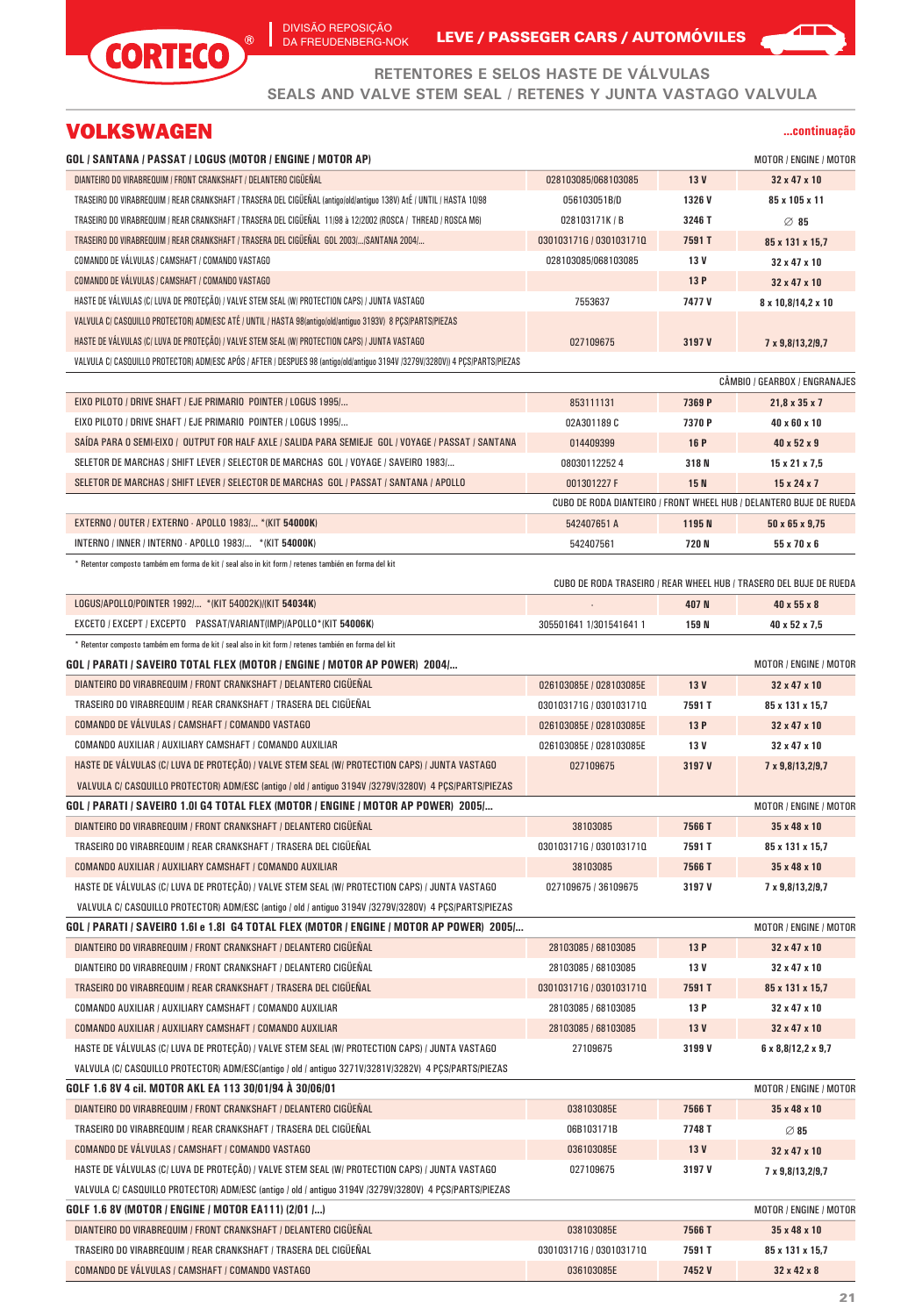

Ī



**...continuação**

**RETENTORES E SELOS HASTE DE VÁLVULAS**

**SEALS AND VALVE STEM SEAL / RETENES Y JUNTA VASTAGO VALVULA**

# VOLKSWAGEN

| HASTE DE VÁLVULAS (C/ LUVA DE PROTEÇÃO) / VALVE STEM SEAL (W/ PROTECTION CAPS) / JUNTA VASTAGO         | 027109675               | 3197 V          | 7 x 9,8/13,2/9,7               |
|--------------------------------------------------------------------------------------------------------|-------------------------|-----------------|--------------------------------|
| VALVULA C/ CASQUILLO PROTECTOR) ADM/ESC (antigo / old / antiguo 3194V /3279V/3280V) 4 PCS/PARTS/PIEZAS |                         |                 |                                |
| GOLF 1.8 8V (8/99 /)                                                                                   |                         |                 | MOTOR / ENGINE / MOTOR         |
| DIANTEIRO DO VIRABREQUIM / FRONT CRANKSHAFT / DELANTERO CIGÜEÑAL                                       | 038103085E              | 7566T           | 35 x 48 x 10                   |
| TRASEIRO DO VIRABREQUIM / REAR CRANKSHAFT / TRASERA DEL CIGÜEÑAL (ROSCA / THREAD / ROSCA M7)           | 06A103171A              | 7592T           | 85 x 131 x 15,7                |
| COMANDO DE VÁLVULAS / CAMSHAFT / COMANDO VASTAGO                                                       | 038103085E              | 7566T           | 35 x 48 x 10                   |
| HASTE DE VÁLVULAS (C/ LUVA DE PROTECÃO) / VALVE STEM SEAL (W/ PROTECTION CAPS) / JUNTA VASTAGO         | 036109675               | 3199 V          | $6 \times 8,8/12,2 \times 9,7$ |
| VALVULA (C/ CASQUILLO PROTECTOR) ADM/ESC(antigo / old / antiguo 3271V/3281V/3282V) 4 PCS/PARTS/PIEZAS  |                         |                 |                                |
| GOLF 1.8 20V TURBO 4 cil.                                                                              |                         |                 | MOTOR / ENGINE / MOTOR         |
| DIANTEIRO DO VIRABREQUIM / FRONT CRANKSHAFT / DELANTERO CIGÜEÑAL                                       | 038103085E              | 7566T           | 35 x 48 x 10                   |
| TRASEIRO DO VIRABREQUIM / REAR CRANKSHAFT / TRASERA DEL CIGÜEÑAL (ROSCA / THREAD / ROSCA M7)           | 06A103171A              | 7592T           | 85 x 131 x 15,7                |
| COMANDO DE VÁLVULAS / CAMSHAFT / COMANDO VASTAGO                                                       | 038103085E              | 7566T           | 35 x 48 x 10                   |
| HASTE DE VÁLVULAS (C/ LUVA DE PROTEÇÃO) / VALVE STEM SEAL (W/ PROTECTION CAPS) / JUNTA VASTAGO         | 036109675               | 3199 V          | $6 \times 8,8/12,2 \times 9,7$ |
| VALVULA (C/ CASQUILLO PROTECTOR) ADM/ESC(antigo / old / antiguo 3271V/3281V/3282V) 4 PCS/PARTS/PIEZAS  |                         |                 |                                |
| GOLF 2.0 8V (MOTOR / ENGINE / MOTOR EA113) (8/99 /)                                                    |                         |                 | MOTOR / ENGINE / MOTOR         |
| DIANTEIRO DO VIRABREQUIM / FRONT CRANKSHAFT / DELANTERO CIGÜEÑAL                                       | 038103085E              | 7566T           | 35 x 48 x 10                   |
| TRASEIRO DO VIRABREQUIM / REAR CRANKSHAFT / TRASERA DEL CIGÜEÑAL (ROSCA / THREAD / ROSCA M7)           | 06A103171A              | 7592T           | 85 x 131 x 15,7                |
| COMANDO DE VÁLVULAS / CAMSHAFT / COMANDO VASTAGO                                                       | 038103085E              | 7566T           | 35 x 48 x 10                   |
| HASTE DE VÁLVULAS (C/ LUVA DE PROTECÃO) / VALVE STEM SEAL (W/ PROTECTION CAPS) / JUNTA VASTAGO         | 027109675               | 3197 V          | 7 x 9,8/13,2/9,7               |
| VALVULA C/ CASQUILLO PROTECTOR) ADM/ESC (antigo / old / antiguo 3194V /3279V/3280V) 4 PCS/PARTS/PIEZAS |                         |                 |                                |
| PASSAT / VARIANT 16V (IMP./MATTERED/IMPORTADA)/GOL GTI/GOLF Gti                                        |                         |                 | MOTOR / ENGINE / MOTOR         |
| HASTE DE VÁLVULAS (C/ LUVA DE PROTECÃO) / VALVE STEM SEAL (W/ PROTECTION CAPS) / JUNTA VASTAGO         | 7581344                 | 3197 V          | 7 x 9,8/13,2/9,7               |
| VALVULA C/ CASQUILLO PROTECTOR) ADM/ESC (antigo / old / antiguo 3194V /3279V/3280V) 4 PCS/PARTS/PIEZAS |                         |                 |                                |
| POLO CLASSIC                                                                                           |                         |                 | MOTOR / ENGINE / MOTOR         |
| HASTE DE VÁLVULAS (C/ LUVA DE PROTEÇÃO) / VALVE STEM SEAL (W/ PROTECTION CAPS) / JUNTA VASTAGO         |                         | 7477V           | 8 x 10,8/14,2 x 10             |
| VALVULA (C/ CASQUILLO PROTECTOR ) ADM/ESC(antigo / old / antiguo 3193V) 8 PCS/PARTS/PIEZAS             |                         |                 |                                |
| POLO 1.0 16V  79cv (MOTOR / ENGINE / MOTOR AT POWER)                                                   |                         |                 | MOTOR / ENGINE / MOTOR         |
| DIANTEIRO DO VIRABREQUIM / FRONT CRANKSHAFT / DELANTERO CIGÜEÑAL                                       | 028103085/068103085     | 13 <sub>V</sub> | 32 x 47 x 10                   |
| COMANDO DE VÁLVULAS / CAMSHAFT / COMANDO VASTAGO 9/01/ (POWER)                                         | 036103085E / 026103171B | 7452V           | $32 \times 42 \times 8$        |
| HASTE DE VÁLVULAS (C/ LUVA DE PROTECÃO) / VALVE STEM SEAL (W/ PROTECTION CAPS) / JUNTA VASTAGO         | 036109675               | 3199 V          | $6 \times 8.8112.2 \times 9.7$ |
| VALVULA (C/ CASQUILLO PROTECTOR) ADM/ESC(antigo / old / antiguo 3271V/3281V/3282V) 4 PCS/PARTS/PIEZAS  |                         |                 |                                |
| POLO 1.6 8V (MOTOR / ENGINE / MOTOR Ea111)                                                             |                         |                 | MOTOR / ENGINE / MOTOR         |
| DIANTEIRO DO VIRABREQUIM / FRONT CRANKSHAFT / DELANTERO CIGÜEÑAL                                       | 036103085E              | 7452V           | 32 x 42 x 8                    |
| TRASEIRO DO VIRABREQUIM / REAR CRANKSHAFT / TRASERA DEL CIGÜEÑAL - 05/2002 À 09/2002                   | 030103171G / 0301031710 | 7591T           | 85 x 131 x 15,7                |
| COMANDO DE VALVULAS / CAMSHAFT / COMANDO VASTAGO                                                       | 036103085E              | 7452V           | 32 x 42 x 8                    |
| HASTE DE VÁLVULAS (C/ LUVA DE PROTECÃO) / VALVE STEM SEAL (W/ PROTECTION CAPS) / JUNTA VASTAGO         | 036109675               | 3199 V          | $6 \times 8,8/12,2 \times 9,7$ |
| VALVULA (C/ CASQUILLO PROTECTOR) ADM/ESC(antigo / old / antiguo 3271V/3281V/3282V) 4 PCS/PARTS/PIEZAS  |                         |                 |                                |
| POLO 2.0 8V (MOTOR / ENGINE / MOTOR Ea113)                                                             |                         |                 | MOTOR / ENGINE / MOTOR         |
| DIANTEIRO DO VIRABREQUIM / FRONT CRANKSHAFT / DELANTERO CIGÜEÑAL                                       | 038103085E              | 7566 T          | 35 x 48 x 10                   |
| TRASEIRO DO VIRABREQUIM / REAR CRANKSHAFT / TRASERA DEL CIGÜEÑAL (ROSCA / THREAD / ROSCA M7)           | 06A103171A              | 7592T           | 85 x 131 x 15,7                |
| COMANDO DE VÁLVULAS / CAMSHAFT / COMANDO VASTAGO                                                       | 038103085E              | 7566 T          | 35 x 48 x 10                   |
| HASTE DE VÁLVULAS (C/ LUVA DE PROTEÇÃO) / VALVE STEM SEAL (W/ PROTECTION CAPS) / JUNTA VASTAGO         | 7581344                 | 3197 V          | 7 x 9,8/13,2/9,7               |
| VALVULA C/ CASQUILLO PROTECTOR) ADM/ESC (antigo / old / antiguo 3194V /3279V/3280V) 4 PCS/PARTS/PIEZAS |                         |                 |                                |
| TODOS COM MOTOR / ENGINE / MOTOR CHT / AE - 1.0/1.6                                                    |                         |                 | MOTOR / ENGINE / MOTOR         |
| DIANTEIRO DO VIRABREQUIM / FRONT CRANKSHAFT / DELANTERO CIGUENAL                                       | 84MU6700A               | 207 V           | $35 \times 50 \times 9$        |
| DIANTEIRO DO VIRABREQUIM / FRONT CRANKSHAFT / DELANTERO CIGÜEÑAL                                       | <b>BD3M6700A</b>        | 207 P           | $35 \times 50 \times 9$        |
| TRASEIRO DO VIRABREQUIM / REAR CRANKSHAFT / TRASERA DEL CIGÜEÑAL                                       | 78N6701B                | 12S             | 82 x 105 x 12                  |
| HASTE DE VÁLVULAS (C/ LUVA DE PROTEÇÃO) / VALVE STEM SEAL (W/ PROTECTION CAPS) / JUNTA VASTAGO         | 2911096752              | 3253V           | 7 x 11/13,2 x 9,5              |
| VALVULA (C/ CASQUILLO PROTECTOR) ADM/ESC                                                               |                         |                 |                                |

# DIVERSOS

| Aplicação / Application / Aplicación | $N^{\circ}$ Original /<br>Oem Number / Nº Original | <b>CORTECO</b> | <b>Dimensional</b><br>Dimension / Dimensional |
|--------------------------------------|----------------------------------------------------|----------------|-----------------------------------------------|
|                                      |                                                    |                | DIREÇÃO / STEERING / DIRECCION                |
| <b>TRW</b>                           |                                                    | 2207 V         | 25 x 35,05 x                                  |
| DHB - ELETRO MECÂNICA HIDRÁULICA     |                                                    | 575 N          | $20 \times 32 \times 6$                       |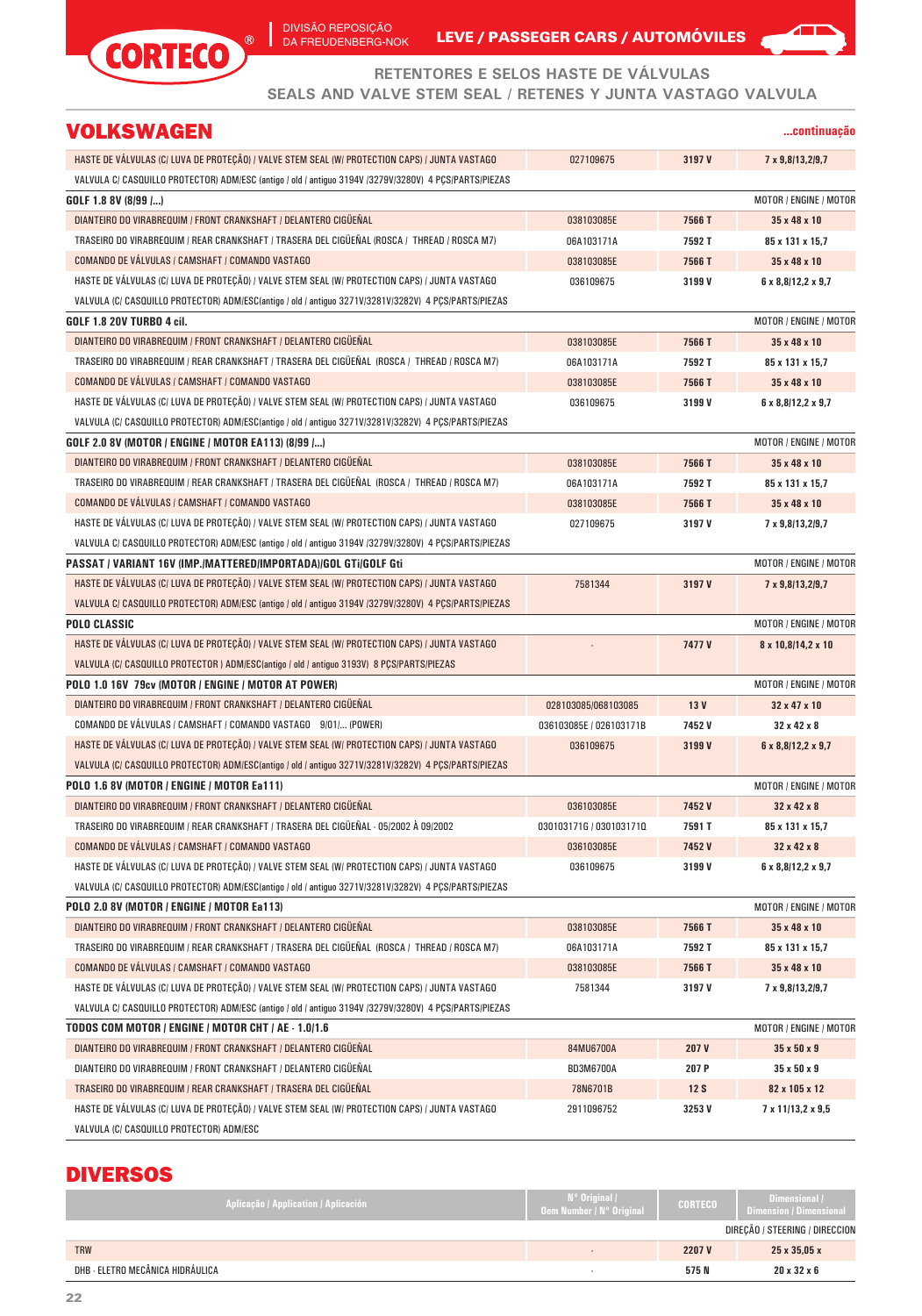

# *RETENTORES E SELOS HASTE DE VÁLVULAS - UTILITÁRIOS SEALS AND VALVE STEM SEAL RETENES Y JUNTA VASTAGO VALVULA*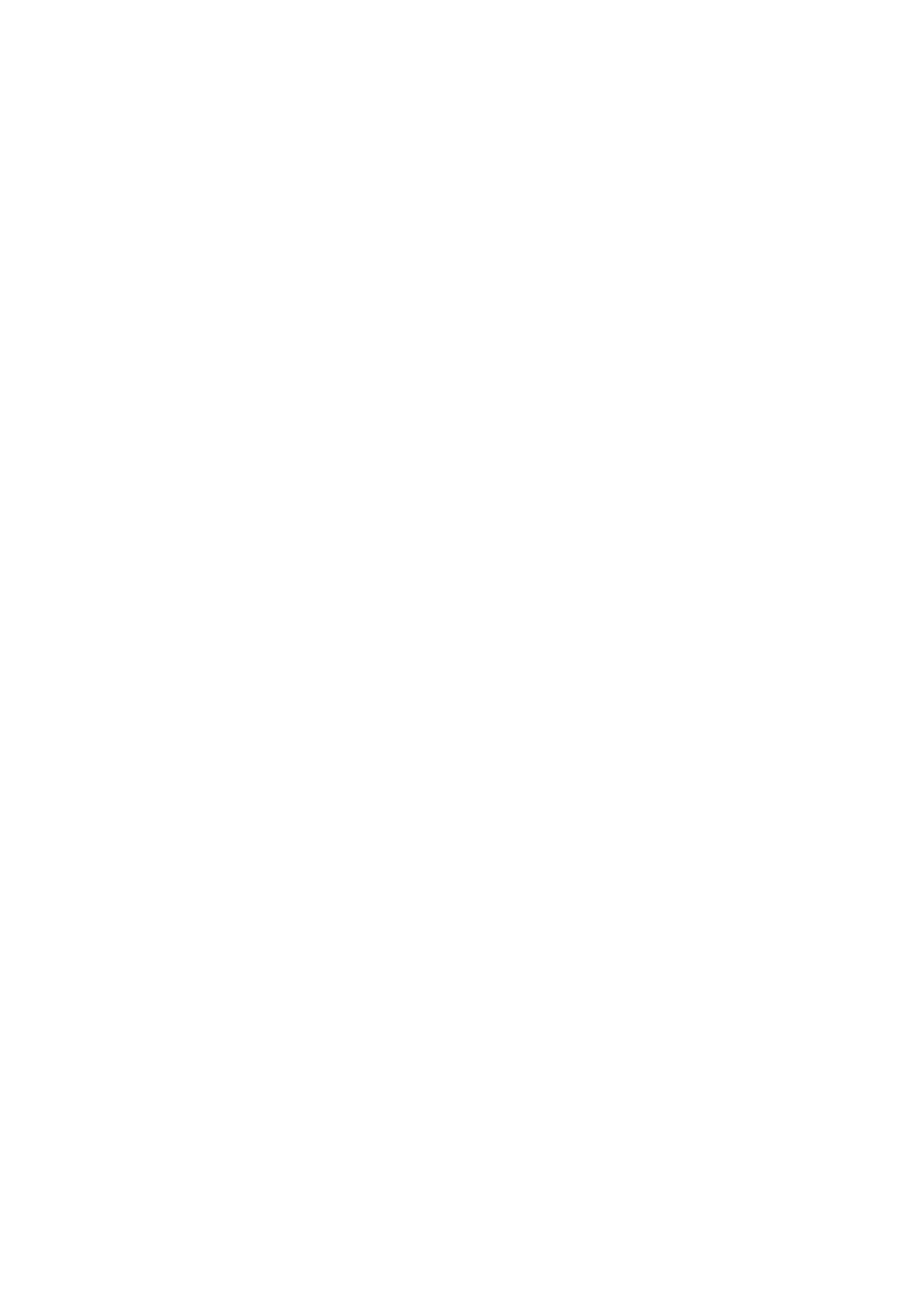DIVISÃO REPOSIÇÃO DA FREUDENBERG-NOK

 $\overline{1}$ 

 $^{\circ}$ 

LEVE / PASSEGER CARS / AUTOMÓVILES

7657423

**7459 N**



**69 - 85**

**RETENTORES E SELOS HASTE DE VÁLVULAS - UTILITÁRIOS SEALS AND VALVE STEM SEAL / RETENES Y JUNTA VASTAGO VALVULA**

#### FIAT

CORTECO

| Aplicação / Application / Aplicación                                                                | $N^{\circ}$ Original /<br>Oem Number / N° Original | <b>CORTECO</b> | Dimensional /<br><b>Dimension / Dimensional</b>                    |
|-----------------------------------------------------------------------------------------------------|----------------------------------------------------|----------------|--------------------------------------------------------------------|
| DUCATO 10 2.5 / 2.8 / 2.8 TURBO / 15 2.8 / 2.8 TURBO                                                |                                                    |                | MOTOR / ENGINE / MOTOR                                             |
| DIANTEIRO DO VIRABREQUIM (C/ FLANGE) / FRONT CRANKSHAFT (W/ FLANGE) / DELANTERO CIGÜEÑAL (C/ BRIDA) | 500315684                                          | 7475V          | 70.1591179                                                         |
| TRASEIRO DO VIRABREQUIM (C/ FLANGE E APLICADOR) / REAR CRANKSHAFT (W/ FLANGE AND APPLICATOR) /      | 99468744/99447458                                  | 7476 V         | 114.171.177                                                        |
| TRASERA DEL CIGÜEÑAL (C/ BRIDA E APLICADOR)                                                         |                                                    |                |                                                                    |
| COMANDO DE VÁLVULAS / CAMSHAFT / COMANDO VASTAGO                                                    | 98454041/98454048                                  | 7464 V         | $55 - 70$                                                          |
| HASTE DE VÁLVULAS (C/ LUVA DE PROTECÃO) / VALVE STEM SEAL (W/ PROTECTION CAPS) / JUNTA VASTAGO      | 40101573                                           | 3278V          | $8 - 33$                                                           |
| VALVULA (C/ CASQUILLO PROTECTOR) 4 PCS/PARTS/PIEZAS                                                 |                                                    |                |                                                                    |
|                                                                                                     |                                                    |                | CUBO DE RODA DIANTEIRO / FRONT WHEEL HUB / DELANTERO BUJE DE RUEDA |
| DUCATO 2.0 / 10/15 2.5/2.8/2.8TURBO (INTERNO / INNER / INTERNO)                                     | 40003080                                           | 7457 N         | $63 - 80$                                                          |

#### FORD

DUCATO 2.0 / 10/15 2.5/2.8/2.8TURBO (EXTERNO / OUTER / EXTERNO)

| Aplicação / Application / Aplicación                                                           | N° Original /<br><b>Oem Number / N° Original</b> | <b>CORTECO</b> | <b>Dimensional /</b><br><b>Dimension / Dimensional</b>             |
|------------------------------------------------------------------------------------------------|--------------------------------------------------|----------------|--------------------------------------------------------------------|
| <b>RANGER V6 4.0</b>                                                                           |                                                  |                | MOTOR / ENGINE / MOTOR                                             |
| DIANTEIRO DO VIRABREQUIM / FRONT CRANKSHAFT / DELANTERO CIGUENAL                               | E6TZ6700A                                        | 7462V          | $42 - 56$                                                          |
| TRASEIRO DO VIRABREQUIM / REAR CRANKSHAFT / TRASERA DEL CIGÜEÑAL                               | F5TZ6701A                                        | 7471V          | $60,45 - 76,18$                                                    |
| RANGER - DIESEL (MOTOR / ENGINE / MOTOR MAXION)                                                |                                                  |                | MOTOR / ENGINE / MOTOR                                             |
| TRASEIRO DO VIRABREQUIM / REAR CRANKSHAFT / TRASERA DEL CIGÜEÑAL                               | 0000110208 / LUF100430                           | 7586T          | $99,5 - 108$                                                       |
| DIANTEIRO DO VIRABREQUIM / FRONT CRANKSHAFT / DELANTERO CIGÜEÑAL                               | <b>BG1T6700AB</b>                                | 7767 V         | $57 - 71$                                                          |
| COMANDO DE VALVULAS / CAMSHAFT / COMANDO VASTAGO                                               | <b>BG1T6K292AB</b>                               | 7768V          | $47 - 62$                                                          |
| TAMPA DA DISTRIBUIÇÃO / FRONT CRANKSHAFT OUTER SIDE / DELANTERO CIGÜENAL LADO EXTERNO          | BF0T6700AA                                       | 7769 N         | 57,2.74                                                            |
| HASTE DE VÁLVULAS (C/ LUVA DE PROTEÇÃO) / VALVE STEM SEAL (W/ PROTECTION CAPS) / JUNTA VASTAGO | 0000530796                                       | 3147 V         | $8 - 13$                                                           |
| VALVULA (C/ CASQUILLO PROTECTOR) 8 PCS/PARTS/PIEZAS                                            |                                                  |                |                                                                    |
| <b>F100 - DIESEL</b>                                                                           |                                                  |                | MOTOR / ENGINE / MOTOR                                             |
| DIANTEIRO DO VIRABREQUIM / FRONT CRANKSHAFT / DELANTERO CIGÜEÑAL                               |                                                  | 1063N          | $57,2 - 76$                                                        |
|                                                                                                |                                                  |                | DIREÇÃO / STEERING / DIRECCIÓN                                     |
| EIXO SETOR / PITMAN SHAFT / EJE DE MANDO TRW                                                   | BC7A33599B                                       | 586 N          | $31,7 - 42,77 - 7,9$                                               |
|                                                                                                |                                                  |                | EIXO TRASEIRO / REAR SHAFT / EJE TRASERO                           |
| PINHÃO DO DIFERENCIAL / DIFFERENTIAL PINION / PINON DIFERENCIAL (DANA)                         | BC7C 4676 C                                      | 621 P          | $39,4 - 80,25$                                                     |
|                                                                                                |                                                  |                | DIREÇÃO / STEERING / DIRECCIÓN                                     |
| EIXO SETOR / PITMAN SHAFT / EJE DE MANDO TRW - F 100 68/                                       | BC7A33599B                                       | 586N           | $31,7 - 42,77 - 7,9$                                               |
| <b>F250 4.2 V6 12V (GASOLINA)</b>                                                              |                                                  |                | MOTOR / ENGINE / MOTOR                                             |
| DIANTEIRO DO VIRABREQUIM / FRONT CRANKSHAFT / DELANTERO CIGÜEÑAL                               | F4SZ6700A                                        | 7574V          | $47,65 - 65,05 - 9,9$                                              |
| TRASEIRO DO VIRABREQUIM / REAR CRANKSHAFT / TRASERA DEL CIGÜEÑAL                               | F1SZ6701A                                        | 7583V          | $92,08 - 107,7 - 9,9$                                              |
| HASTE DE VALVULAS / VALVE STEM SEAL / JUNTA VASTAGO VALVULA (ADM./ESC.) 12 PCS/PARTS/PIEZAS    | XF2Z6571BA / 1F2Z6571AA                          | 7573V          | $\overline{1}$                                                     |
| <b>F350</b>                                                                                    |                                                  |                | <b>MOTOR / ENGINE / MOTOR</b>                                      |
| DIANTEIRO DO VIRABREQUIM / FRONT CRANKSHAFT / DELANTERO CIGUENAL                               |                                                  | 1063N          | $57,2 - 76$                                                        |
|                                                                                                |                                                  |                | EIXO TRASEIRO / REAR SHAFT / EJE TRASERO                           |
| PINHÃO DO DIFERENCIAL / DIFFERENTIAL PINION / PINON DIFERENCIAL (DANA )                        | <b>BC7C 4676 C</b>                               | 621 P          | $39,4 - 80,25$                                                     |
|                                                                                                |                                                  |                | DIREÇÃO / STEERING / DIRECCIÓN                                     |
| EIXO SETOR / PITMAN SHAFT / EJE DE MANDO TRW - F350 68/                                        | BC7A33599B                                       | 586N           | $31,7 - 42,77 - 7,9$                                               |
| <b>F600</b>                                                                                    |                                                  |                | EIXO TRASEIRO / REAR SHAFT / EJE TRASERO                           |
| PINHÃO DO DIFERENCIAL / DIFFERENTIAL PINION / PINON DIFERENCIAL (DANA )                        | BC7C 4676 C                                      | 621 P          | $39,4 - 80,25$                                                     |
| <b>F1000 - DIESEL (MAXION)</b>                                                                 |                                                  |                | MOTOR / ENGINE / MOTOR                                             |
| TRASEIRO DO VIRABREQUIM / REAR CRANKSHAFT / TRASERA DEL CIGÜEÑAL                               | 0000110208 / LUF100430                           | 7586T          | $99,5 - 108$                                                       |
| DIANTEIRO DO VIRABREQUIM / FRONT CRANKSHAFT / DELANTERO CIGÜEÑAL                               | <b>BG1T6700AB</b>                                | 7767 V         | $57 - 71$                                                          |
| COMANDO DE VÁLVULAS / CAMSHAFT / COMANDO VASTAGO                                               | <b>BG1T6K292AB</b>                               | 7768V          | $47 - 62$                                                          |
| TAMPA DA DISTRIBUICÃO / FRONT CRANKSHAFT OUTER SIDE / DELANTERO CIGÜENAL LADO EXTERNO          | BF0T6700AA                                       | 7769 N         | 57,2.74                                                            |
| HASTE DE VÁLVULAS (C/ LUVA DE PROTECÃO) / VALVE STEM SEAL (W/ PROTECTION CAPS) / JUNTA VASTAGO | 0000530796                                       | 3147 V         | $8 - 13$                                                           |
| VALVULA (C/ CASQUILLO PROTECTOR) 8 PCS/PARTS/PIEZAS                                            |                                                  |                |                                                                    |
|                                                                                                |                                                  |                | CUBO DE RODA TRASEIRO / REAR WHEEL HUB / TRASERO DEL BUJE DE RUEDA |
| EIXO BRASEIXOS / BRASEIXOS SHAFT / EJE BRASEIXOS                                               |                                                  | 1330 N         | $45 - 73,1$                                                        |
|                                                                                                |                                                  |                | EIXO TRASEIRO / REAR SHAFT / EJE TRASERO                           |
| PINHÃO DO DIFERENCIAL / DIFFERENTIAL PINION / PINON DIFERENCIAL ( DANA )                       | BC7C 4676 C                                      | 621 P          | $39,4 - 80,25$                                                     |
|                                                                                                |                                                  |                |                                                                    |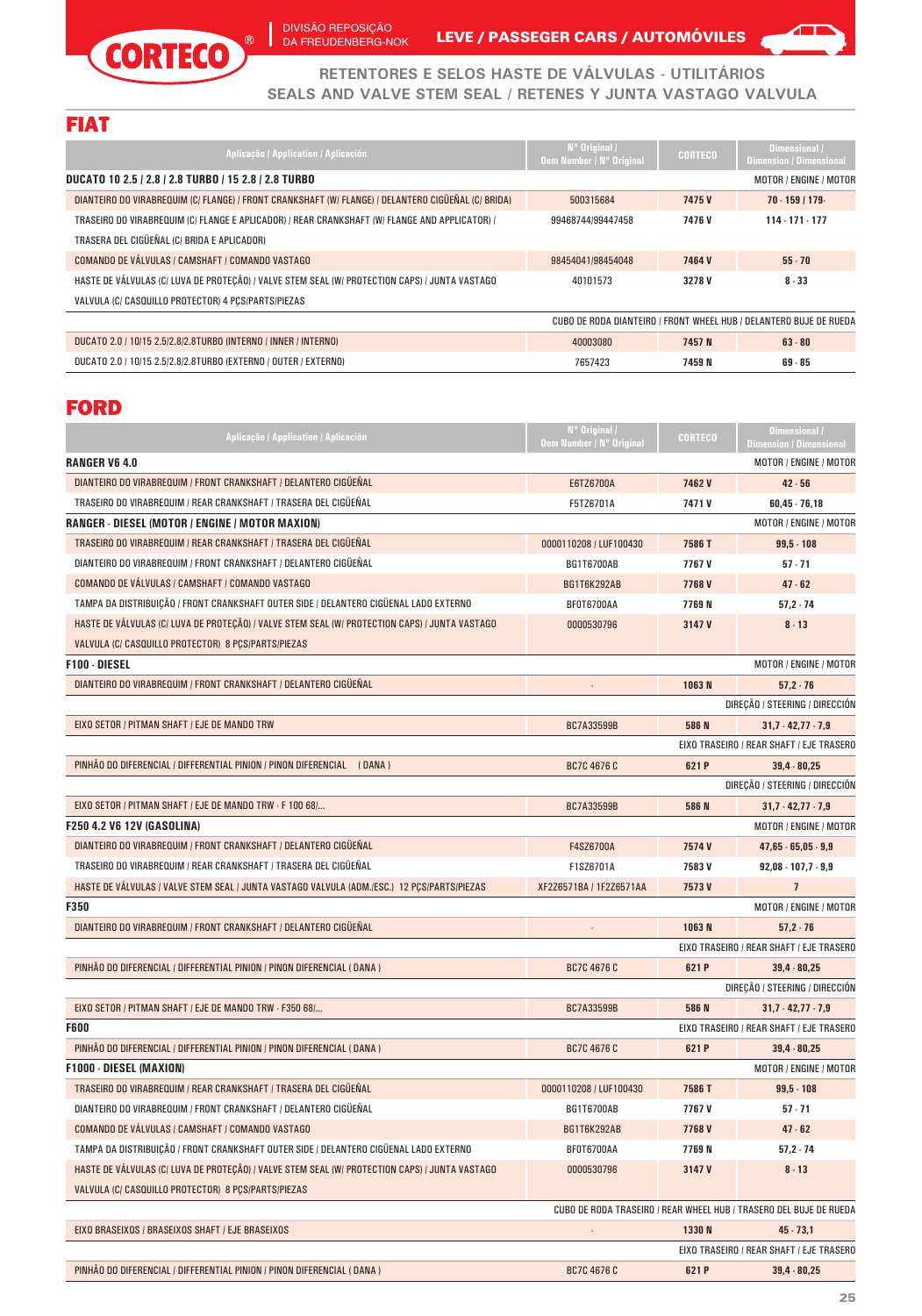

 $\overline{\phantom{a}}$ 

DA FREUDENBERG-NOK LEVE / PASSEGER CARS / AUTOMOVILES

**RETENTORES E SELOS HASTE DE VÁLVULAS - UTILITÁRIOS SEALS AND VALVE STEM SEAL / RETENES Y JUNTA VASTAGO VALVULA**

# FORD

**...continuação**

 $\sqrt{1}$ 

|                                                                                                |                        |        | DIRECÃO / STEERING / DIRECCIÓN |
|------------------------------------------------------------------------------------------------|------------------------|--------|--------------------------------|
| EIXO SETOR / PITMAN SHAFT / EJE DE MANDO TRW - F350 68/                                        | BC7A33599B             | 586 N  | $31.7 - 42.77 - 7.9$           |
| F2000/4000 - TODAS                                                                             |                        |        | MOTOR / ENGINE / MOTOR         |
| TRASEIRO DO VIRABREQUIM / REAR CRANKSHAFT / TRASERA DEL CIGÜEÑAL                               | 0000110208 / LUF100430 | 7586T  | $99.5 - 108$                   |
| DIANTEIRO DO VIRABREQUIM / FRONT CRANKSHAFT / DELANTERO CIGÜEÑAL                               | <b>BG1T6700AB</b>      | 7767 V | $57 - 71$                      |
| COMANDO DE VÁLVULAS / CAMSHAFT / COMANDO VASTAGO                                               | <b>BG1T6K292AB</b>     | 7768V  | $47 - 62$                      |
| TAMPA DA DISTRIBUICÃO / FRONT CRANKSHAFT OUTER SIDE / DELANTERO CIGÜENAL LADO EXTERNO          | <b>BF0T6700AA</b>      | 7769 N | $57.2 - 74$                    |
| HASTE DE VÁLVULAS (C/ LUVA DE PROTECÃO) / VALVE STEM SEAL (W/ PROTECTION CAPS) / JUNTA VASTAGO | 0000530796             | 3147 V | $8 - 13$                       |
| VALVULA (C/ CASQUILLO PROTECTOR) 8 PCS/PARTS/PIEZAS                                            |                        |        |                                |
|                                                                                                |                        |        | DIRECÃO / STEERING / DIRECCIÓN |
| EIXO SETOR / PITMAN SHAFT / EJE DE MANDO TRW - F350 68/                                        | BC7A33599B             | 586 N  | $31.7 - 42.77 - 7.9$           |

#### **GM**

| Aplicacão / Application / Aplicación                                                                  | N° Original /<br><b>Oem Number / N° Original</b> | <b>CORTECO</b> | Dimensional /<br><b>Dimension / Dimensional</b>                    |
|-------------------------------------------------------------------------------------------------------|--------------------------------------------------|----------------|--------------------------------------------------------------------|
| S10 / BLAZER 4CIL.                                                                                    |                                                  |                | MOTOR / ENGINE / MOTOR                                             |
| DIANTEIRO DO VIRABREQUIM / FRONT CRANKSHAFT / DELANTERO CIGÜEÑAL                                      | 90156855                                         | 1341 V         | $31 - 50$                                                          |
| TRASEIRO DO VIRABREQUIM / REAR CRANKSHAFT / TRASERA DEL CIGÜEÑAL                                      | 90280462/90325572                                | 3172V          | $90 - 104$                                                         |
| COMANDO DE VÁLVULAS / CAMSHAFT / COMANDO VASTAGO                                                      | 90180529                                         | 1356 S         | $35 - 48$                                                          |
| TRASEIRO DO COMANDO DE VÁLVULAS / REAR CAMSHAFT / COMANDO VASTAGO TRAZERO                             | 90264787/90280464                                | 1353 V         | $55 - 70.1$                                                        |
| HASTE DE VÁLVULAS (C/ LUVA DE PROTECÃO) / VALVE STEM SEAL (W/ PROTECTION CAPS) / JUNTA VASTAGO        | 94656542                                         | 3008V          | $7 - 11,1/16$                                                      |
| VALVULA (C/ CASQUILLO PROTECTOR) 8 PCS/PARTS/PIEZAS                                                   |                                                  |                |                                                                    |
|                                                                                                       |                                                  |                | CUBO DE RODA DIANTEIRO / FRONT WHEEL HUB / DELANTERO BUJE DE RUEDA |
| S10 / BLAZER 95/                                                                                      | 93242603                                         | 3174N          | $\overline{a}$                                                     |
| S10 / BLAZER 4.3 V6 12V (MOTOR / ENGINE / MOTOR VORTEC)                                               |                                                  |                | MOTOR / ENGINE / MOTOR                                             |
| TRASEIRO DO VIRABREQUIM / REAR CRANKSHAFT / TRASERA DEL CIGÜEÑAL                                      | 12554314                                         | 7575T          | $96 - 115 - 108$                                                   |
| HASTE DE VÁLVULAS (C/ LUVA DE PROTECÃO) / VALVE STEM SEAL (W/ PROTECTION CAPS) / JUNTA VASTAGO        | 10212810 / 12564852                              | 7582V          | $8,6 - 14,1$                                                       |
| VALVULA (C/ CASQUILLO PROTECTOR) 12 PCS/PARTS/PIEZAS                                                  |                                                  |                |                                                                    |
| S10 / BLAZER 2.8 (MOTOR / ENGINE / MOTOR MAXION HSD DIESEL)                                           |                                                  |                | MOTOR / ENGINE / MOTOR                                             |
| TRASEIRO DO VIRABREQUIM / REAR CRANKSHAFT / TRASERA DEL CIGÜEÑAL                                      | 0000110208 / LUF100430                           | 7586T          | $99.5 - 108$                                                       |
| DIANTEIRO DO VIRABREQUIM / FRONT CRANKSHAFT / DELANTERO CIGÜEÑAL                                      | 70998203                                         | 7767 V         | $57 - 71$                                                          |
| COMANDO DE VÁLVULAS / CAMSHAFT / COMANDO VASTAGO                                                      | 70998202                                         | 7768V          | $47 - 62$                                                          |
| TAMPA DA DISTRIBUICÃO / FRONT CRANKSHAFT OUTER SIDE / DELANTERO CIGÜENAL LADO EXTERNO                 |                                                  | 7769 N         | $57.2 - 74$                                                        |
| HASTE DE VÁLVULAS (C/ LUVA DE PROTECÃO) / VALVE STEM SEAL (W/ PROTECTION CAPS) / JUNTA VASTAGO        | 0000530796                                       | 3147 V         | $8 - 13$                                                           |
| VALVULA (C/ CASQUILLO PROTECTOR) 8 PCS/PARTS/PIEZAS                                                   |                                                  |                |                                                                    |
| A10 / C10 / D10 / A20 / C20 / D20 / D40 MOTOR PERKINS 4.236                                           |                                                  |                | MOTOR / ENGINE / MOTOR                                             |
| DIANTEIRO DO VIRABREQUIM / FRONT CRANKSHAFT / DELANTERO CIGÜEÑAL                                      | 2415361/70730043                                 | 313V           | $60,4 - 79,35$ .                                                   |
| TRASEIRO DO VIRABREQUIM / REAR CRANKSHAFT / TRASERA DEL CIGÜEÑAL                                      | 2415391                                          | 306 V          | $133.35 - 158.7 -$                                                 |
| TRASEIRO DO VIRABREQUIM / REAR CRANKSHAFT / TRASERA DEL CIGÜEÑAL                                      | 2415391                                          | 306 V          | $133,35 \cdot 158,7$ .                                             |
| HASTE DE VÁLVULAS / VALVE STEM SEAL / JUNTA VASTAGO VALVULA - ADM/ESC 4 PCS/PARTS/PIEZAS              | 70730034B                                        | 3241 V         | $9.5 - 1B -$                                                       |
|                                                                                                       |                                                  |                | CÂMBIO / GEARBOX / ENGRANAJES                                      |
| SAIDA TRASEIRA / OUTPUT REAR / SALIDA TRASERA (ZF) SILVERADO/D20TURBO*(KIT 53014K)                    | ZF 0734319221                                    | 7324 V         | $50 - 65 -$                                                        |
| * Retentor composto também em forma de kit / seal also in kit form / vástago también en forma del kit |                                                  |                | CUBO DE RODA DIANTEIRO / FRONT WHEEL HUB / DELANTERO BUJE DE RUEDA |

| A/C/D 10/20 - VERANEIO                                                                         | 94614821 | 1094 <sub>N</sub> | 50,8.65,1.                                                         |
|------------------------------------------------------------------------------------------------|----------|-------------------|--------------------------------------------------------------------|
| FURGÃO TRAFFIC / SPACE VAN                                                                     |          |                   | MOTOR / ENGINE / MOTOR                                             |
| HASTE DE VÁLVULAS (C/ LUVA DE PROTECÃO) / VALVE STEM SEAL (W/ PROTECTION CAPS) / JUNTA VASTAGO | 7553637  | 7477 V            | $8 - 34 -$                                                         |
| VALVULA (C/ CASQUILLO PROTECTOR ) ADM/ESC 8 PCS/PARTS/PIEZAS                                   |          |                   |                                                                    |
| A/C 10/20/40 64/92 / BONANZA / BRASINCA / VERANEIO 4.1 MPFI 1990/                              |          |                   | CÂMBIO / GEARBOX / ENGRANAJES                                      |
| SAÍDA TRASEIRA / OUTPUT REAR / SALIDA TRASERA VERANEIO A/C 10/3100 (3 vel.)/ A/C 10/60         | 3769588  | 1063N             | $57.2 - 76$                                                        |
|                                                                                                |          |                   | CUBO DE RODA DIANTEIRO / FRONT WHEEL HUB / DELANTERO BUJE DE RUEDA |
| A/C/D 10/20 / VERANEIO                                                                         | 94614821 | 1094 <sub>N</sub> | $50,8 - 65,1 -$                                                    |
|                                                                                                |          |                   | CUBO DE RODA TRASEIRO / REAR WHEEL HUB / TRASERO DEL BUJE DE RUEDA |
| A/C/D 10/20/40 1970/                                                                           | 94600881 | 1103N             | 41,1.65,4.                                                         |
| A/C/D 40                                                                                       | 94630963 | 1151 N            | $82,5 - 120 -$                                                     |
| EIXO/SHAFT/EJE - BRASEIXOS - A/C/D - 10/20 / BONANZA                                           | 94653912 | 1330 N            | $45 - 73.1 -$                                                      |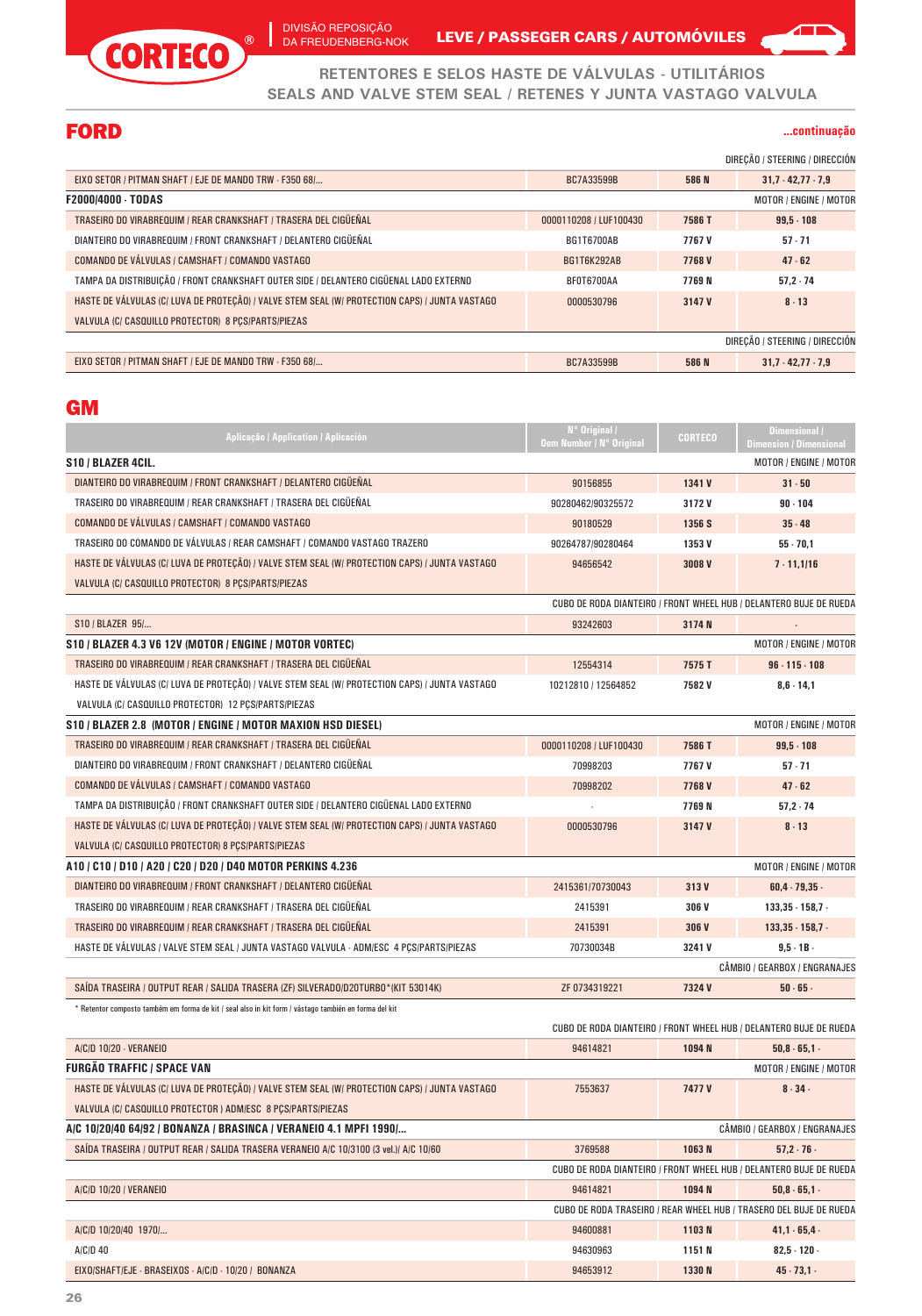

DIVISÃO REPOSIÇÃO DA FREUDENBERG-NOK

LEVE / PASSEGER CARS / AUTOMÓVILES

**RETENTORES E SELOS HASTE DE VÁLVULAS - UTILITÁRIOS SEALS AND VALVE STEM SEAL / RETENES Y JUNTA VASTAGO VALVULA**

GM **...continuação**

◢

|                                                                                     |            |             | EIXO TRASEIRO / REAR SHAFT / EJE TRASERO |
|-------------------------------------------------------------------------------------|------------|-------------|------------------------------------------|
| PINHÃO DO DIFERENCIAL / DIFFERENTIAL PINION / PINON DIFERENCIAL A/C/D 10/20 1970/   | 9298802    | 1104 P      | $44.2 \cdot 71.45$                       |
|                                                                                     |            |             | DIRECÃO / STEERING / DIRECCIÓN           |
| EIXO SETOR / PITMAN SHAFT / EJE DE MANDO (TRW)                                      | 7317552    | <b>29 N</b> | $28.6 - 39.7 -$                          |
| CÂMBIO / GEARBOX / ENGRANAJES<br>ZF/GM QT6x4 AIEI D40/60 6500/70/80/90 - CANAVIEIRO |            |             |                                          |
| CAIXA DE TRANSFERÊNCIA / TRANSFER BOX / CAJA DE LA TRANSFERENCIA                    | 0501398001 | 336 P       | $70 - 90 -$                              |

#### **IVECO**

| Aplicação / Application / Aplicación                                                           | N° Original /<br><b>Oem Number / N° Original</b> | <b>CORTECO</b> | Dimensional /<br><b>Dimension / Dimensional</b> |
|------------------------------------------------------------------------------------------------|--------------------------------------------------|----------------|-------------------------------------------------|
| <b>DAILY</b>                                                                                   |                                                  |                | MOTOR / ENGINE / MOTOR                          |
| DIANTEIRO DO VIRABREQUIM (ANTIGO) S/ FLANGE / FRONT CRANKSHAFT (OLD) NO FLANGE /               | 98454051/98467211                                | 7463V          | $70.90 -$                                       |
| DELANTERO CIGÜEÑAL (VIEJO) S/ BRIDA                                                            |                                                  |                |                                                 |
| DIANTEIRO DO VIRABREQUIM (ANTIGO) C/ APLICADOR / FRONT CRANKSHAFT (OLD) W/ APPLICATOR /        | 98454051/98467211                                | 7465V          | $70 - 90 -$                                     |
| DELANTERO CIGÜEÑAL (VIEJO) C/ APLICADOR                                                        |                                                  |                |                                                 |
| DIANTEIRO VIRABREQUIM C/ FLANGE / FRONT CRANKSHAFT W/ FLANGE / DELANTERO CIGÜEÑAL C/ BRIDA     | 504059359                                        | 7475V          | 70.159/179.                                     |
| TRASEIRO DO VIRABREQUIM (ANTIGO) / REAR CRANKSHAFT (OLD) / TRASERA DEL CIGÜEÑAL (VIEJO)        | 99457401                                         | 7466V          | 114.135.                                        |
| TRASEIRO DO VIRABREQUIM C/ FLANGE E APLICADOR / REAR CRANKSHAFT W/ FLANGE AND APPLICATOR/      | 504059361/99447458/99468744                      | 7476V          | $114 \cdot 171 \cdot 177$                       |
| TRASERA DEL CIGÜEÑAL C/ BRIDA E APLICADOR                                                      |                                                  |                |                                                 |
| COMANDO DE VÁLVULAS / CAMSHAFT / COMANDO VASTAGO                                               | 98454041/98454048                                | 7464 V         | $55 - 70 -$                                     |
| HASTE DE VÁLVULAS (C/ LUVA DE PROTEÇÃO) / VALVE STEM SEAL (W/ PROTECTION CAPS) / JUNTA VASTAGO | 40101573/70                                      | 3278V          | $8 - 33 -$                                      |
| VALVULA (C/ CASQUILLO PROTECTOR) 4 PCS/PARTS/PIEZAS                                            |                                                  |                |                                                 |
|                                                                                                |                                                  |                | CÂMBIO / GEARBOX / ENGRANAJES                   |
| EIXO PILOTO / DRIVE SHAFT / EJE PRIMARIO                                                       | 40100791                                         | 7428 P         | $30 - 47$ .                                     |

# LAND ROVER

| Aplicação / Application / Aplicación                                                           | $N^{\circ}$ Original /<br>Oem Number / N° Original | <b>CORTECO</b> | Dimensional /<br><b>Dimension / Dimensional</b> |
|------------------------------------------------------------------------------------------------|----------------------------------------------------|----------------|-------------------------------------------------|
| DEFENDER / DISCOVERY / RANGE ROVER 3.0 TDI                                                     |                                                    |                | MOTOR / ENGINE / MOTOR                          |
| TRASEIRO DO VIRABREQUIM / REAR CRANKSHAFT / TRASERA DEL CIGÜEÑAL                               | 0000110208 / LUF100430                             | 7586 T         | $99.5 - 108 -$                                  |
| DIANTEIRO DO VIRABREQUIM / FRONT CRANKSHAFT / DELANTERO CIGÜEÑAL                               | <b>ERR7575G</b>                                    | 7767 V         | $57 - 71$                                       |
| COMANDO DE VÁLVULAS / CAMSHAFT / COMANDO VASTAGO                                               | <b>ERR3356G</b>                                    | 7768V          | $47 - 62$                                       |
| TAMPA DA DISTRIBUICÃO / FRONT CRANKSHAFT OUTER SIDE / DELANTERO CIGÜENAL LADO EXTERNO          | <b>ERR4576G</b>                                    | 7769N          | $57.2 - 74$                                     |
| HASTE DE VÁLVULAS (C/ LUVA DE PROTECÃO) / VALVE STEM SEAL (W/ PROTECTION CAPS) / JUNTA VASTAGO | 0000530796                                         | 3147 V         | $8 - 13 -$                                      |
| VALVULA (C/ CASQUILLO PROTECTOR) 8 PCS/PARTS/PIEZAS                                            |                                                    |                |                                                 |

# MERCEDES BENZ

| Aplicação / Application / Aplicación                                                           | N° Original /<br><b>Oem Number / N° Original</b> | <b>CORTECO</b> | Dimensional /<br><b>Dimension / Dimensional</b>                    |
|------------------------------------------------------------------------------------------------|--------------------------------------------------|----------------|--------------------------------------------------------------------|
| <b>MB180 D</b>                                                                                 |                                                  |                | MOTOR / ENGINE / MOTOR                                             |
| HASTE DE VÁLVULAS / VALVE STEM SEAL / JUNTA VASTAGO VALVULA 8 PÇS/PARTS/PIEZAS                 | 6155860705                                       | 3269 P         | $10 - 14 / 18 -$                                                   |
|                                                                                                |                                                  |                | CUBO DE RODA DIANTEIRO / FRONT WHEEL HUB / DELANTERO BUJE DE RUEDA |
| LADO INTERNO / INNER SIDE / INTERNO                                                            | 6319972346                                       | 7442 N         | $72 - 85.5 -$                                                      |
| LADO EXTERNO / OUTER SIDE / EXTERNO                                                            | 6319972346                                       | 7455N          | $72 - 84/85.5 -$                                                   |
|                                                                                                |                                                  |                | CUBO DE RODA TRASEIRO / REAR WHEEL HUB / TRASERO DEL BUJE DE RUEDA |
| <b>MB 180D</b>                                                                                 | 6319972346                                       | 7442 N         | $72 - 85.5 -$                                                      |
| SPRINTER 310 / 312D (MOTOR / ENGINE / MOTOR MAXION)                                            |                                                  |                | MOTOR / ENGINE / MOTOR                                             |
| TRASEIRO DO VIRABREQUIM / REAR CRANKSHAFT / TRASERA DEL CIGÜEÑAL                               | 0000110208 / LUF100430                           | 7586 T         | $99,5 - 108 -$                                                     |
| DIANTEIRO DO VIRABREQUIM / FRONT CRANKSHAFT / DELANTERO CIGÜEÑAL                               | 0219972147                                       | 7767 V         | $57 - 71 -$                                                        |
| COMANDO DE VÁLVULAS / CAMSHAFT / COMANDO VASTAGO                                               | 0259972047                                       | 7768V          | $47 - 62 -$                                                        |
| TAMPA DA DISTRIBUIÇÃO / FRONT CRANKSHAFT OUTER SIDE / DELANTERO CIGÜENAL LADO EXTERNO          | 249976747                                        | 7769 N         | $57,2 - 74 -$                                                      |
| HASTE DE VÁLVULAS (C/ LUVA DE PROTEÇÃO) / VALVE STEM SEAL (W/ PROTECTION CAPS) / JUNTA VASTAGO | 0000530796                                       | 3147 V         | $8 - 13 -$                                                         |
| VALVULA (C/ CASQUILLO PROTECTOR) 8 PCS/PARTS/PIEZAS                                            |                                                  |                |                                                                    |
|                                                                                                |                                                  |                | CUBO DE RODA DIANTEIRO / FRONT WHEEL HUB / DELANTERO BUJE DE RUEDA |
| <b>SPRINTER 310D 97/99</b><br>$*(KIT 54038K)$                                                  | 0199973647                                       | 7532 N         | $55 - 75 -$                                                        |

\* Retentor composto também em forma de kit / seal also in kit form / retenes también en forma del kit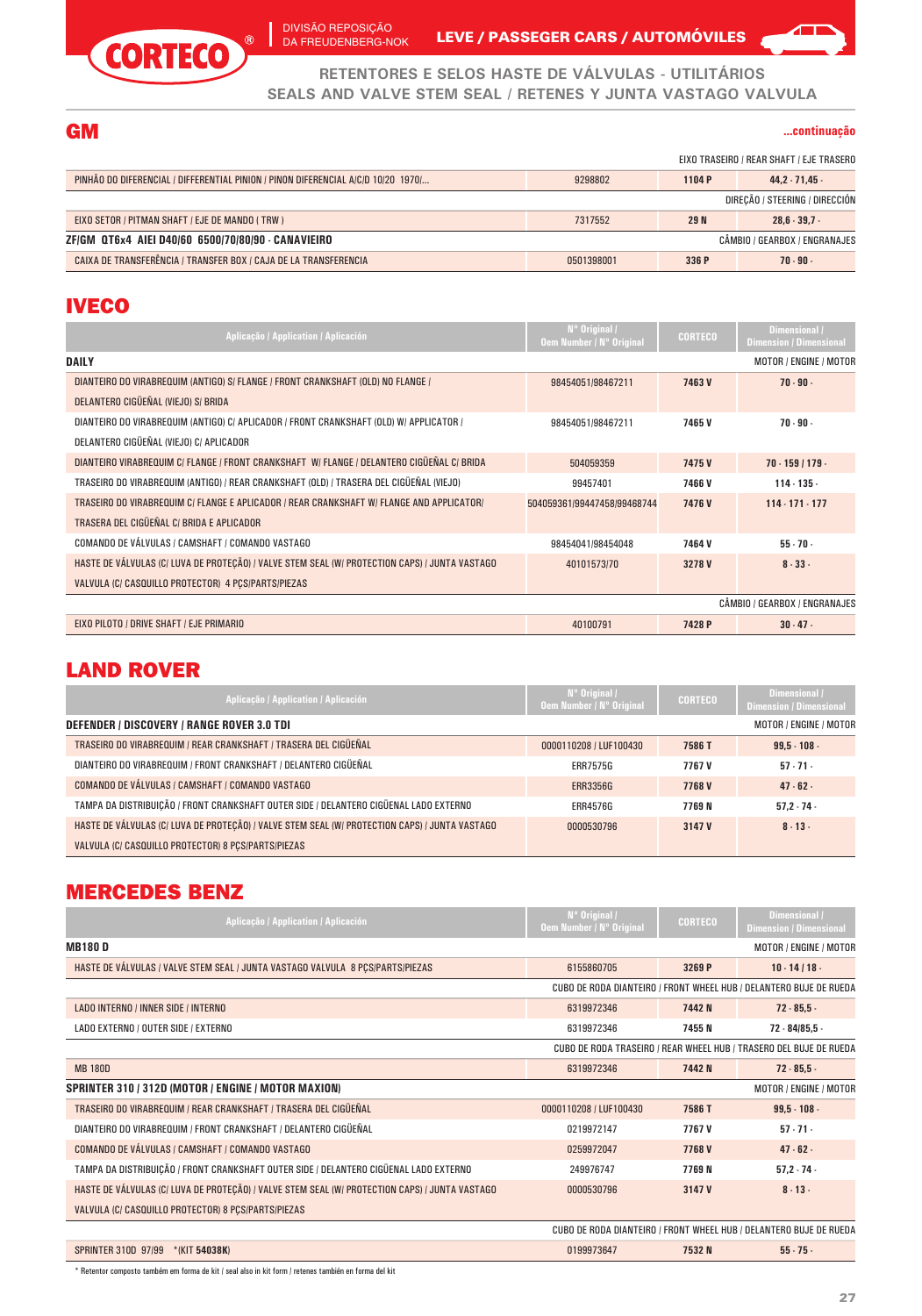

DA FREUDENBERG-NOK LEVE / PASSEGER CARS / AUTOMOVILES



**RETENTORES E SELOS HASTE DE VÁLVULAS - UTILITÁRIOS SEALS AND VALVE STEM SEAL / RETENES Y JUNTA VASTAGO VALVULA**

# PEUGEOT

| Aplicação / Application / Aplicación                                                           | $N^{\circ}$ Original /<br>Oem Number / N° Original | <b>CORTECO</b> | Dimensional /<br><b>Dimension / Dimensional</b>                    |
|------------------------------------------------------------------------------------------------|----------------------------------------------------|----------------|--------------------------------------------------------------------|
| <b>BOXER 2.0 8V DIESEL</b>                                                                     |                                                    |                | MOTOR / ENGINE / MOTOR                                             |
| HASTE DE VÁLVULAS (C/ LUVA DE PROTECÃO) / VALVE STEM SEAL (W/ PROTECTION CAPS) / JUNTA VASTAGO | 095618/095622                                      | 7477 V         | $8 - 34 -$                                                         |
| VALVULA (C/ CASQUILLO PROTECTOR ) ADM/ESC 8 PCS/PARTS/PIEZAS                                   |                                                    |                |                                                                    |
|                                                                                                |                                                    |                | CUBO DE RODA DIANTEIRO / FRONT WHEEL HUB / DELANTERO BUJE DE RUEDA |
| LADO EXTERNO / OUTER SIDE / LADO EXTERNO                                                       | 33461                                              | 7459 N         | $69 - 85$                                                          |

#### RENAULT

| Aplicação / Application / Aplicación                                                           | $N^{\circ}$ Original /<br>Oem Number / N° Original | <b>CORTECO</b> | Dimensional /<br><b>Dimension / Dimensional</b> |
|------------------------------------------------------------------------------------------------|----------------------------------------------------|----------------|-------------------------------------------------|
| FURGÃO TRAFIC 2.0 gas. 98/ (MOTOR / ENGINE / MOTOR F3R)                                        |                                                    |                | MOTOR / ENGINE / MOTOR                          |
| COMANDO DE VÁLVULAS TRASEIRO / REAR CAMSHAFT / COMANDO VASTAGO TRASERO                         | 7703087191                                         | 7483V          | $22 - 45$                                       |
| HASTE DE VÁLVULAS (C/ LUVA DE PROTECÃO) / VALVE STEM SEAL (W/ PROTECTION CAPS) / JUNTA VASTAGO |                                                    | 7477 V         | $8 - 34 -$                                      |
| VALVULA (C/ CASQUILLO PROTECTOR ) ADM/ESC 8 PCS/PARTS/PIEZAS                                   |                                                    |                |                                                 |

# TOYOTA

| Aplicação / Application / Aplicación                                                                | N° Original /<br><b>Oem Number / N° Original</b> | <b>CORTECO</b>    | Dimensional /<br><b>Dimension / Dimensional</b>                    |
|-----------------------------------------------------------------------------------------------------|--------------------------------------------------|-------------------|--------------------------------------------------------------------|
| <b>BANDEIRANTES</b>                                                                                 |                                                  |                   | MOTOR / ENGINE / MOTOR                                             |
| DIANTEIRO DO VIRABREQUIM / FRONT CRANKSHAFT / DELANTERO CIGÜEÑAL (MOTOR / ENGINE / MOTOR OM 314)    | 3449977446                                       | 1174 V            | $65 - 90 -$                                                        |
| BOMBA DE ÁGUA / WATER PUMP / BOMBA AGUA - EXTERNO / OUTER / EXTERNO (MOTOR / ENGINE / MOTOR OM 314) | 0039975146                                       | 19N               | $42 - 56 -$                                                        |
| BOMBA DE AGUA / WATER PUMP / BOMBA AGUA INTERNO / INNER / INTERNO (MOTOR / ENGINE / MOTOR OM 314)   | 0029878446                                       | <b>20N</b>        | $17 - 35 - 6$                                                      |
| BOMBA DE ÁGUA / WATER PUMP / BOMBA AGUA (MOTOR / ENGINE / MOTOR OM 324)                             | 1369970047                                       | <b>200 N</b>      | $15 - 30 - 7$                                                      |
|                                                                                                     |                                                  |                   | CÂMBIO / GEARBOX / ENGRANAJES                                      |
| CX. DE TRANSFERÊNCIA / TRANSFER CASE / REENVIO BANDEIRANTES 1982/                                   | 9031145001                                       | 1182 P            | $45 - 62 -$                                                        |
| EIXO PILOTO / DRIVE SHAFT / EJE PRIMARIO - BANDEIRANTES TODOS / ALL / TODOS 1960/                   | 9037128004                                       | 1110N             | $28.6 - 43 -$                                                      |
| EIXO PINHÃO DO VELOCÍMETRO / SPEEDOMETER' SHAFT PINION JEEP / PINON EJE DEL TACOMETRO PICK - UP     | 900230002                                        | 278N              | $9,5 - 15,5 - 5,3$                                                 |
| MANCAL DO CARDAN / CARDAN' BEARING / COJINETE DEL CARDAN BANDEIRANTES                               | 9002310012                                       | 1149 <sub>N</sub> | $38 - 62 - 12$                                                     |
|                                                                                                     |                                                  |                   | CUBO DE RODA DIANTEIRO / FRONT WHEEL HUB / DELANTERO BUJE DE RUEDA |
| INTERNO / INNER / INTERNO                                                                           | 90023110013                                      | 1150N             | $33 - 44$ .                                                        |
| 83/ EXTERNO / OUTER / EXTERNO                                                                       | 9031162001                                       | 359 N             | $62 - 85 -$                                                        |
| 60/82                                                                                               | FJ4043201                                        | 1315N             | $55,1.82$ .                                                        |
| COM FREIO À DISCO / WITH BRAKE DISC / COM DISCO DE FRENO                                            |                                                  | 1362N             | $93 - 110 -$                                                       |
|                                                                                                     |                                                  |                   | CUBO DE RODA TRASEIRO / REAR WHEEL HUB / TRASERO DEL BUJE DE RUEDA |
| BANDEIRANTES 1958/ TODOS / ALL / TODOS                                                              | 9002310005                                       | 1183N             | $47,6 - 70,6 - 13,5$                                               |
| <b>BANDEIRANTES 83/</b>                                                                             | 9002310014                                       | 359 N             | $62 - 85 -$                                                        |
| HILUX 2.8D DLX/SR5 (MOTOR / ENGINE / MOTOR 3L)  3/97 ATÉ / UNTIL / HASTA 6/01                       |                                                  |                   | MOTOR / ENGINE / MOTOR                                             |
| DIANTEIRO DO VIRABREQUIM / FRONT CRANKSHAFT / DELANTERO CIGÜEÑAL                                    | 9031142031                                       | 7681V             | $42 - 60 -$                                                        |
| TRASEIRO DO VIRABREQUIM / REAR CRANKSHAFT / TRASERA DEL CIGÜEÑAL                                    | 9031185008                                       | 1189 V            | $85 - 105 -$                                                       |
| COMANDO DE VÁLVULAS / CAMSHAFT / COMANDO VASTAGO                                                    | 9031132019                                       | 7679V             | $32 - 46 -$                                                        |
| HILUX 3.0D DLX/SR5 (MOTOR / ENGINE / MOTOR 5L) 6/01 /                                               |                                                  |                   | MOTOR / ENGINE / MOTOR                                             |
| DIANTEIRO DO VIRABREQUIM / FRONT CRANKSHAFT / DELANTERO CIGÜEÑAL                                    | 9031142031                                       | 7681V             | $42 - 60 -$                                                        |
| TRASEIRO DO VIRABREQUIM / REAR CRANKSHAFT / TRASERA DEL CIGÜEÑAL                                    | 9031185008                                       | 1189 V            | $85 - 105 -$                                                       |
| COMANDO DE VALVULAS / CAMSHAFT / COMANDO VASTAGO                                                    | 9031132019                                       | 7679V             | $32 - 46 -$                                                        |
| HILUX 3.0 TURBO DIESEL SR5 /SRV (MOTOR / ENGINE / MOTOR TBO)  08/2001 /                             |                                                  |                   | MOTOR / ENGINE / MOTOR                                             |
| DIANTEIRO DO VIRABREQUIM / FRONT CRANKSHAFT / DELANTERO CIGÜEÑAL                                    | 9031150017                                       | 7680V             | $50 - 68 -$                                                        |
| TRASEIRO DO VIRABREQUIM / REAR CRANKSHAFT / TRASERA DEL CIGÜEÑAL                                    | 9031195008                                       | 7658V             | $95 - 115$ .                                                       |
| COMANDO DE VÁLVULAS / CAMSHAFT / COMANDO VASTAGO                                                    | 9031132019                                       | 7679V             | $32 - 46 -$                                                        |
| HILUX / Sw4                                                                                         |                                                  |                   | CUBO DE RODA DIANTEIRO / FRONT WHEEL HUB / DELANTERO BUJE DE RUEDA |
| ARGENTINA (ANTIGA / OLD / VIEJO) (INTERNO / INNER / INTERNO)                                        | 90023110013                                      | 1150 <sub>N</sub> | $33 - 44 -$                                                        |
| ARGENTINA (ANTIGA / OLD / VIEJO) (EXTERNO / OUTER / EXTERNO)                                        | 9031162001                                       | 359N              | $62 - 85 -$                                                        |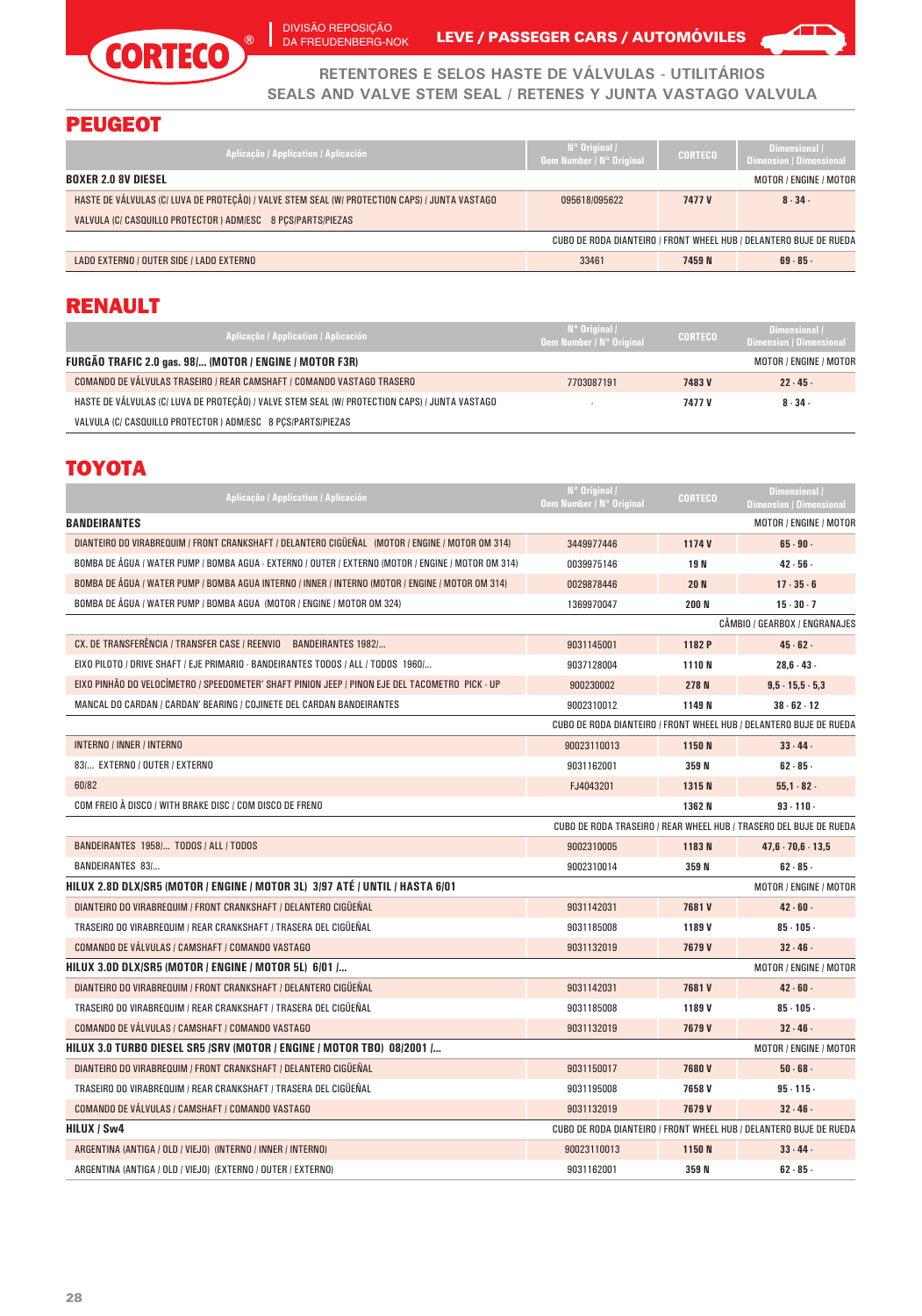

# *KIT RODA COM ROLAMENTO WHEEL HUB WITH BEARING KIT CUBO DE RUEDA CON RODAMIENTO*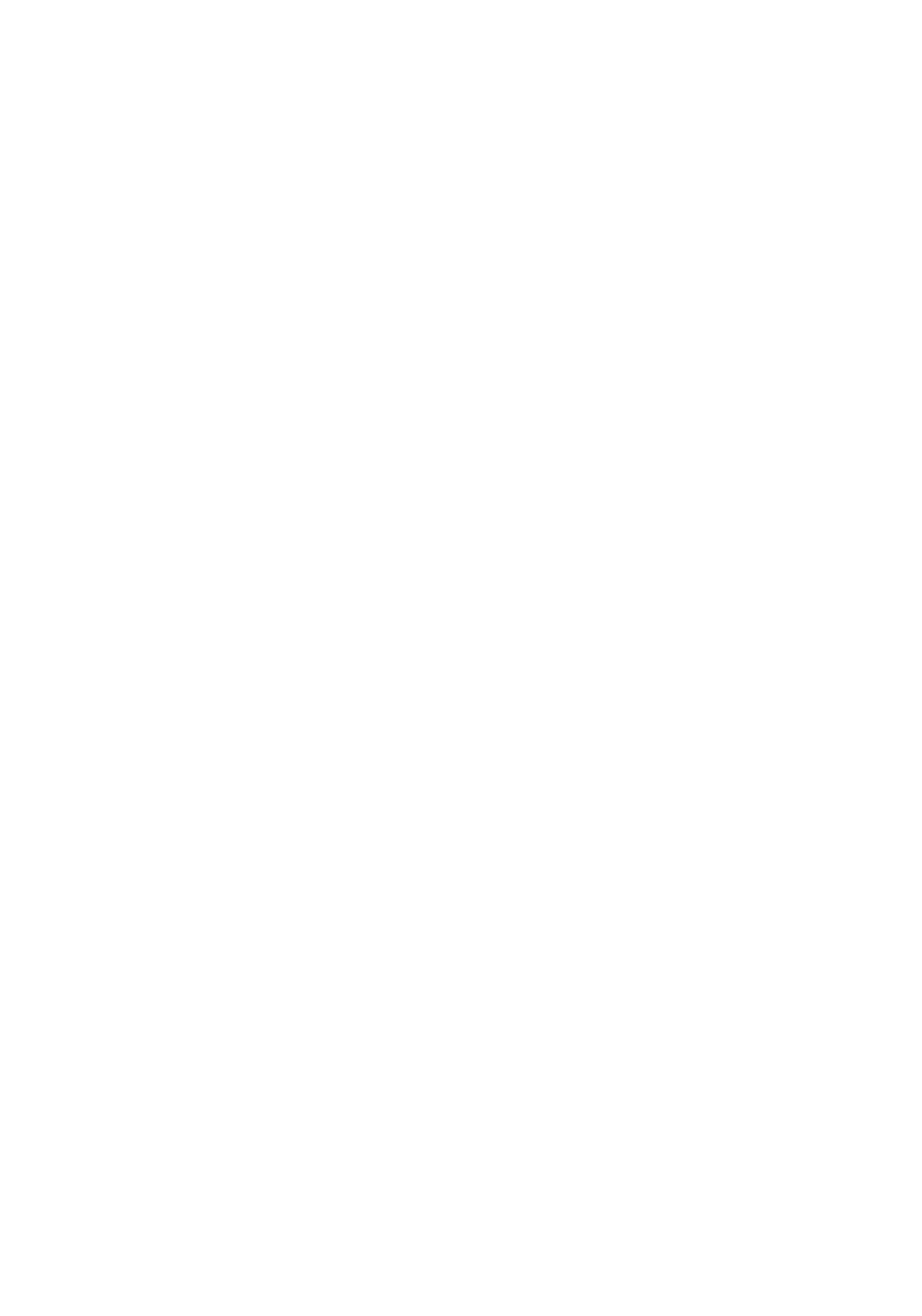



**KIT RODA COM ROLAMENTO**

**WHEEL HUB WITH BEARING / KIT CUBO DE RUEDA CON RODAMIENTO**

#### AUDI

| <b>CORTECO</b> | VEÍCULO / VEHICLE / VEHICULO   | POSIÇÃO / POSITION / POSICIÓN   |
|----------------|--------------------------------|---------------------------------|
| 55030 K        | $AG - AS$                      | $D$ $ F F$                      |
| 55031 K        | A4 - A6 (TODOS/ALL/TODOS)      | TIRIT                           |
| <b>CITROEN</b> |                                |                                 |
| <b>CORTECO</b> | VEÍCULO / VEHICLE / VEHICULO , | POSIÇÃO / POSITION / POSICIÓN / |

#### **55024 K** ZX D / F / F

#### DAEWOO

| <b>CORTECO</b> | VEICULO / VEHICLE / VEHICULO | <b>POSICAO / POSITION / POSICION</b> |
|----------------|------------------------------|--------------------------------------|
| 54010K         | DAEWOO ESPERO 2.0            | T/R/T                                |

#### FIAT

| <b>CORTECO</b> | VEICULO / VEHICLE / VEHICULO                                                              | <b>POSICÃO / POSITION / POSICIÓN</b> |
|----------------|-------------------------------------------------------------------------------------------|--------------------------------------|
| 54030K         | 147 - FIORINO - PICK UP - SPAZIO - OGGI - UNO (ATÉ/UNTIL/HASTA 10/85)                     | $D$ $IF$                             |
| 54033 K        | FIORINO 94/                                                                               | $D$ $IF$ $IF$                        |
| 54027K         | TIPO 2.0 · TEMPRA 2.0 · 8/16V 92/ · BRAVA / MAREA 1.8 16V · STRADA 1.5 8V / 1.6 8/16V     | $D$ $IF$                             |
| 54032 K        | PÁLIO - UNO (94/)                                                                         | $D$ $IF$ $IF$                        |
| 54031K         | UNO (TODOS/ALL/TODOS) - PRÊMIO - ELBA (APÓS / AFTER / DESPUÉS 10-85) - FIORINO (10-85/94) | $D$ $IF$                             |

#### FORD

| <b>CORTECO</b> | VEÍCULO / VEHICLE / VEHICULO                                                                             | POSIÇÃO / POSITION / POSICIÓN |
|----------------|----------------------------------------------------------------------------------------------------------|-------------------------------|
| 54035 K        | CORCEL I / CORCEL II / BELINA / DEL REY                                                                  | $D$ $IF$                      |
| 54036 K        | CORCEL I / CORCEL II / BELINA / DEL REY                                                                  | TIRIT                         |
| 54000 K        | ESCORT 1.0 / 1.4 / 1.6 / 1.8 83/93 / VERONA 1.6 / 1.8 90/93                                              | $D$ $F$ $F$                   |
| 54002 K        | ESCORT 1.0 / 1.4 / 1.6 / 1.8 83/93 / VERONA 1.6 / 1.8 90/93                                              | TIRIT                         |
| 54001 K        | ESCORT 1.0/1.4/1.6/1.8/2.0 94/ VERONA 1.6/1.8 94/ FIESTA / KA / COURIER / NOVO FIESTA / ECOSPORT 4X2 4X4 | $D$ $IF$                      |
| 54034 K        | ESCORT 1.0/1.4/1.6/1.8/2.0 94/ VERONA 1.6/1.8 94/ FIESTA / KA / COURIER / NOVO FIESTA                    | TIRIT                         |
| 54009 K        | VERSAILLES / ROYALE - 1.8 / 2.0  /94                                                                     | $D$ $IF$                      |
| 54029 K        | VERSAILLES / ROYALE - 1.8 / 2.0 94/                                                                      | $D$ $IF$ $IF$                 |
| 54006 K        | VERSAILLES / ROYALE - 1.8 / 2.0 (TODOS/ALL/TODOS)                                                        | TIRIT                         |

#### **GM**

| <b>CORTECO</b> | VEÍCULO / VEHICLE / VEHICULO                                                             | POSIÇÃO / POSITION / POSICIÓN |
|----------------|------------------------------------------------------------------------------------------|-------------------------------|
| 55008 K        | ASTRA 1.8/2.0 /98                                                                        | $D$ $IF$                      |
| 55007 K        | ASTRA 1.8/2.0 /98 ( FREID DISCO 4 FUROS / BRAKE DISC 4 HOLES / DISCO DE FRENO 4 AGUJERO) | TIRIT                         |
| 55008 K        | CALIBRA                                                                                  | $D$ $F$ $F$                   |
| 54028 K        | CHEVETTE JR./1.6 - CHEVY 500 - MARAJÓ                                                    | $D$ / $F$ / $F$               |
| 54011 K        | CORSA (TODOS/ALL/TODOS) / CELTA / TIGRA 1.4/1.6                                          | $D$ $F$ $F$                   |
| 54010 K        | CORSA (TODOS/ALL/TODOS) / CELTA / TIGRA 1.4/1.6                                          | TIRIT                         |
| 55008 K        | MONZA / KADETT / IPANEMA 1.8/2.0                                                         | $D$ $F$ $F$                   |
| 54010 K        | MONZA / KADETT / IPANEMA 1.8/2.0                                                         | TIRIT                         |
| 55008 K        | <b>VECTRA 8V/16V 94/96</b>                                                               | $D$ $F$ $F$                   |
| 55007 K        | VECTRA 8V TODOS/ALL/TODOS (SEM ABS / NO ABS / SIN ABS)                                   | TIRIT                         |

#### MERCEDES BENZ

| <b>CORTECO</b> | VEICULO / VEHICLE / VEHICULO /       | <b>POSICÃO / POSITION / POSICIÓN</b> |
|----------------|--------------------------------------|--------------------------------------|
| 55012K         | C180 - C200 - C220 - C250 - C280 93/ | TIRIT                                |
| 55013K         | E200 - E220 - E250 - E280 94/        | $D$ $IF$ $IF$                        |
| 54038K         | <b>SPRINTER 310D 97/99</b>           | $D$ $IF$ $IF$                        |

# VOLKSWAGEN

| <b>CORTECO</b> | VEÍCULO / VEHICLE / VEHICULO                                                                                          | <u>  Posicã</u> o / Position / Posición ; |
|----------------|-----------------------------------------------------------------------------------------------------------------------|-------------------------------------------|
| 54000 K        | APOLLO 1.8                                                                                                            | $D$ $IF$                                  |
| 54002 K        | APOLLO 1.8                                                                                                            | TIRIT                                     |
| 54001K         | LOGUS 1.6/1.8 - POINTER 1.8/2.0                                                                                       | $D$ $IF$                                  |
| 54034 K        | LOGUS 1.6/1.8 - POINTER 1.8/2.0                                                                                       | TIRIT                                     |
| 54009 K        | ATÉ/UNTIL/HASTA 04/94<br>GOL · VOYAGE · PARATI · SAVEIRO · PASSAT (NAC. / NAT. / NAC.) · SANTANA/QUANTUM              | $D$ $IF$                                  |
| 54029 K        | GOL - VOYAGE - PARATI - SAVEIRO - PASSAT (NAC. / NAT. / NAC.) - SANTANA/QUANTUM                                       | $D$ $IF$ $IF$                             |
|                | APÓS / AFTER / DESPUÉS 04/94 / FOX / CROSS FOX                                                                        |                                           |
| 54006 K        | GOL - PARATI - SAVEIRO (TODOS/ALL/TODOS) GOLF 92/ - CORDOBA - POLO CLASSIC - PASSAT (NAC. / NAT. / NAC.) - SANTANA/O1 | TIRIT                                     |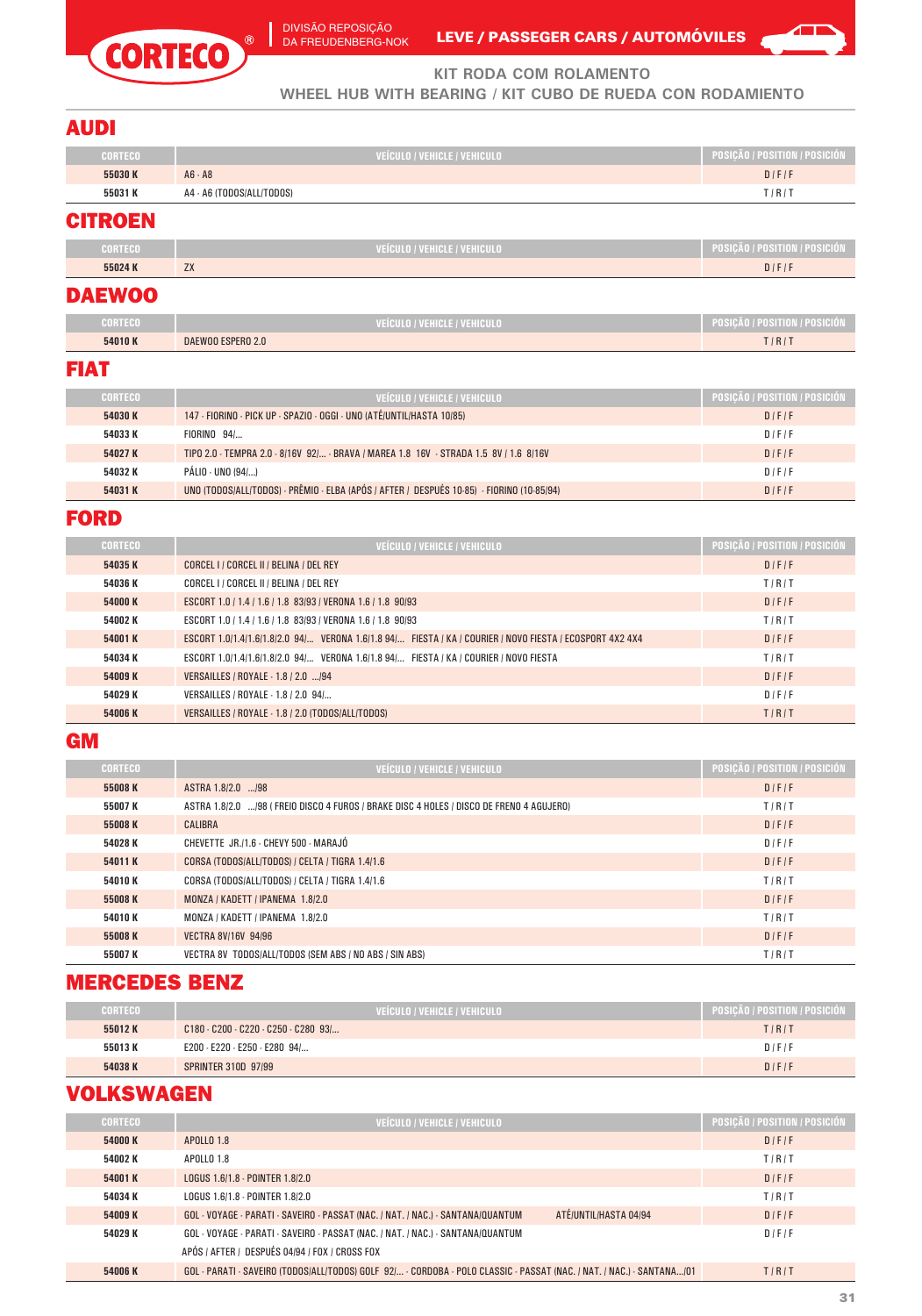



#### **KIT RODA COM ROLAMENTO**

#### **WHEEL HUB WITH BEARING / KIT CUBO DE RUEDA CON RODAMIENTO**

| <b>CORTECO</b> | <b>COMPONENTES</b><br><b>COMPONENTS</b><br><b>COMPONENTES</b>                                | <b>RETENTOR</b><br><b>SEAL</b><br><b>RETENES</b> |
|----------------|----------------------------------------------------------------------------------------------|--------------------------------------------------|
| 54000K         | 02 ROLAMENTO/BEARING/RODAMIENTOS / 02 RETENTOR/SEAL/RETENESES / PORCA/NUT/TUERCA             | 1195N / 720N                                     |
| 54001K         | ROLAMENTO/BEARING/RODAMIENTO / ANEL ELÁSTICO/SNAP RING/ANILLO ELASTICO / PORCA/NUT/TUERCA    |                                                  |
| 54002K         | 02 ROLAMENTO/BEARING/RODAMIENTOS / RETENTOR/SEAL/RETENES / CUPILHA/SPLIT PIN/CHAVETA         | 407 N                                            |
| 54006 K        | 02 ROLAMENTO/BEARING/RODAMIENTOS / RETENTOR/SEAL/RETENES / CUPILHA/SPLIT PIN/CHAVETA         | 159 N                                            |
| 54009 K        | ROLAMENTO/BEARING/RODAMIENTO / 02 ANEL ELÁSTICO/SNAP RING/ANILLO ELASTICO / PORCA/NUT/TUERCA |                                                  |
| 54010K         | 02 ROLAMENTO/BEARING/RODAMIENTOS / RETENTOR/SEAL/RETENES / CUPILHA/SPLIT PIN/CHAVETA         | 287N                                             |
| 54011K         | ROLAMENTO/BEARING/RODAMIENTO / 02 ANEL ELÁSTICO/SNAP RING/ANILLO ELASTICO                    |                                                  |
| 54027K         | ROLAMENTO/BEARING/RODAMIENTO / ANEL ELÁSTICO/SNAP RING/ANILLO ELASTICO / PORCA/NUT/TUERCA    |                                                  |
| 54028K         | 02 ROLAMENTO/BEARING/RODAMIENTOS / RETENTOR/SEAL/RETENES / CUPILHA/SPLIT PIN/CHAVETA         | 25 N                                             |
| 54029K         | ROLAMENTO/BEARING/RODAMIENTO / 02 ANEL ELÁSTICO/SNAP RING/ANILLO ELASTICO / PORCA/NUT/TUERCA |                                                  |
| 54030K         | ROLAMENTO/BEARING/RODAMIENTO / PORCA/NUT/TUERCA                                              |                                                  |
| 54031K         | ROLAMENTO/BEARING/RODAMIENTO / ANEL ELÁSTICO/SNAP RING/ANILLO ELASTICO / PORCA/NUT/TUERCA    |                                                  |
| 54032K         | ROLAMENTO/BEARING/RODAMIENTO / ANEL ELÁSTICO/SNAP RING/ANILLO ELASTICO / PORCA/NUT/TUERCA    |                                                  |
| 54033K         | ROLAMENTO/BEARING/RODAMIENTO / ANEL ELÁSTICO/SNAP RING/ANILLO ELASTICO / PORCA/NUT/TUERCA    |                                                  |
| 54034K         | 02 ROLAMENTO/BEARING/RODAMIENTOS / RETENTOR/SEAL/RETENES                                     | 407 N                                            |
| 54035K         | 02 ROLAMENTO/BEARING/RODAMIENTOS / PORCA/NUT/TUERCA / CUPILHA/SPLIT PIN/CHAVETA /            | 1060 N                                           |
|                | 2 RETENTOR/SEAL/RETENES                                                                      |                                                  |
| 54036K         | 02 ROLAMENTO/BEARING/RODAMIENTOS / CUPILHA/SPLIT PIN/CHAVETA / RETENTOR/SEAL/RETENES         | 119 <sub>N</sub>                                 |
| 54038K         | 02 ROLAMENTO/BEARING/RODAMIENTOS / RETENTOR/SEAL/RETENES                                     | 7532N                                            |
| 55007K         | CUBO/HUB/CUBO / 04 PORCA/NUT/TUERCAS                                                         |                                                  |
| 55008 K        | ROLAMENTO/BEARING/RODAMIENTO / 02 ANEL ELÁSTICO/SNAP RING/ANILLO ELASTICO /                  |                                                  |
|                | <b>CUPILHA/SPLIT PIN/CHAVETA</b>                                                             |                                                  |
| 55011K         | 02 ROLAMENTO/BEARING/RODAMIENTOS / RETENTOR/SEAL/RETENES                                     |                                                  |
| 55012K         | ROLAMENTO/BEARING/RODAMIENTO / ANEL ELÁSTICO/SNAP RING/ANILLO ELASTICO / PORCA/NUT/TUERCA    |                                                  |
| 55013K         | 02 ROLAMENTO/BEARING/RODAMIENTOS / RETENTOR/SEAL/RETENES                                     |                                                  |
| 55014K         | 02 ROLAMENTO/BEARING/RODAMIENTOS / RETENTOR/SEAL/RETENES / ANEL ELÁSTICO/SNAP RING/          |                                                  |
|                | ANILLO ELASTICO                                                                              |                                                  |
| 55024K         | ROLAMENTO/BEARING/RODAMIENTO / ANEL ELÁSTICO/SNAP RING/ANILLO ELASTICO / PORCA/NUT/TUERCA    |                                                  |
| 55030K         | ROLAMENTO/BEARING/RODAMIENTO / 02 ANÉIS / 2 PORCA/NUT/TUERCAS                                |                                                  |
| 55031K         | 02 ROLAMENTO/BEARING/RODAMIENTOS / RETENTOR/SEAL/RETENES / 02 CUPILHA/SPLIT PIN/CHAVETAS     |                                                  |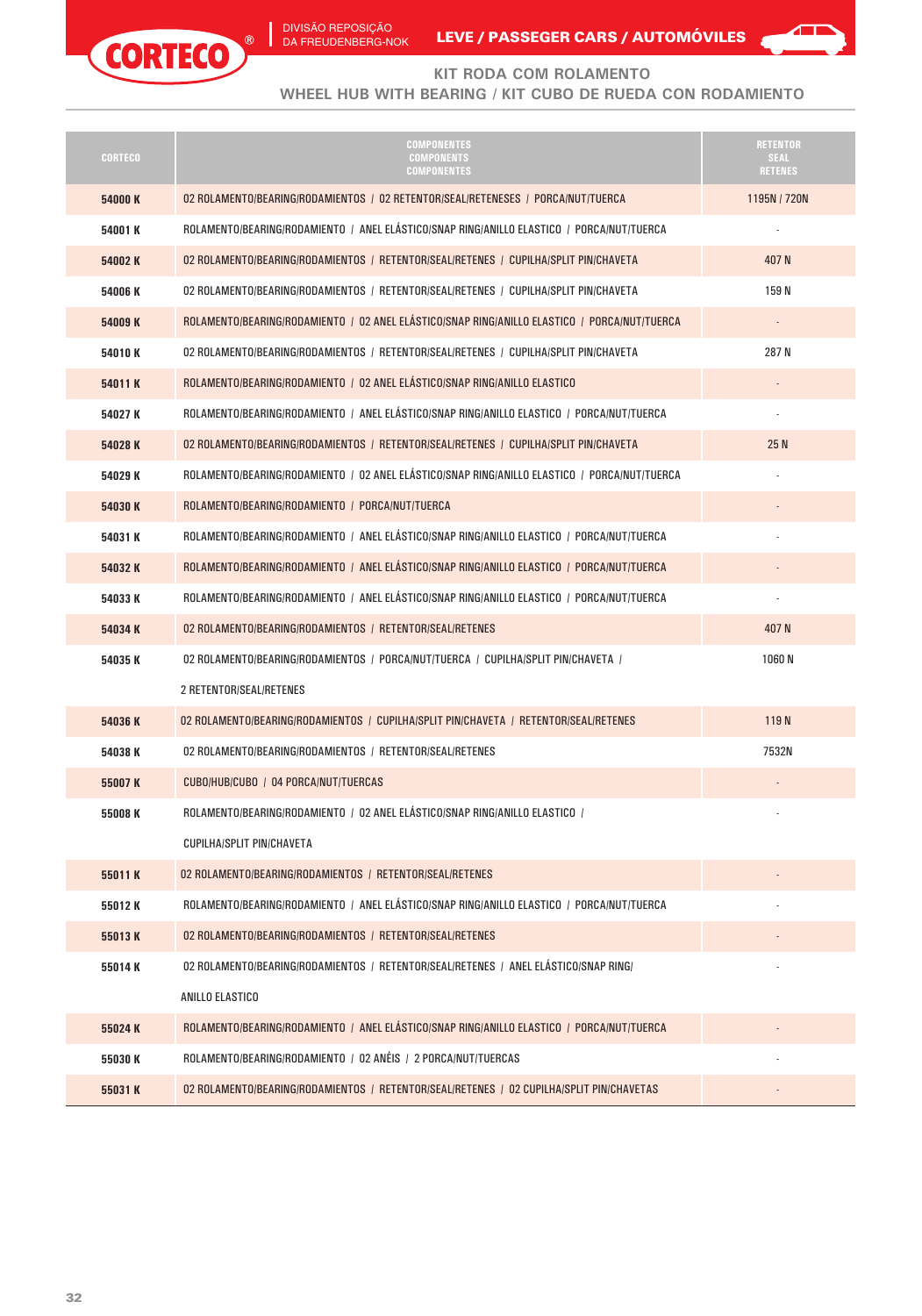

# *REFERÊNCIA CORTECO x MERCADO CORTECO REFERENCE x MARKET REFERENCIA CORTECO x MERCADO*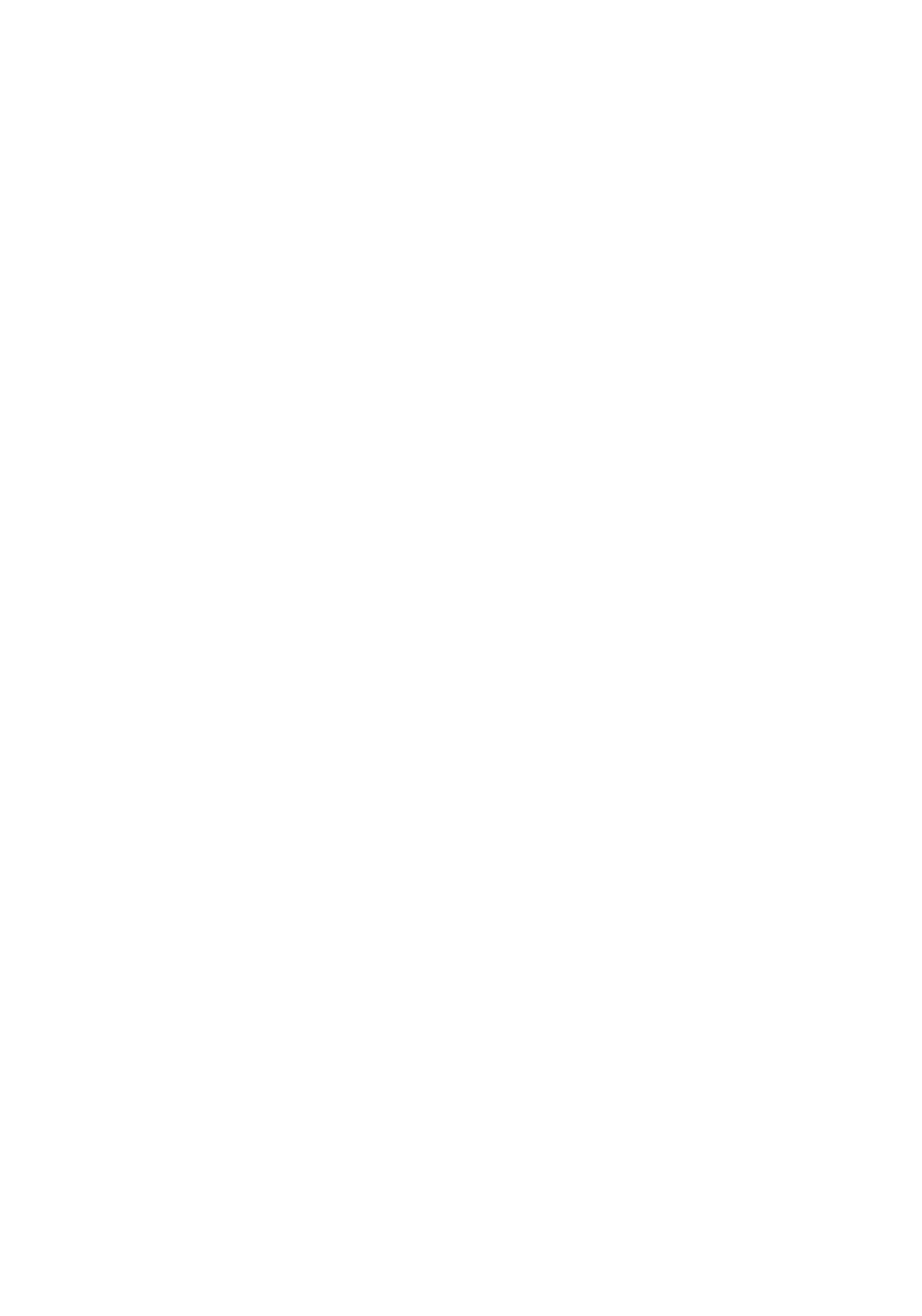

DA FREUDENBERG-NOK LEVE / PASSEGER CARS / AUTOMOVILES



#### **REFERÊNCIA CORTECO x MERCADO CORTECO REFERENCE x MARKET / REFERENCIA CORTECO x MERCADO**

| REFERÊNCIA SABO<br><b>SABÓ NUMBER</b> | <b>REF. CORTECO</b><br>Corteco Number | PÁGINA / PAGE / PAGINA | DIÄM. INTERNO<br><b>INNER DIAM.</b> | DIÂM. EXT.<br>OUTHER DIAM. |                             | <b>ALTURA</b><br><b>HEIGHT</b> | <b>CONSTRUCÃO</b><br><b>CONSTRUCTION</b><br><b>CONSTRUCCIÓN</b> | <b>MATERIAL</b> |
|---------------------------------------|---------------------------------------|------------------------|-------------------------------------|----------------------------|-----------------------------|--------------------------------|-----------------------------------------------------------------|-----------------|
| 01095J0G0 2                           | 3000K                                 |                        | $\mathcal{L}_{\mathcal{A}}$         | $\blacksquare$             | $\mathcal{L}_{\mathcal{A}}$ | $\overline{\phantom{a}}$       | KIT DA RODA TRASEIRA                                            | Kit             |
| 01135BRGS                             | 6S                                    |                        | 70,00                               | 90,00                      | 10,00                       |                                | <b>B1BASLRS</b>                                                 | <b>VMQ</b>      |
| 01135BRP                              | 6P                                    |                        | 70,00                               | 90,00                      | 10,00                       |                                | BARSX7                                                          | ACM             |
| 02583BRAGF                            | 306V                                  |                        | 133,35                              | 158,70                     | 12,50                       |                                | BAFSISLDRLX3(Imp) / BAVISLSFRS(Nac)                             | <b>FKM/FPM</b>  |
|                                       |                                       |                        |                                     |                            |                             |                                |                                                                 |                 |
| 07373BRAGF                            | <b>1174V</b>                          |                        | 65,00                               | 90,00                      | 13,00                       |                                | B1BAVISLSFRDX7                                                  | <b>FKM/FPM</b>  |
| 1004BAG                               | 1044N                                 |                        | 35,50                               | 58,10                      | 13,00                       |                                | B1U3SL                                                          | NBR             |
| 1074BRG                               | 7298N                                 |                        | 13,00                               | 26,00                      | 9,00                        | $\overline{\phantom{a}}$       | <b>BAFUD2SL</b>                                                 | <b>NBR</b>      |
| 1095BRG                               | 5N                                    |                        | 44,50                               | 62,00                      | 10,00                       |                                | <b>BASLSF</b>                                                   | NBR             |
| 1100BAG                               | 1103N                                 |                        | 41,10                               | 65,40                      | 13,00                       |                                | B1U4SL                                                          | <b>NBR</b>      |
| 1109BRG / 2377BG                      | 1 N                                   |                        | 40,00                               | 62,00                      | 10,00                       | 12,00                          | <b>B1SLSF</b>                                                   | <b>NBR</b>      |
| 1135BR                                | <b>6N</b>                             |                        | 70,00                               | 90,00                      | 10,00                       | $\ddot{\phantom{a}}$           | <b>BASL</b>                                                     | <b>NBR</b>      |
| 1214BR                                | 11N                                   |                        | 24,00                               | 37,00                      | 7,00                        |                                | BAU3                                                            | NBR             |
| 1343BAG                               | 1309N                                 |                        | 34,90                               | 63,00                      | 13,00                       | $\overline{\phantom{a}}$       | <b>B1FSLDRR</b>                                                 | <b>NBR</b>      |
| 1369BA                                | 1183N                                 |                        | 47,60                               | 70,60                      | 13,50                       |                                | B1UD3SL                                                         | <b>NBR</b>      |
| 13BRG                                 | 1063N                                 |                        | 57,20                               | 76,00                      | 12,70                       |                                | B1U4SL                                                          | <b>NBR</b>      |
| 1515BR                                | 381N                                  |                        | 25,00                               | 36,00                      | 6,00                        |                                | BABSL0,5                                                        | <b>NBR</b>      |
|                                       |                                       |                        |                                     |                            |                             |                                |                                                                 |                 |
| 1535BR                                | 61N                                   |                        | 30,00                               | 40,00                      | 7,00                        | $\overline{\phantom{a}}$       | <b>BAD</b>                                                      | <b>NBR</b>      |
| 1549BRA                               | 2062N                                 |                        | 100,00                              | 125,00                     | 13,00                       |                                | <b>B1BASL</b>                                                   | NBR             |
| 1550BR                                | <b>277N</b>                           |                        | 55,00                               | 72,00                      | 10,00                       | $\ddot{\phantom{0}}$           | <b>BASL</b>                                                     | <b>NBR</b>      |
| <b>161BRG</b>                         | 148N                                  |                        | 48,00                               | 72,00                      | 8,00                        |                                | BASL                                                            | <b>NBR</b>      |
| 1630BAG                               | 586N                                  |                        | 31,70                               | 42,77                      | 7,90                        |                                | BAU2                                                            | <b>NBR</b>      |
| 1637GA                                | 1315N                                 |                        | 55,10                               | 82,00                      | 10,00                       |                                | <b>B10F</b>                                                     | <b>NBR</b>      |
| 1661BAG                               | 1110N                                 |                        | 28,60                               | 43,00                      | 6,50                        | $\blacksquare$                 | B <sub>1</sub> SL                                               | <b>NBR</b>      |
| 1677BR                                | <b>200N</b>                           |                        | 15,00                               | 30,00                      | 7,00                        |                                | BA                                                              | NBR             |
| 1711BRG                               | 4N                                    |                        | 45,00                               | 64,00                      | 12,00                       | $\cdot$                        | <b>B2SLSFDRW</b>                                                | <b>NBR</b>      |
| 1764BAGG                              | 1060N                                 |                        | 46,00                               | 65,50                      | 7,00                        | 5,00                           | B1BSL0,5                                                        | <b>NBR</b>      |
|                                       |                                       |                        |                                     |                            |                             |                                |                                                                 |                 |
| 1765BRGE                              | <b>120N</b>                           |                        | 25,60                               | 42,00                      | 6,50                        | 10,00                          | <b>BAFUD2DRW</b>                                                | <b>NBR</b>      |
| 1814BRG                               | 115N                                  |                        | 36,00                               | 60,00                      | 9,50                        | $\cdot$                        | BASL                                                            | <b>NBR</b>      |
| 1832BR                                | <b>119N</b>                           |                        | 38,00                               | 58,50                      | 7,00                        | 4,00                           | BABSL0,5                                                        | <b>NBR</b>      |
| 1849BAG                               | 24N                                   |                        | 33,00                               | 51,90                      | 14,00                       | 7,00                           | <b>BAFU3SLDRW</b>                                               | NBR             |
| <b>1850BRGE</b>                       | <b>25N</b>                            |                        | 38,00                               | 52,00/62,00                | 8,50                        | 6,20                           | <b>BASL</b>                                                     | <b>NBR</b>      |
| 1851BRG                               | 23N                                   |                        | 45,00                               | 60,00                      | 10,00                       | $\cdot$                        | BAU4SLDRRX3                                                     | <b>NBR</b>      |
| 1856BRGP                              | 22P                                   |                        | 76,00                               | 95,00                      | 11,50                       | $\bullet$                      | <b>BAFSLSFDRL</b>                                               | <b>ACM</b>      |
| 1861BRG                               | 979N                                  |                        | 50,00                               | 72,00                      | 8,00                        | $\cdot$                        | BASL                                                            | <b>NBR</b>      |
| 1898BRGEP                             | 621P                                  |                        | 39,40                               | 80,25                      | 6,40                        | 16,20                          | <b>BAFSLSFDRR</b>                                               | ACM             |
| 1918BRGE                              | 212N                                  |                        | 44,00                               | 65,00/73,00                | 12,00                       | 9,50                           | BASLX14                                                         | NBR             |
| 1929BRG/BRGH                          | <b>15N</b>                            |                        | 15,00                               | 24,00                      | 7,00                        | $\ddot{\phantom{0}}$           | <b>BASL</b>                                                     | <b>NBR</b>      |
| 1942BRGP                              | 13P                                   |                        |                                     |                            |                             |                                | BAU3SLDRRX134                                                   | ACM             |
|                                       |                                       |                        | 32,00                               | 47,00                      | 10,00                       |                                |                                                                 |                 |
| 1945BRGS                              | <b>12S</b>                            |                        | 82,00                               | 105,00                     | 12,00                       |                                | BAU6SLDRLX13                                                    | <b>VMQ</b>      |
| 1988BRG                               | 159N                                  |                        | 40,00                               | 52,00                      | 7,50                        | 6,00                           | BAUD2SLX27                                                      | <b>NBR</b>      |
| 2004BAGP                              | 1096P                                 |                        | 64,00                               | 80,00                      | 8,00                        | $\blacksquare$                 | <b>B1BASLRS</b>                                                 | ACM             |
| 2005BAGP                              | 1095P                                 |                        | 40,00                               | 56,00                      | 7,00                        |                                | <b>B1KLRD</b>                                                   | ACM             |
| 2006BAG                               | 1100N                                 |                        | 30,00                               | 52,00                      | 7,00                        | $\overline{\phantom{a}}$       | <b>B1KLRD</b>                                                   | <b>NBR</b>      |
| 2007BAGP                              | 1101P                                 |                        | 25,00                               | 35,00                      | 8,50                        |                                | B1FUD2SLDRW                                                     | ACM             |
| 2068BRGP                              | <b>16P</b>                            |                        | 40,00                               | 52,00                      | 9,00                        | $\blacksquare$                 | <b>BASLDRWX7</b>                                                | ACM             |
| 2139BRG                               | 51N                                   |                        | 48,00                               | 72,00                      | 8,00                        |                                | BASL                                                            | <b>NBR</b>      |
| 2142BRGF / 2842BRGF                   | <b>13V</b>                            |                        | 32,00                               | 47,00                      | 10,00                       | $\overline{\phantom{a}}$       | <b>BASLDRWX7</b>                                                | <b>FKM/FPM</b>  |
| 2178BRGS                              | 1356S                                 |                        | 35,00                               | 48,00                      | 7,00                        |                                | <b>B1BASLRD</b>                                                 | <b>VMQ</b>      |
| 2212BRGE                              | 287N                                  |                        | 40,00                               | 52,00/62,00                | 8,50                        | $\Box$                         | <b>BASLSF</b>                                                   | <b>NBR</b>      |
| 223BR                                 |                                       |                        |                                     |                            |                             |                                | BA                                                              | <b>NBR</b>      |
|                                       | 41N                                   |                        | 60,00                               | 80,00                      | 10,00                       | $\cdot$                        |                                                                 |                 |
| 224BRGE                               | <b>7N</b>                             |                        | 22,20                               | 40,00/44,00                | 13,00                       | 18,00                          | <b>BASLDRRX3</b>                                                | <b>NBR</b>      |
| 224BRGE1                              | 8N                                    |                        | 22,20                               | 40,00                      | 12,00                       | 15,00                          | BASLDRRX23                                                      | <b>NBR</b>      |
| 2262BAG                               | 1094N                                 |                        | 50,80                               | 65,10                      | 12,00                       | 6,00                           | <b>B1BSL0,5</b>                                                 | <b>NBR</b>      |
| 2264BRGF                              | <b>244V</b>                           |                        | 86,00                               | 104,00                     | 11,00                       |                                | <b>BAVISLSFRS</b>                                               | <b>FKM/FPM</b>  |
| 2269BAGP                              | 1137P                                 |                        | 70,00                               | 85,00                      | 8,00                        | $\Box$                         | B1BASLRSX7                                                      | ACM             |
| 2317BRAGF                             | 1341V                                 |                        | 31,00                               | 50,00                      | 8,00                        | $\overline{\phantom{a}}$       | B1BAVISLRDX7                                                    | <b>FKM/FPM</b>  |
| 2324BRG                               | 7619N                                 |                        | 45,00                               | 65,00                      | 8,00                        | $\cdot$                        | BA                                                              | <b>NBR</b>      |
| 2391BRG                               | 407N                                  |                        | 40,00                               | 55,00                      | 8,00                        | $\cdot$                        | BASL                                                            | NBR             |
| 2392BRGE                              | <b>720N</b>                           |                        | 55,00                               | 70,00                      | 6,00                        | 10,25                          | <b>BASLSFDRW</b>                                                | <b>NBR</b>      |
| 2395BAGG                              | 1330N                                 |                        | 45,00                               | 73,10                      | 13,00                       | 17,00                          | <b>B1DU0SFDRW</b>                                               | NBR             |
| 2396BREF                              | 3147V                                 |                        | 8,00                                | 13,00                      |                             | $\overline{\phantom{a}}$       | VA3 8 13 / 8 5B                                                 | <b>FKM/FPM</b>  |
| 2400BREF                              | 3125P                                 |                        | 8,00                                | 4B                         |                             |                                |                                                                 | ACM             |
|                                       |                                       |                        |                                     |                            |                             | $\overline{\phantom{a}}$       | V1VA3                                                           |                 |
| 2416BAG                               | 1151N                                 |                        | 82,50                               | 120,00                     | 15,00                       | $\overline{\phantom{a}}$       | B1UD4SL                                                         | <b>NBR</b>      |
| 2418BRP                               | 622P                                  |                        | 21,50                               | 40,00                      | 7,00                        | $\overline{\phantom{a}}$       | BAFDRRX7                                                        | ACM             |
| 2422BRP                               | 336P                                  |                        | 70,00                               | 90,00                      | 8,00                        | $\Box$                         | <b>BAFUD3DRW</b>                                                | ACM             |
| 2442BAGE                              | 1195N                                 |                        | 50,00                               | 65,00                      | 9,75                        | 14,00                          | <b>BASLSFDRW</b>                                                | <b>NBR</b>      |